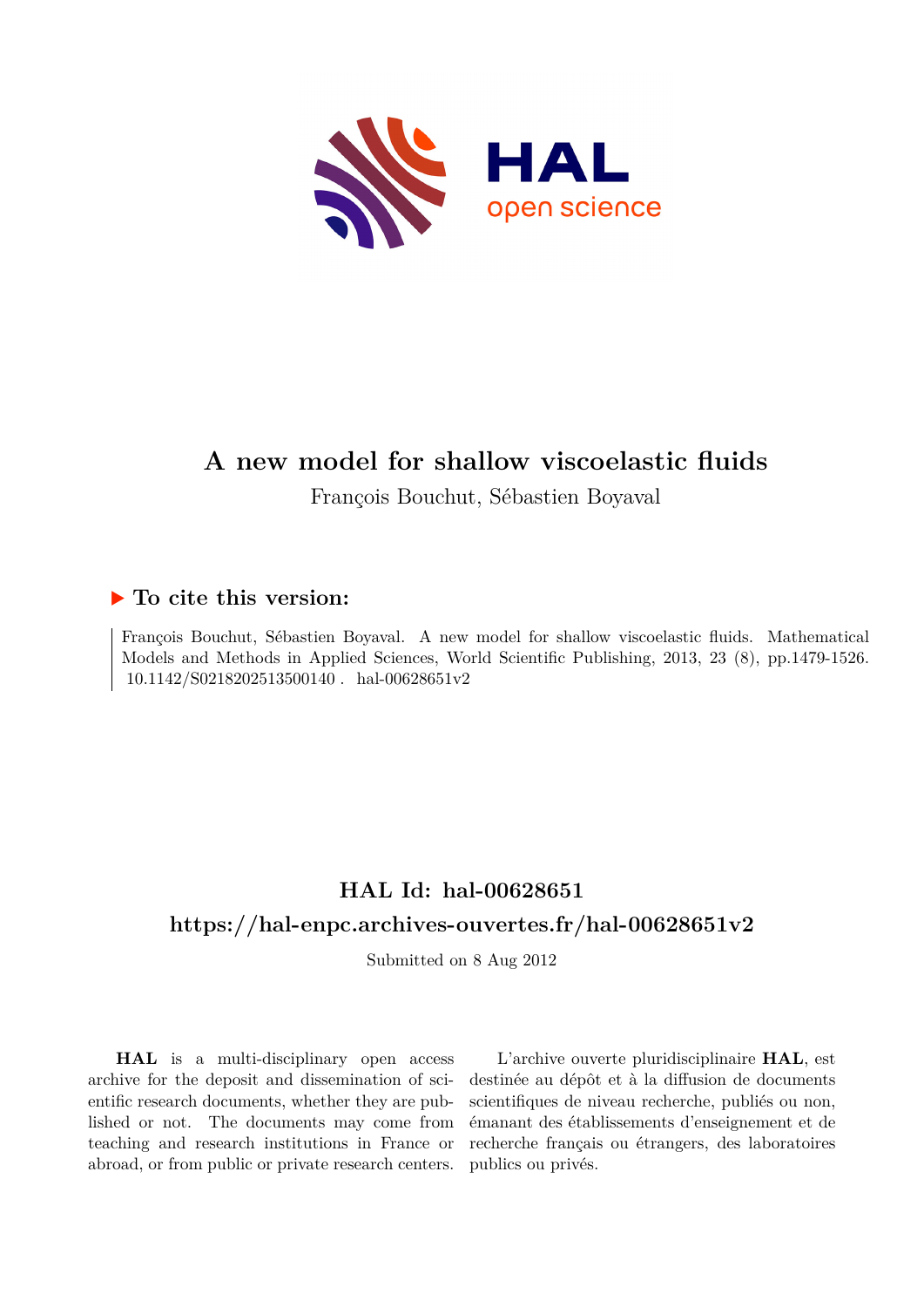#### A NEW MODEL FOR SHALLOW VISCOELASTIC FLUIDS

FRANÇOIS BOUCHUT AND SÉBASTIEN BOYAVAL

ABSTRACT. We propose a new reduced model for gravity-driven free-surface flows of shallow viscoelastic fluids. It is obtained by an asymptotic expansion of the upper-convected Maxwell model for viscoelastic fluids. The viscosity is assumed small (of order epsilon, the aspect ratio of the thin layer of fluid), but the relaxation time is kept finite. Additionally to the classical layer depth and velocity in shallow models, our system describes also the evolution of two components of the stress. It has an intrinsic energy equation. The mathematical properties of the model are established, an important feature being the non-convexity of the physically relevant energy with respect to conservative variables, but the convexity with respect to the physically relevant pseudoconservative variables. Numerical illustrations are given, based on a suitable well-balanced finitevolume discretization involving an approximate Riemann solver.

#### CONTENTS

| Introduction: thin layer approximations of non-Newtonian flows<br>1.                      | $\overline{2}$ |
|-------------------------------------------------------------------------------------------|----------------|
| Mathematical setting with the Upper-Convected Maxwell model for viscoelastic fluids<br>2. | 3              |
| Formal derivation of a thin layer approximation<br>3.                                     | 5              |
| The new reduced model and its mathematical properties<br>4.                               | 10             |
| Finite volume method and numerical results<br>5.                                          | 14             |
| Approximate Riemann solver<br>5.1.                                                        | 15             |
| Energy inequality<br>5.2.                                                                 | 18             |
| Numerical fluxes and CFL condition<br>5.3.                                                | 20             |
| Topography treatment<br>5.4.                                                              | 22             |
| Numerical results<br>5.5.                                                                 | 25             |
| Conclusion<br>6.                                                                          | 34             |
| Physical interpretation from the macroscopic mechanical viewpoint<br>6.1.                 | 39             |
| Physical interpretation at the microscopic molecular level<br>6.2.                        | 40             |
| Open questions and perspectives<br>6.3.                                                   | 42             |
| Appendix A. Convexity of the energy                                                       | 43             |
| References                                                                                | 44             |
|                                                                                           |                |

*Date*: August 9, 2012.

*Key words and phrases.* Viscoelastic fluids, Maxwell model, Oldroyd model, Saint Venant model, shallow-water, pseudo-conservative variables, well-balanced scheme.

This work was completed while SB was visiting MATHICSE – ASN chair at EPFL. SB would like to thank Marco Picasso and Jacques Rappaz for their kind hospitality.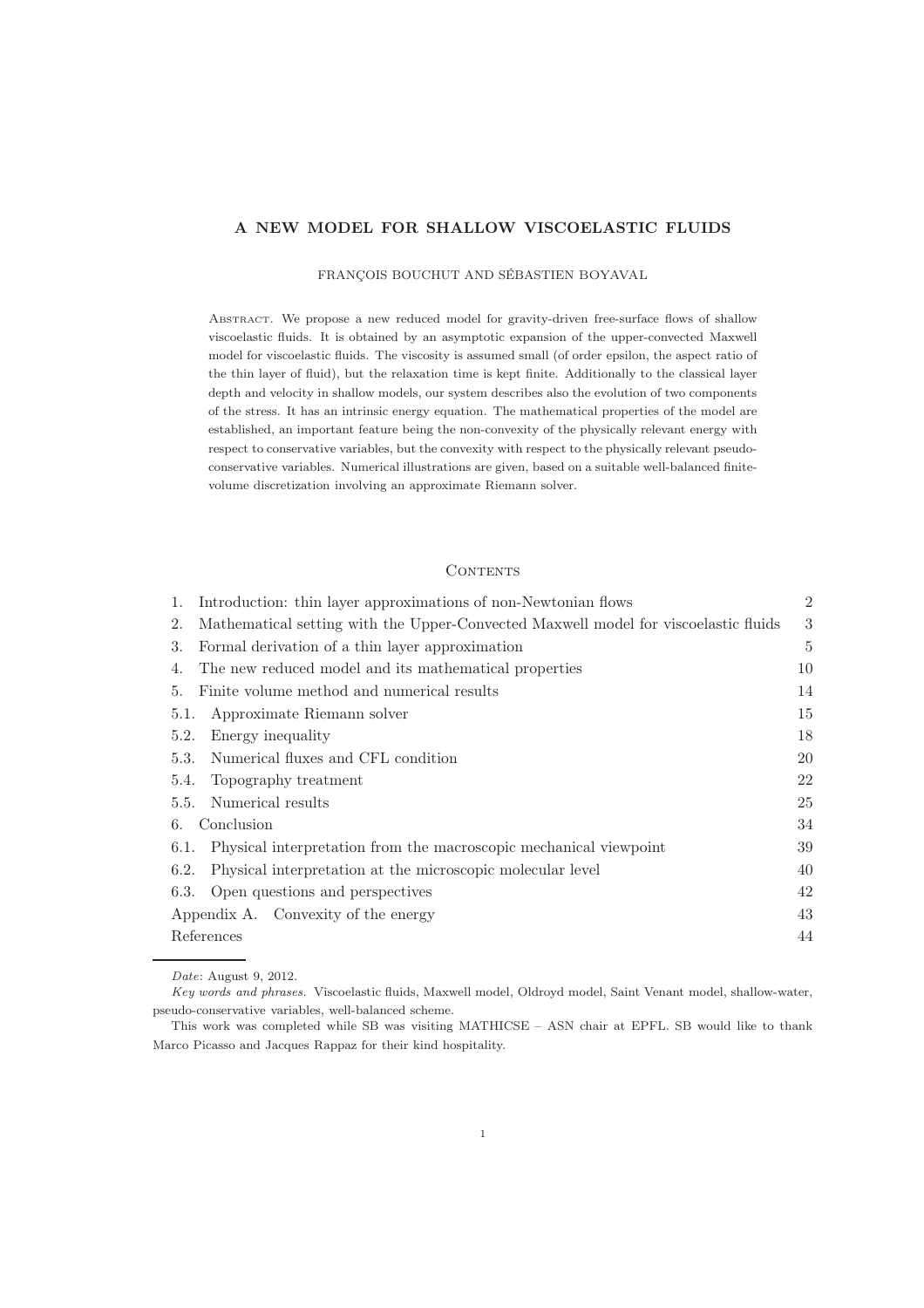#### 1. Introduction: thin layer approximations of non-Newtonian flows

There are many occurences of free-surface non-Newtonian flows over an inclined topography in nature, for instance geophysical flows: mud flows, landslides, debris avalanches .... Their mathematical prediction is important, typically for safety reasons in connection with land use planning in the case of geophysical flows. But their modelling is still difficult, as one can conclude from the continuing intense activity in that area (see the reviews [1, 20] e.g. plus the numerous references cited therein and below). In this paper, our purpose is (i) to derive a new simple model for a thin layer of viscoelastic non-Newtonian fluid over a given topography at the bottom when the motion is essentially driven by gravity forces and (ii) to numerically investigate the prediction of that simple model in benchmark cases.

Our methodology follows the standard derivation of the Saint-Venant model for gravity-driven shallow water flows, as developped in [26] for instance. For non-Newtonian fluids, there already exist similar projects in the literature. But to our knowledge, they use different models as starting point: power-law and Bingham models [24, 17], or a kinetic model for microscopic FENE dumbbells [40] (see also the Section 6.2 for comparison with a kinetic interpretation of our model using Hookean dumbbells). Here, we derive a reduced form of the Upper-Convected Maxwell (UCM) equations, a widely-used differential model for viscoelastic fluids valid in generic geometries, in the specific case of gravity-driven free-surface thin-layer flows over an inclined topography. In particular, the influence of each term in the equations is compared with the aspect ratio

$$
(1.1) \t\t\t\t h/L \approx \epsilon \ll 1
$$

between the layer depth  $h$  and its longitudinal characteristic length  $L$  as a function of a small parameter  $\epsilon$ .

The reduced model obtained is computationally much less expensive to solve numerically than the full UCM model with an unknown free surface (compare for instance with numerical simulations in [41] of a full 3D model). So we can easily investigate its predictions in a number of test cases, to show the capabilities of the model. We note two important aspects from the mathematical viewpoint to discretize our model. It is endowed with a natural energy law (inherited from the UCM model) but has a non-standard hyperbolic structure (the physically relevant energy is not convex with respect to the conservative variables). These features of our model have important consequences on the numerical simulation. Whereas we can only perform numerical simulations in a formal way (because the non-standard hyperbolic structure does not fit in the usual numerical analysis), we can nevertheless confirm that they are physically meaningful (owing to the natural energy law, satisfied at the discrete level).

Regarding the literature, we would like to make two further comments in order to better situate our work and its originality. On the one hand, numerous models for thin layers of non-Newtonian fluids have already been derived in the physics literature. We are aware of only one reduced version of the UCM model which is very close to ours, see [22, 23] and a sketch of that work in [42]. But the reduced model, obtained with another methodology and with a different perspective (ad-hoc model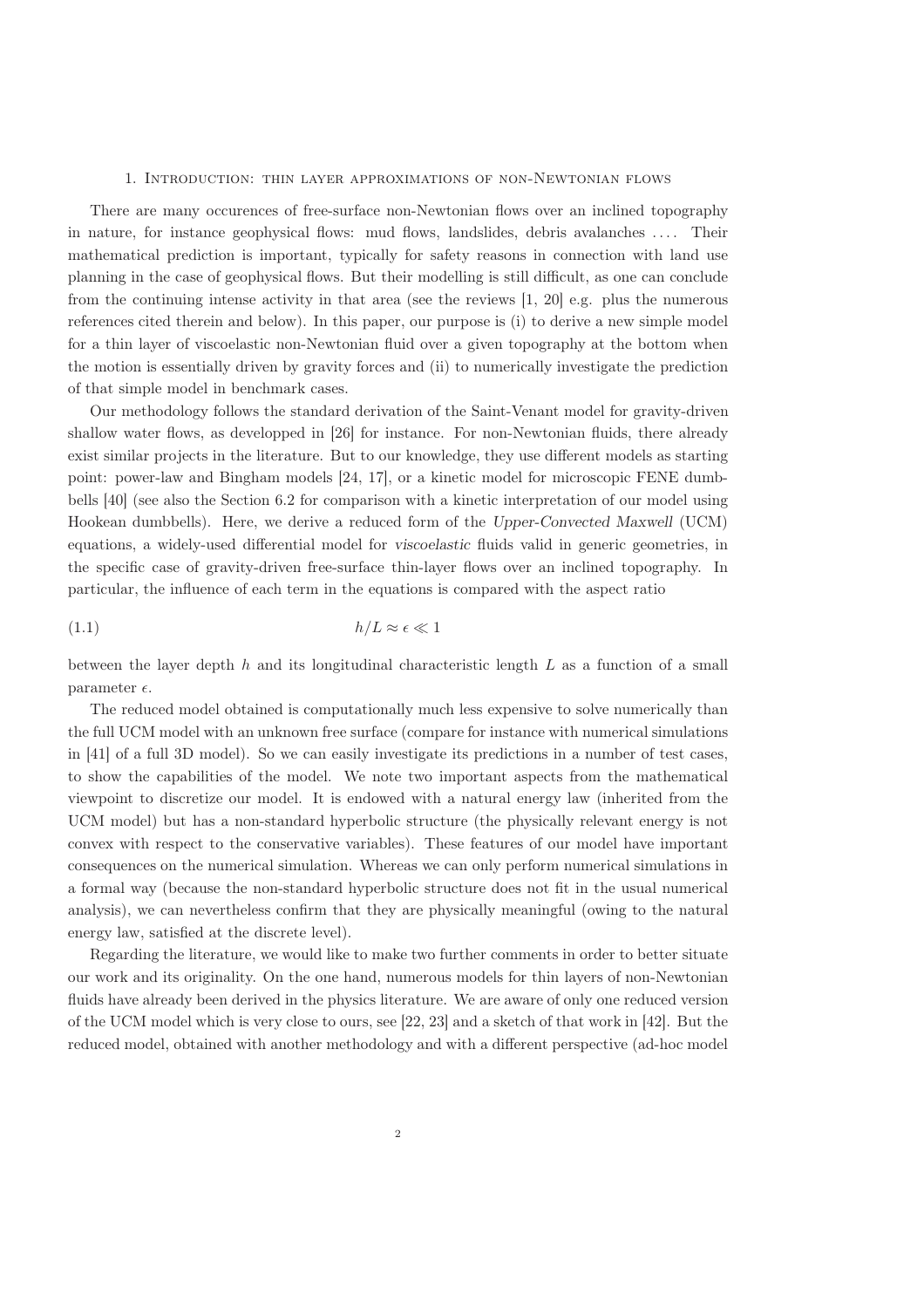to investigate the break-up and swell of free jets and thin films rather than asymptotic analysis of general fluid equations), finally applies in different conditions (without gravity and topography). The other models we are aware of, typically obtained either with a different methodology or (sometimes and) in different conditions (like spin coating e.g.), are different, see for instance [44, 31, 43, 30, 35]. On the other hand, recent works in the mathematical literature also studied reduced models for thin layers of viscoelastic flows. For instance [7, 6] derive reduced models for the Oldroyd-B (OB) system of equations, where a purely viscous component  $\text{div}(\eta_s\bm{D}(\bm{u}))$  is added to the stress term in the right-hand side of (2.2) in comparison with the UCM equations. But our project is different in essence from the thin layer models obtained for those viscoelastic flows without free surface and essentially driven by viscosity instead of gravity. Recall that here we focus on gravity-driven shallow regimes, and that is why we consider the UCM model in particular rather than the OB model (the viscosity only plays a minor role here).

In Section 2 below, we recall the UCM model for viscoelastic fluids and some of its properties in the mathematical setting that is adequate to our model reduction. Then our new reduced model is derived in Section 3 under a given set of clear mathematical hypotheses (which we classically cannot embed into an existence theory for solutions to the non-reduced UCM system of equations). Section 4 is devoted to the study of some mathematical properties of our new reduced model. In Section 5, we provide numerical simulations in benchmark situations where shallow viscoelastic flows could be advantageously modelled by our new system of equations. Last, in Section 6, a physical interpretation of situations modelled by our system of equations is given in conclusion, along with threads for next studies.

### 2. Mathematical setting with the Upper-Convected Maxwell model for viscoelastic fluids

The evolution for times  $t \in [0, +\infty)$  of the flow of a given portion of some viscoelastic fluid confined in a moving domain  $\mathcal{D}_t \subset \mathbb{R}^d$   $(d = 2 \text{ or } 3)$  with piecewise smooth boundary  $\partial \mathcal{D}_t$  is governed by the following set of equations, the so-called Upper-Convected Maxwell (UCM) model [4, 9, 42]:

(2.1) div u = 0 in Dt,

(2.2) 
$$
\partial_t \mathbf{u} + (\mathbf{u} \cdot \nabla) \mathbf{u} = -\nabla p + \text{div} \,\boldsymbol{\tau} + \mathbf{f} \qquad \text{in } \mathcal{D}_t,
$$

(2.3) 
$$
\partial_t \tau + (\boldsymbol{u} \cdot \boldsymbol{\nabla}) \tau = (\boldsymbol{\nabla} \boldsymbol{u}) \tau + \tau (\boldsymbol{\nabla} \boldsymbol{u})^T + \frac{1}{\lambda} (\eta_p \boldsymbol{D}(\boldsymbol{u}) - \tau) \quad \text{in } \mathcal{D}_t,
$$

where:

- $u:(t, x) \in [0, +\infty) \times \mathcal{D}_t \mapsto u(t, x) \in \mathbb{R}^d$  is the velocity of the fluid,
- $\boldsymbol{D}(\boldsymbol{u}) : (t, \boldsymbol{x}) \in [0, +\infty) \times \mathcal{D}_t \mapsto \boldsymbol{D}(\boldsymbol{u})(t, \boldsymbol{x}) \in \mathbb{R}_S^{d \times d}$ , where  $\mathbb{R}_S^{d \times d}$  denotes symmetric real  $d \times d$  matrices, is the rate-of-strain tensor linked to the fluid velocity u through the relation

(2.4) 
$$
D(u) = \frac{1}{2}(\nabla u + \nabla u^T).
$$

•  $p:(t, x) \in (0, +\infty) \times \mathcal{D}_t \mapsto p(t, x) \in \mathbb{R}$  is the pressure,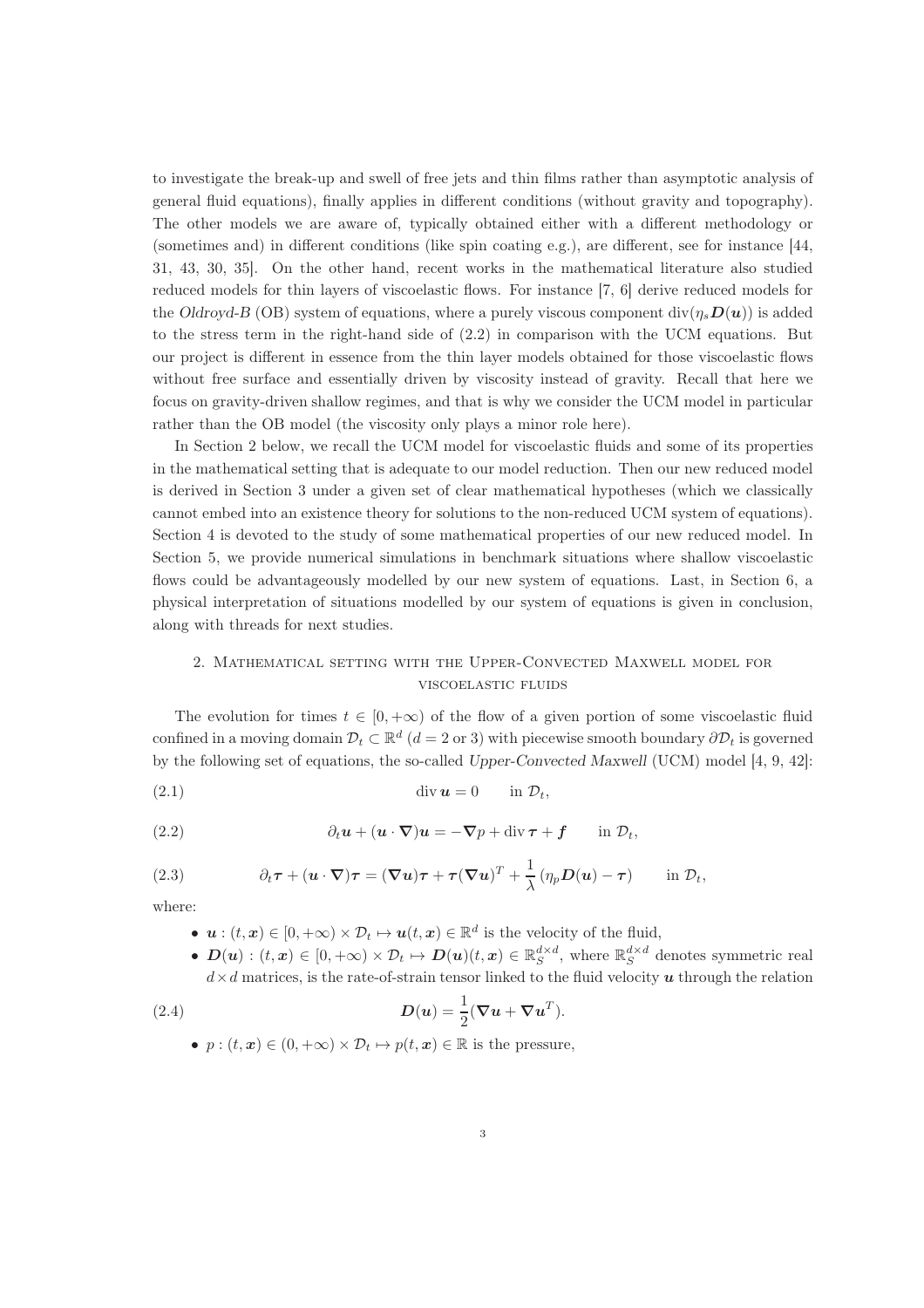- $\tau : (t, x) \in [0, +\infty) \times \mathcal{D}_t \mapsto \tau(t, x) \in \mathbb{R}_S^{d \times d}$  is the symmetric extra-stress tensor,
- $\eta_p, \lambda > 0$  are physical parameters, respectively a viscosity only due to the presence of elastically deformable particles in the fluid, and a relaxation time corresponding to the intrinsic dynamics of the deformable particles,
- $f:(t, x) \in [0, +\infty) \times \mathcal{D}_t \mapsto f(t, x) \in \mathbb{R}^d$  is a body force.

Notice that we have assumed the fluid homogeneous (with constant mass density, hence normalized to one). We also refer to the Section 6 where more details about the UCM model are given along with a physical interpretation of our results. From now on, we assume translation symmetry  $(d=2)$ , we endow  $\mathbb{R}^2$  with a cartesian frame  $(e_x, e_z)$  such that  $f \equiv -ge_z$  corresponds to gravity and we assume that  $\mathcal{D}_t$  has the following geometry (in particular, surface folding like in the case of breaking waves is not possible):

(2.5) 
$$
\forall t \in [0, +\infty), \quad \pmb{x} = (x, z) \in \mathcal{D}_t \Leftrightarrow x \in (0, L), \quad 0 < z - b(x) < h(t, x),
$$

where  $b(x)$  is the topography elevation and  $b(x) + h(t, x)$  is the free surface elevation of our thin layer of fluid. Note that the width  $h(t, x)$  is an unknown of the problem (it is a free boundary problem). We shall denote as  $a_x$  (respectively  $a_z$ ) the component in direction  $e_x$  (resp.  $e_z$ ) of any vector (that is a rank-1 tensor) variable  $a$ , and similarly the components of higher-rank tensors :  $a_{xx}, a_{xz}, \ldots$  We denote by  $\boldsymbol{n} : x \in (0, L) \to \boldsymbol{n}(x)$  the unit vector of the direction normal to the bottom and inward the fluid:

(2.6) 
$$
n_x = \frac{-\partial_x b}{\sqrt{1 + (\partial_x b)^2}} \qquad n_z = \frac{1}{\sqrt{1 + (\partial_x b)^2}}.
$$

We supply the UCM model with boundary conditions for all  $t \in (0, +\infty)$ : pure slip at bottom,

(2.7) 
$$
\mathbf{u} \cdot \mathbf{n} = 0
$$
, for  $z = b(x)$ ,  $x \in (0, L)$ ,

(2.8) 
$$
\boldsymbol{\tau}\boldsymbol{n} = ((\boldsymbol{\tau}\boldsymbol{n})\cdot\boldsymbol{n})\boldsymbol{n}, \quad \text{for } z = b(x), \quad x \in (0, L),
$$

kinematic condition at the free surface  $N_t + \mathbf{N} \cdot \mathbf{u} = 0$  where  $(N_t, \mathbf{N})$  is the time-space normal, i.e.

(2.9) 
$$
\partial_t h + u_x \partial_x (b+h) = u_z, \quad \text{for } z = b(x) + h(t, x), \quad x \in (0, L),
$$

no tension at the free surface,

(2.10) 
$$
(p\mathbf{I} - \boldsymbol{\tau}) \cdot (-\partial_x(b+h), 1) = 0
$$
, for  $z = b(x) + h(t, x)$ ,  $x \in (0, L)$ ,

plus (for example) inflow/outflow boundary conditions or periodicity in x. We insist on (2.8) without friction. Adding a friction term in (2.8) would not yield the same result. Finally, the Cauchy problem is supplied with initial conditions

(2.11) 
$$
u(0, x) = u^{0}(x), \quad \tau(0, x) = \tau^{0}(x), \quad h(0, x) = h^{0}(x),
$$

assumed *sufficiently smooth* for a solution to exist. Note indeed that the existence theory for solutions to the UCM system  $(2.1–2.2–2.3)$  is still very limited (see e.g. [28, 29]), like for non-Newtonian flows with a free surface (see e.g.  $[32, 39]$  for the so-called Oldroyd-B model with a viscous term in  $(2.2)$ .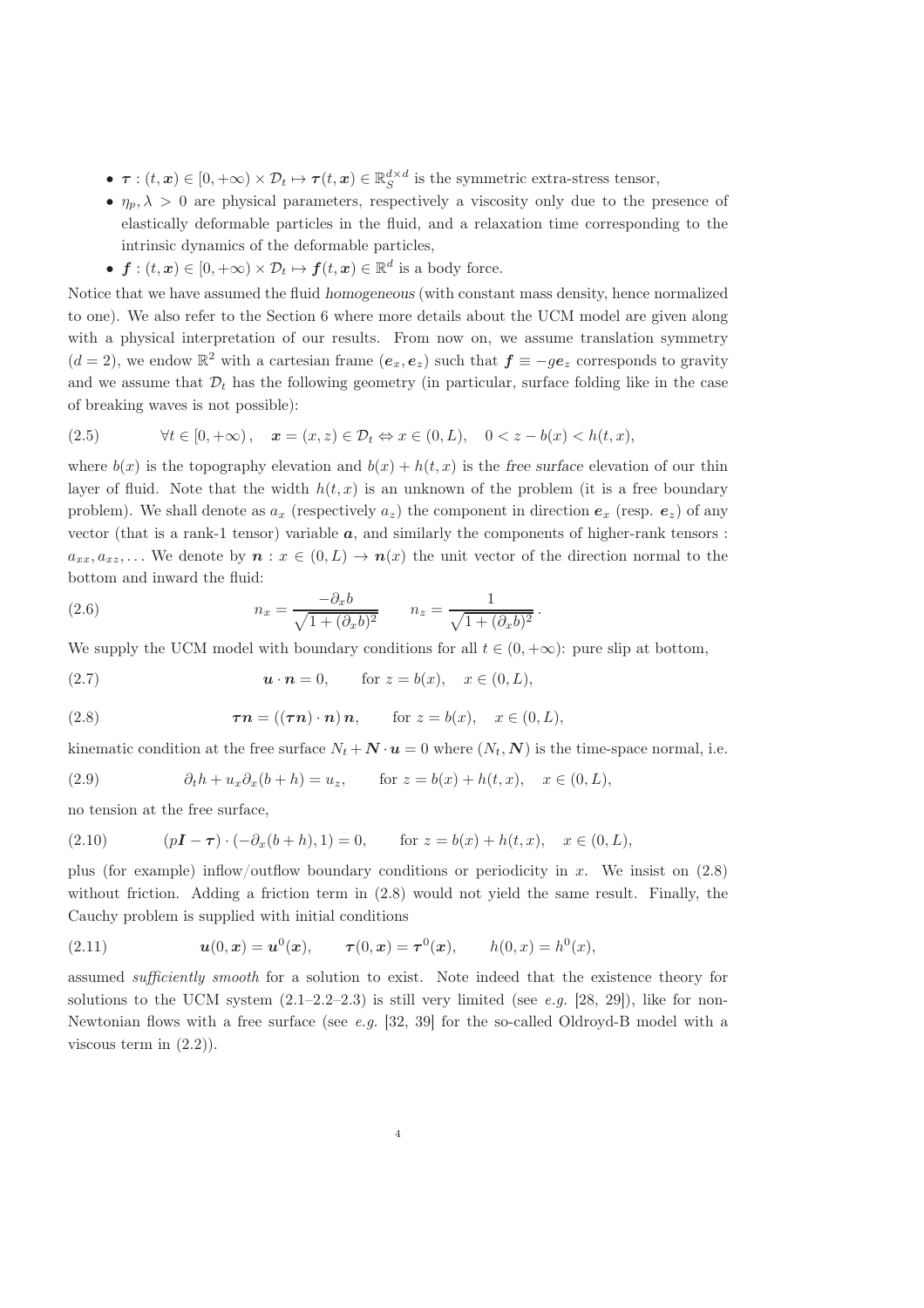Last, we recall some essential features of the UCM model (2.1–2.11). Let  $\sigma : (t, x) \in [0, +\infty) \times$  $\mathcal{D}_t \mapsto \sigma(t,x) \in \mathbb{R}_S^{d \times d}$  be the symmetric conformation tensor linked to the symmetric extra-stress tensor  $\tau$  through the relation

(2.12) 
$$
\sigma = \mathbf{I} + \frac{2\lambda}{\eta_p} \boldsymbol{\tau},
$$

where  $I$  denotes the  $d$ -dimensional identity tensor. The UCM model can be written using the variable  $\sigma$  instead of  $\tau$ . Indeed,  $\frac{\eta_p}{2\lambda}$  div  $\sigma$  replaces div  $\tau$  in (2.2), and (2.3) should be replaced with

(2.13) 
$$
\partial_t \sigma + (u \cdot \nabla) \sigma = (\nabla u) \sigma + \sigma (\nabla u)^T + \frac{1}{\lambda} (I - \sigma) \quad \text{in } \mathcal{D}_t.
$$

In addition, the following properties are easily derived following the same steps as in [16] for the Oldroyd-B model (except for the absence of the dissipative viscous term  $\eta_s|D(u)|^2$ ). First, for physical reasons,  $\sigma$  should take only positive definite values (this is easily deduced when  $\sigma$  is interpreted as the Grammian matrix of stochastic processes, see [34] e.g. and Section 6.2). The initial condition (2.11) should thus be chosen so that  $\sigma(t = 0)$  is positive definite. Provided the system  $(2.1-2.11)$  has sufficiently smooth initial conditions and the velocity field  $\boldsymbol{u}$  remains sufficiently smooth,  $\sigma$  indeed remains positive definite (see [16] e.g.; where the viscosity  $\eta_s$  plays no role in the proof). Second, the system  $(2.1-2.11)$  is endowed with an energy (the physical free energy)

(2.14) 
$$
F(\mathbf{u}, \boldsymbol{\tau}) = \int_{\mathcal{D}_t} \left( \frac{1}{2} |\mathbf{u}|^2 + \frac{\eta_p}{4\lambda} \operatorname{tr}(\boldsymbol{\sigma} - \ln \boldsymbol{\sigma} - \mathbf{I}) - \mathbf{f} \cdot \mathbf{x} \right) d\mathbf{x}
$$

which, following Reynolds transport formula and [16], is easily shown to decay as

(2.15) 
$$
\frac{d}{dt}F(\boldsymbol{u},\boldsymbol{\tau})=-\frac{\eta_p}{4\lambda^2}\int_{\mathcal{D}_t}\text{tr}(\boldsymbol{\sigma}+\boldsymbol{\sigma}^{-1}+2\boldsymbol{I})d\boldsymbol{x}.
$$

#### 3. Formal derivation of a thin layer approximation

Our goal is to derive a reduced model approximating  $(2.1-2.11)$  in the thin layer regime  $h \ll L$ where  $L$  is a characteristic length of the flow. We follow the formal approach of [11, 15]. Our main assumption is thus  $h/L = O(\epsilon)$ , thereby introducing an adimensional parameter  $\epsilon \to 0$ . In the following, we simply write

(H1) 
$$
h = O(\epsilon)
$$
,

where one should infer the unit (L) and the limit ( $\epsilon \rightarrow 0$ ). This corresponds to a rescaling of the space coordinates with an aspect ratio  $\epsilon$  between the vertical and horizontal dimensions. We shall also implicitly use a characteristic time  $T$  over which the physical variables vary significantly. Then, our task can be formulated as: find a set of *non-negative integers* 

$$
I = (I_{u_x}, I_{u_z}, I_p, I_{\tau_{xx}}, I_{\tau_{xz}}, I_{\tau_{zz}})
$$

such that a closed system of equations for variables  $(\tilde{u}, \tilde{p}, \tilde{\tau})$  approximating  $(u, p, \tau)$  holds and

(3.1) 
$$
(\mathbf{u} - \tilde{\mathbf{u}}, p - \tilde{p}, \boldsymbol{\tau} - \tilde{\boldsymbol{\tau}}) = O(\epsilon^I)
$$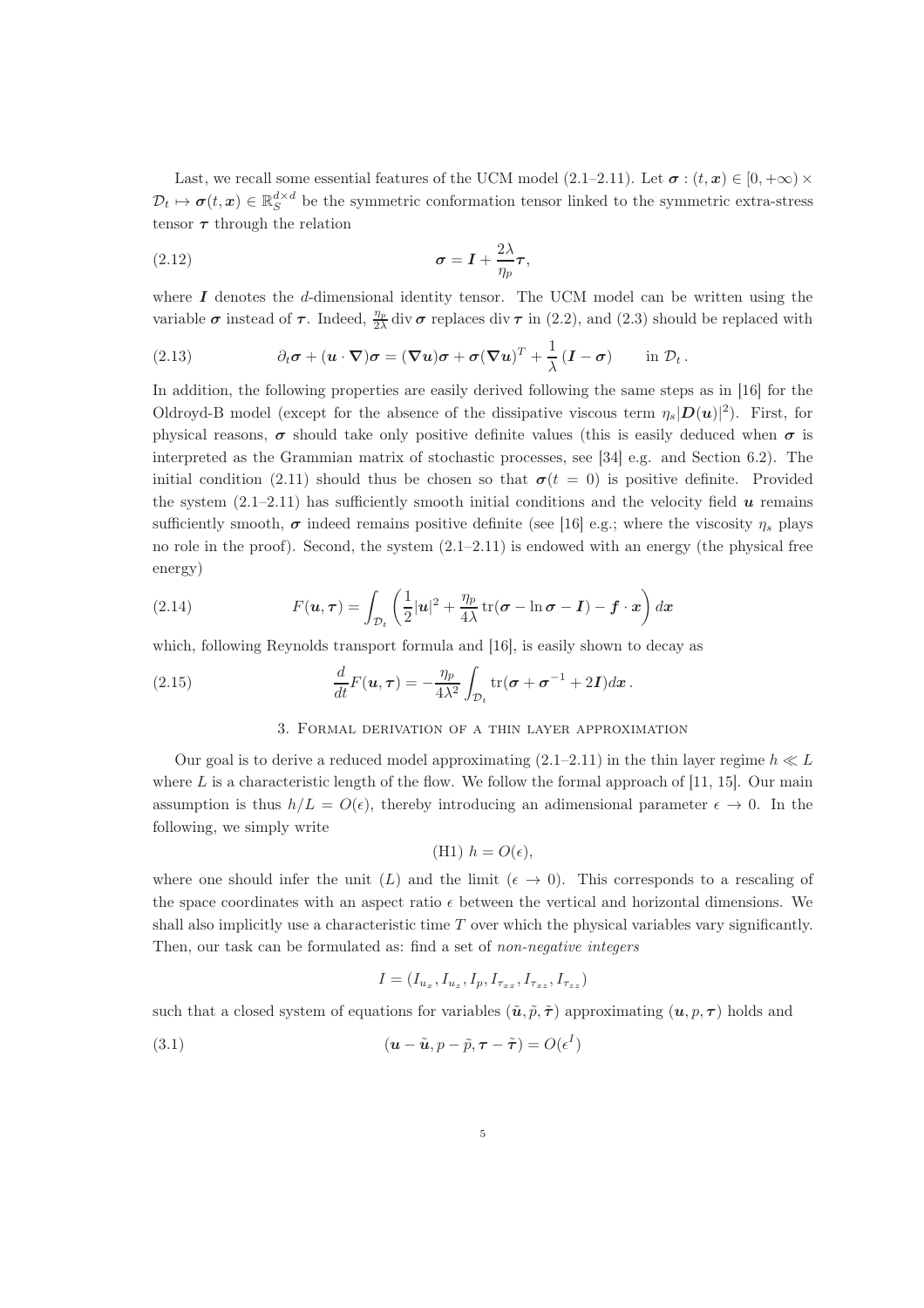is a uniform approximation on  $\mathcal{D}_t$  (where the powers are applied componentwise). Note that in  $(3.1)$  and all along the paper, O has to be understood componentwise in the unit corresponding to the variable. In particular, the previous assumption (3.1) more explicitly signifies

$$
\left(\frac{T}{L}(\boldsymbol{u}-\tilde{\boldsymbol{u}}),\frac{T^2}{L^2}(p-\tilde{p}),\frac{T^2}{L^2}(\boldsymbol{\tau}-\tilde{\boldsymbol{\tau}})\right)=O(\epsilon^I)\,.
$$

We proceed heuristically, increasing little by little the degree of our assumptions on  $I$ . Hopefully, the reduced model found that way corresponds to a physically meaningful regime.

We recall that another viewpoint is to find a closed system of equations for depth-averages of the main variables of the system (2.1–2.11). The link with our approach is as follows. The conservation of mass for an incompressible, inviscid fluid governed by (2.1) within a control volume governed by the evolution of the free-surface height as given by the kinematic boundary condition (2.9) and the boundary condition (2.7) at the bottom reads as an evolution equation for the free-surface height h (using the Leibniz rule) where the depth-averaged velocity profile  $\tilde{u}_x := \frac{1}{h} \int_b^{b+h} u_x dz$  enters, (3.2)

$$
\forall t, x \in [0, +\infty) \times (0, L) \quad 0 = \int_b^{b+h} (\partial_x u_x + \partial_z u_z) dz = \partial_t h + \partial_x \left( \int_b^{b+h} u_x dz \right) = \partial_t h + \partial_x (h \tilde{u}_x).
$$

The challenge in the derivation of a reduced model for thin layers is then to find a closure for the evolution of  $\tilde{u}_x$  in terms of the variables  $(\tilde{u}, \tilde{p}, \tilde{\tau})$ . In particular, depth-averaging the equation for  $u_x$  with the boundary conditions  $(2.9-2.8-2.10)$  gives, using again the Leibniz rule,

(3.3) 
$$
\partial_t \left( \int_b^{b+h} u_x \, dz \right) + \partial_x \left( \int_b^{b+h} \left( u_x^2 + p - \tau_{xx} \right) \, dz \right) = \left[ (\tau_{xx} - p) \partial_x b - \tau_{xz} \right] \big|_b,
$$

showing that a typical problem is to write an approximation for  $\int_{b}^{b+h} u_x^2$  and for the source term in the right-hand-side of (3.3) in terms of  $(\tilde{u}, \tilde{p}, \tilde{\tau})$ .

We now give the detailed system of equations  $(2.1-2.11)$  in the 2-d geometry of interest:

(3.4a)  $\partial_x u_x + \partial_z u_z = 0$ ,

(3.4b) 
$$
\partial_t u_x + u_x \partial_x u_x + u_z \partial_z u_x = -\partial_x p + \partial_x \tau_{xx} + \partial_z \tau_{xz},
$$

$$
(3.4c) \t\t \partial_t u_z + u_x \partial_x u_z + u_z \partial_z u_z = -\partial_z p + \partial_x \tau_{xz} + \partial_z \tau_{zz} - g,
$$

(3.4d) 
$$
\partial_t \tau_{xx} + u_x \partial_x \tau_{xx} + u_z \partial_z \tau_{xx} = (2 \partial_x u_x) \tau_{xx} + (2 \partial_z u_x) \tau_{xz} + \frac{\eta_p}{\lambda} \partial_x u_x - \frac{1}{\lambda} \tau_{xx},
$$

(3.4e) 
$$
\partial_t \tau_{zz} + u_x \partial_x \tau_{zz} + u_z \partial_z \tau_{zz} = (2 \partial_x u_z) \tau_{xz} + (2 \partial_z u_z) \tau_{zz} + \frac{\eta_p}{\lambda} \partial_z u_z - \frac{1}{\lambda} \tau_{zz},
$$

$$
(3.4f) \t\t \partial_t \tau_{xz} + u_x \partial_x \tau_{xz} + u_z \partial_z \tau_{xz} = (\partial_x u_z) \tau_{xx} + (\partial_z u_x) \tau_{zz} + \frac{\eta_p}{2\lambda} (\partial_z u_x + \partial_x u_z) - \frac{1}{\lambda} \tau_{xz},
$$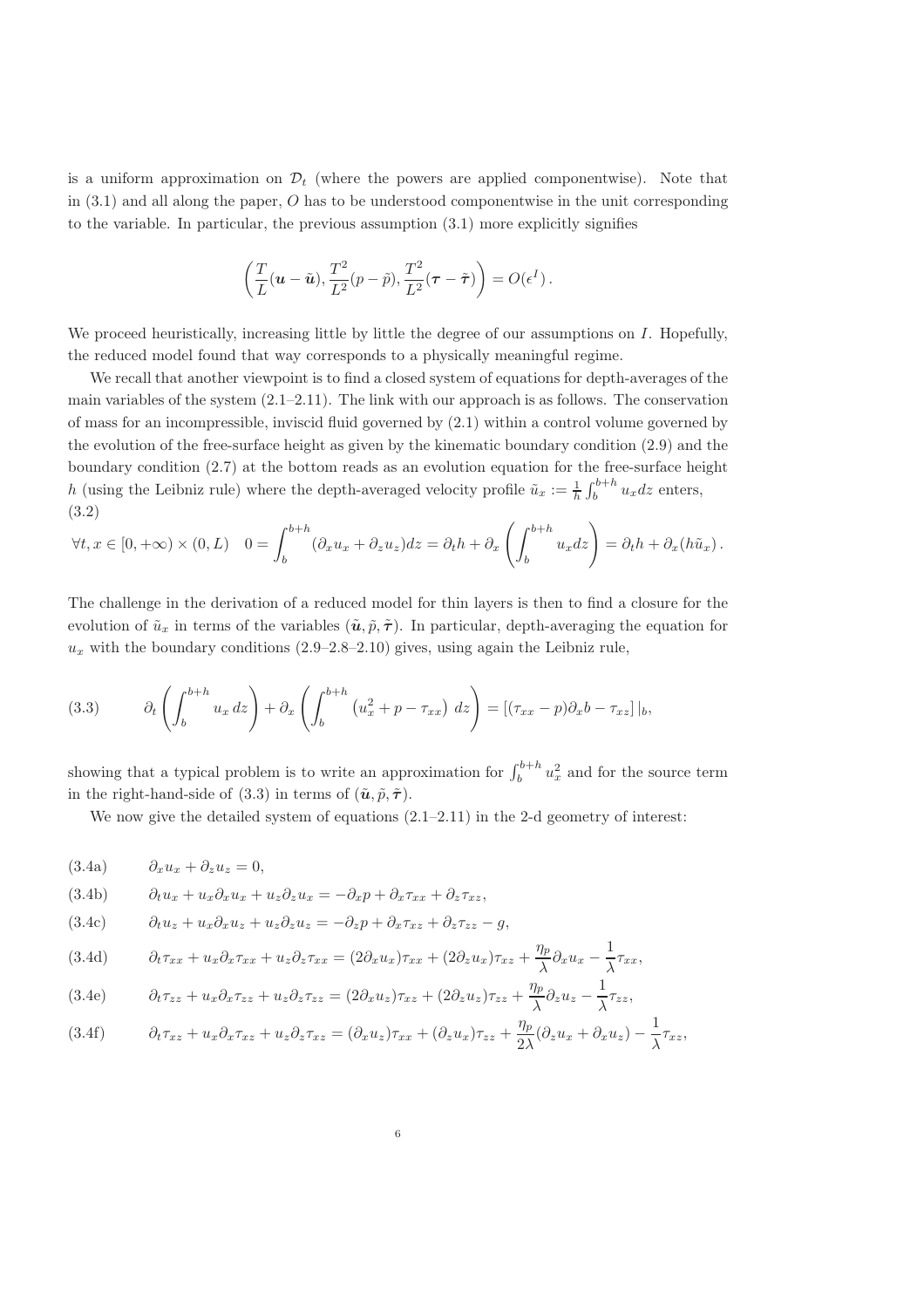where we have used  $(3.4a)$  to simplify  $(3.4f)$ . The boundary conditions  $(2.7)$ ,  $(2.8)$  and  $(2.10)$  write:

(3.5a) 
$$
u_z = (\partial_x b) u_x \qquad \text{at } z = b,
$$

(3.5b) 
$$
-(\partial_x b)\tau_{xx} + \tau_{xz} = -\partial_x b \Big( -(\partial_x b)\tau_{xz} + \tau_{zz} \Big) \text{ at } z = b,
$$

(3.5c) 
$$
- \partial_x (b+h)(p - \tau_{xx}) - \tau_{xz} = 0 \quad \text{at } z = b+h,
$$

(3.5d) 
$$
\partial_x(b+h)\tau_{xz} + (p-\tau_{zz}) = 0 \qquad \text{at } z = b+h,
$$

while the kinematic condition (2.9), following (3.2), writes

(3.6) 
$$
\partial_t h + \partial_x \left( \int_b^{b+h} u_x \, dz \right) = 0.
$$

We first simplify the derivation of a thin layer regime by assuming that the tangent of the angle between  $n$  and  $e_z$  is uniformly small

(H2) 
$$
\partial_x b = O(\epsilon)
$$
 as  $\epsilon \to 0$ ,

hence only smooth topographies with small slopes are treated here. This restriction could probably be alleviated following the ideas exposed in [15], though at the price of complications that seem unnecessary for a first presentation of our reduced model. On the contrary, the following assumptions are essential:

(H3) 
$$
\eta_p = O(\epsilon), \qquad \lambda = O(1).
$$

(As explained previously, we recall that the assumptions (H3) hold in the unit of the variable, which is here  $L^2/T$  and T respectively.) As usual in Saint Venant models for avalanche flows, we are looking for solutions without small scale in t and x (thus only with scales  $T$  and  $L$ ), but with scale of order  $\epsilon$  in z (in fact,  $\epsilon L$ ), which can be written formally as

(3.7) 
$$
\partial_t = O(1), \quad \partial_x = O(1), \quad \partial_z = O(1/\epsilon)
$$

in the respective units  $1/T$ ,  $1/L$ ,  $1/L$ . From now on, for the sake of simplicity, we shall not write explicitly the units as functions of  $T$  and  $L$  wherever they come into play.

We are looking for solutions with bounded velocity u with bounded gradient  $\nabla u$ . Thus according to (3.7) and to (3.5a), we are led to the following assumptions on the orders of magnitude

(H4) 
$$
u_x = O(1)
$$
,  $u_z = O(\epsilon)$ ,  $\partial_z u_x = O(1)$ , as  $\epsilon \to 0$ .

(A typical profile for  $u_x$  reads  $A(t/T, x/L) + zB(t/T, x/L)$ , with any dimensional functions A and B of the adimensional variables  $t/T$  and  $x/L$ .)

According to (2.3), a typical value for  $\tau$  is  $\eta_pD(u)$ . Thus we assume accordingly that

(H5) 
$$
\tau = O(\epsilon)
$$
 as  $\epsilon \to 0$ .

We deduce from above that there exists some function  $u_x^0(t, x)$  depending only on  $(t, x)$  such that

(3.8) 
$$
u_x(t, x, z) = u_x^0(t, x) + O(\epsilon).
$$

Then, following the classical procedure [26, 11, 15, 37], we find the following successive implications.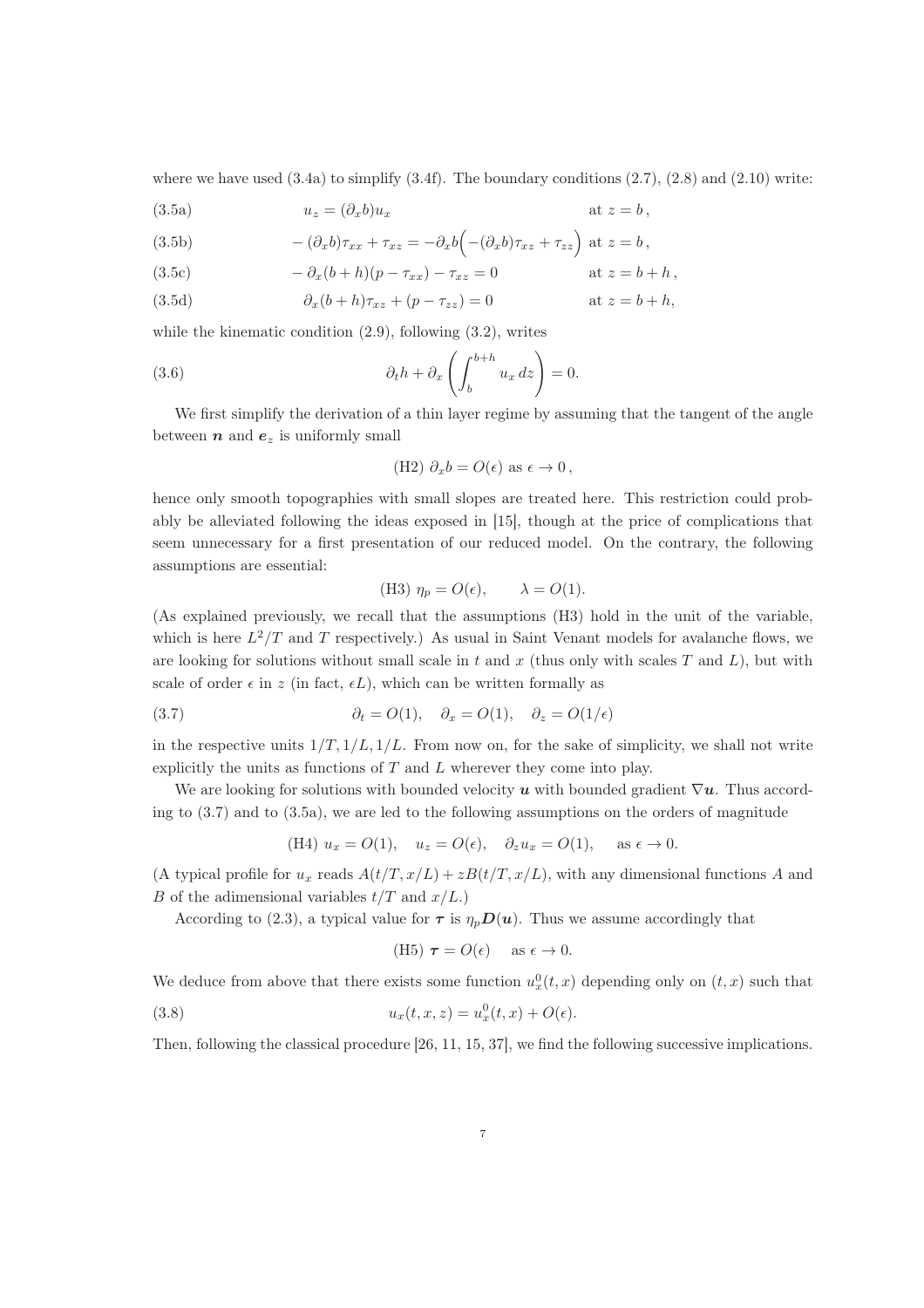i) From the equation (3.4c) on the vertical velocity  $u_z$ , we get by neglecting terms in  $O(\epsilon)$ 

(3.9) 
$$
\partial_z p = \partial_z \tau_{zz} - g + O(\epsilon).
$$

Hence  $\partial_z p = O(1)$ , and the boundary condition (3.5d) gives that  $p = O(\epsilon)$ , indeed

(3.10) 
$$
p = \tau_{zz} + g(b + h - z) + O(\epsilon^2).
$$

ii) Next, from the equation (3.4b) on the horizontal velocity  $u_x$  we get

(3.11) 
$$
\partial_t u_x^0 + u_x^0 \partial_x u_x^0 = \partial_z \tau_{xz} + O(\epsilon).
$$

The boundary condition (3.5b) gives  $\tau_{xz}|_{z=b} = O(\epsilon^2)$ , thus with (3.11) it yields

(3.12) 
$$
\tau_{xz} = (\partial_t u_x^0 + u_x^0 \partial_x u_x^0)(z - b) + O(\epsilon^2).
$$

In addition the boundary condition (3.5c) implies that  $\tau_{xz}|_{z=b+h} = O(\epsilon^2)$ . We conclude therefore that

(3.13) 
$$
\partial_t u_x^0 + u_x^0 \partial_x u_x^0 = O(\epsilon), \qquad \tau_{xz} = O(\epsilon^2).
$$

iii) The previous result combined with the equation (3.4f) on  $\tau_{xz}$  implies  $\partial_z u_x = O(\epsilon)$ , hence

(3.14) 
$$
u_x(t, x, z) = u_x^0(t, x) + O(\epsilon^2).
$$

This "motion by slices" property is stronger than the original one (3.8).

iv) Using (3.14) and (3.10) in (3.4b) improves (3.11) to

(3.15) 
$$
\partial_t u_x^0 + u_x^0 \partial_x u_x^0 = \partial_x (\tau_{xx} - \tau_{zz} - g(b+h)) + \partial_z \tau_{xz} + O(\epsilon^2),
$$

which gives, with the boundary condition (3.5b)  $[\tau_{xz} - \partial_x b(\tau_{xx} - \tau_{zz})] |_{z=b} = O(\epsilon^3)$ ,

(3.16) 
$$
\tau_{xz} = \left[\partial_x b(\tau_{xx} - \tau_{zz})\right]|_{z=b} - \int_b^z \partial_x (\tau_{xx} - \tau_{zz}) dz + \left(\partial_t u_x^0 + u_x^0 \partial_x u_x^0 + g \partial_x (b+h)\right)(z-b) + O(\epsilon^3).
$$

But according to (3.5c) combined with (3.10), one has  $[\tau_{xz} - \partial_x(b+h)(\tau_{xx} - \tau_{zz})]|_{z=b+h} =$  $O(\epsilon^3)$ , thus with  $(3.15)$ 

(3.17) 
$$
\tau_{xz} = [\partial_x (b+h)(\tau_{xx} - \tau_{zz})]|_{z=b+h} - \int_{b+h}^z \partial_x (\tau_{xx} - \tau_{zz}) dz + (\partial_t u_x^0 + u_x^0 \partial_x u_x^0 + g \partial_x (b+h)) (z-b-h) + O(\epsilon^3).
$$

Therefore, the difference of (3.16) and (3.17) yields

(3.18) 
$$
\left(\partial_t u_x^0 + u_x^0 \partial_x u_x^0 + g \partial_x (b+h)\right) h = \partial_x \left(\int_b^{b+h} (\tau_{xx} - \tau_{zz}) dz\right) + O(\epsilon^3).
$$

We note that  $\tau_{xz}$  is then given by (3.16) or (3.17) as a function of  $u_x^0$  and  $(\tau_{xx} - \tau_{zz})$ , and the evolution equation (3.18) for  $u_x^0$  is exactly the one that one would have obtained after integrating (3.15) in the  $e_z$  direction and using the boundary conditions (3.5b) and (3.5c) combined with (3.10). It can also be obtained from (3.3).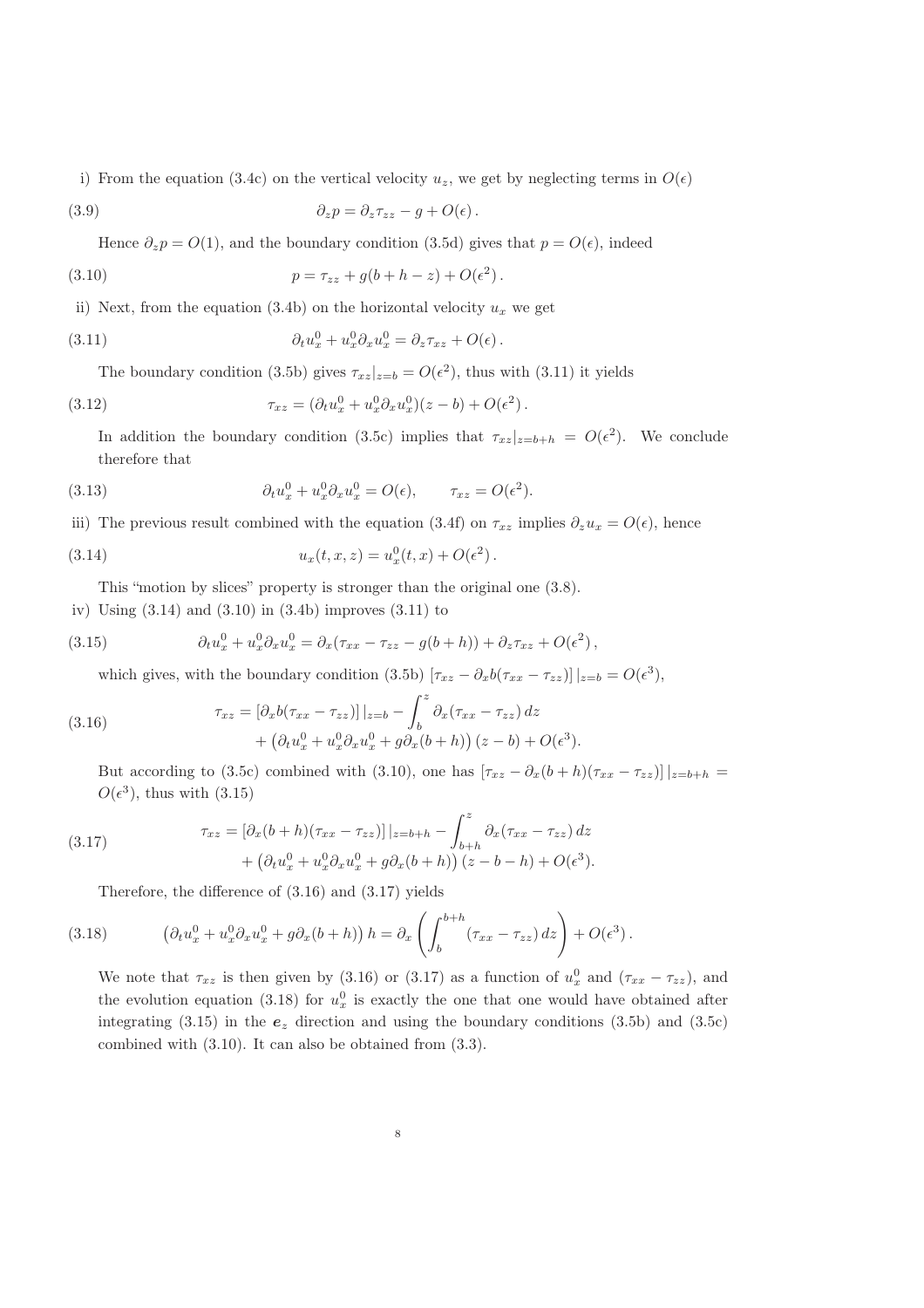v) The result (3.14) with the incompressibility condition (3.4a) and the impermeability condition (3.5a) at the bottom also allows to compute the vertical component of the velocity

(3.19) 
$$
u_z = (\partial_x b) u_x |_{z=b} - \int_b^z \partial_x u_x dz = (\partial_x b) u_x^0 - (z - b) \partial_x u_x^0 + O(\epsilon^3),
$$

which is of course consistent with our hypotheses about  $u_z = O(\epsilon)$ . vi) Collecting all the previous results, (3.4d) and (3.4e) up to  $O(\epsilon^2)$  give (3.20)

$$
\begin{cases}\n\partial_t \tau_{xx} + u_x^0 \partial_x \tau_{xx} + \left( (\partial_x b) u_x^0 - (z - b) \partial_x u_x^0 \right) \partial_z \tau_{xx} = 2 (\partial_x u_x^0) \tau_{xx} + \frac{\eta_p \partial_x u_x^0 - \tau_{xx}}{\lambda} + O(\epsilon^2), \\
\partial_t \tau_{zz} + u_x^0 \partial_x \tau_{zz} + \left( (\partial_x b) u_x^0 - (z - b) \partial_x u_x^0 \right) \partial_z \tau_{zz} = -2 (\partial_x u_x^0) \tau_{zz} - \frac{\eta_p \partial_x u_x^0 + \tau_{zz}}{\lambda} + O(\epsilon^2),\n\end{cases}
$$

which closes the system of equations for the reduced model.

vii) The previous results which give  $\tau_{xz}$  at order  $O(\epsilon^3)$ , that is (3.16) or (3.17), are consistent with the equation (3.4f) for  $\tau_{xz}$  at order  $O(\epsilon^3)$ , from which one could next obtain an approximation for  $\partial_z u_x$  up to  $O(\epsilon^2)$ , that is

$$
(3.21) \quad \partial_t \tau_{xz} + u_x^0 \partial_x \tau_{xz} + ((\partial_x b)u_x^0 + (z - b)\partial_x u_x^0)\partial_z \tau_{xz} + \frac{1}{\lambda} \tau_{xz}
$$
  

$$
= \partial_x ((\partial_x b)u_x^0(z - b) + \partial_x u_x^0) \left(\tau_{xx} + \frac{\eta_p}{2\lambda}\right) + \partial_z u_x \left(\tau_{zz} + \frac{\eta_p}{2\lambda}\right)
$$

with  $\tau_{xx}$  and  $\tau_{zz}$  given up to order  $O(\epsilon^2)$  by (3.20). This procedure fixes the next term in the expansion (3.14). Note in particular that we do not have  $u_x(t, x, z) = u_x^0(t, x) + O(\epsilon^3)$ (dependence on the vertical coordinate subsists at order  $\epsilon^2$ ).

To sum up, dropping  $\epsilon$ , we have obtained a closed system of equations

(3.22)  

$$
\begin{cases}\n\partial_t h + \partial_x (h u_x^0) = 0, \\
\partial_t (h u_x^0) + \partial_x \left( h (u_x^0)^2 + g \frac{h^2}{2} + \int_b^{b+h} (\tau_{zz} - \tau_{xx}) dz \right) = -g(\partial_x b)h, \\
\partial_t \tau_{xx} + u_x^0 \partial_x \tau_{xx} + ((\partial_x b)u_x^0 - (z - b)\partial_x u_x^0) \partial_z \tau_{xx} = 2(\partial_x u_x^0) \tau_{xx} + \frac{\eta_p}{\lambda} \partial_x u_x^0 - \frac{1}{\lambda} \tau_{xx}, \\
\partial_t \tau_{zz} + u_x^0 \partial_x \tau_{zz} + ((\partial_x b)u_x^0 - (z - b)\partial_x u_x^0) \partial_z \tau_{zz} = -2(\partial_x u_x^0) \tau_{zz} - \frac{\eta_p}{\lambda} \partial_x u_x^0 - \frac{1}{\lambda} \tau_{zz},\n\end{cases}
$$

which allows to compute consistently uniform asymptotic approximations of  $(u_x, u_z, p, \tau_{xx}, \tau_{zz}, \tau_{xz})$ as variables of order  $O(\epsilon^{(0,1,1,1,1,2)})$ , up to errors in  $O(\epsilon^{(2,3,2,2,2,3)})$ . These correspond to approximations of  $(3.4a)-(3.6)$  up to  $O(\epsilon^{(2,2,1,2,2,3,3,3,3,2,3)}).$ 

In (3.22), b depends only on x, h and  $u_x^0$  depend on  $(t, x)$ , while  $\tau_{xx}$  and  $\tau_{zz}$  depend on  $(t, x, z)$ . However, observe that the momentum conservation equation invokes only  $\int_{b}^{b+h} \tau_{xx} dz$  and  $\int_b^{b+h} \tau_{zz} dz$ , which do not depend on z. Now, using Leibniz rule and the boundary conditions, it is possible to get equations for  $\int_b^{b+h} \tau_{xx} dz$  and  $\int_b^{b+h} \tau_{zz} dz$  (integrating those for  $\tau_{xx}$  and  $\tau_{zz}$ , see (4.4) below in Section 4) and form a closed system with the equations for the momentum and mass conservation. Another equivalent way to derive the same closed system of equations is to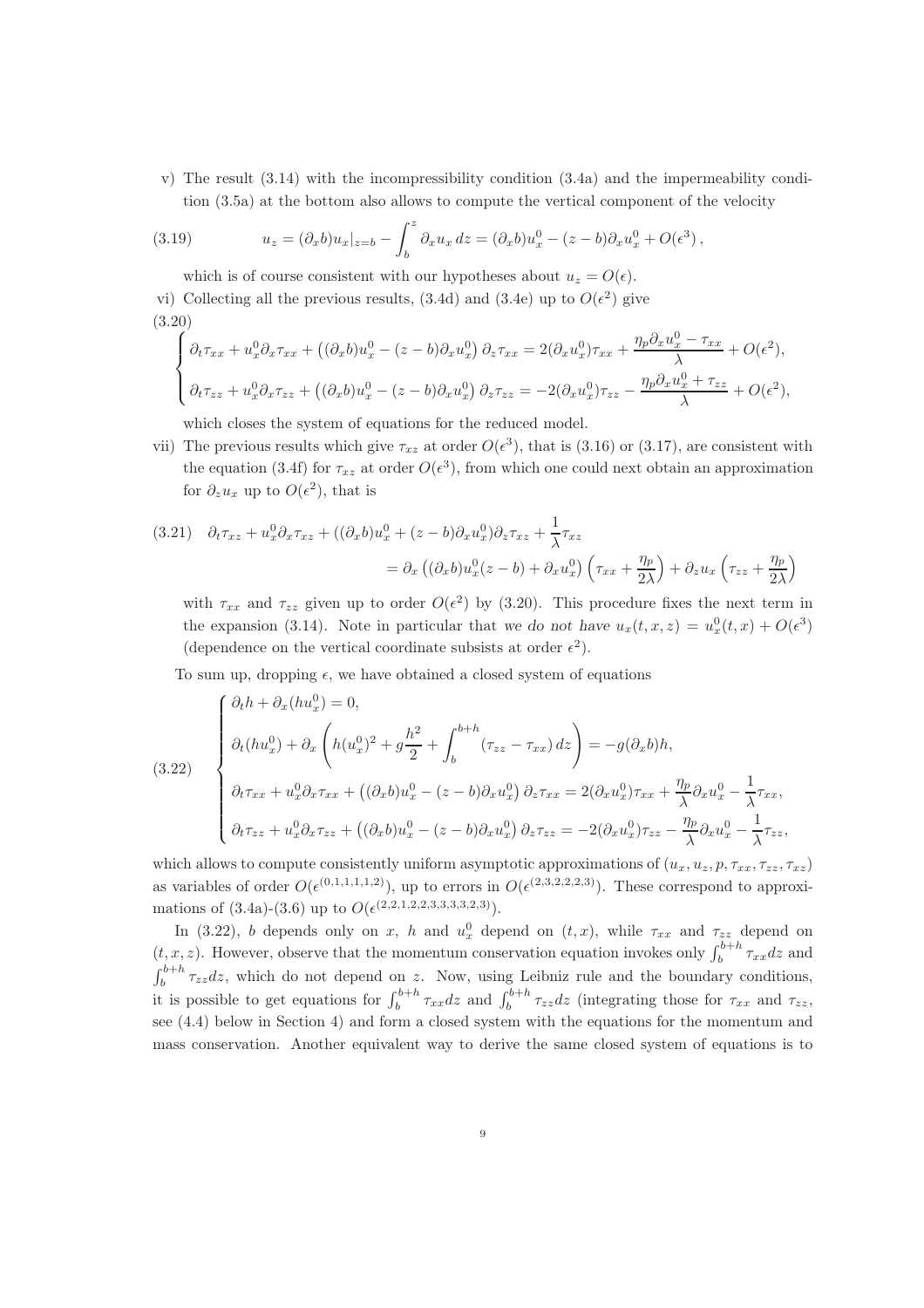assume that  $\tau_{xx}$  and  $\tau_{zz}$  are independent of z (at least at first-order in  $\epsilon$ ). In the rest of this paper, we shall mainly be concerned with that simplified system of equations, whose mathematical properties are easier to study.

#### 4. The new reduced model and its mathematical properties

The reduced model (3.22) is endowed with an energy equation similar to the one for the full UCM model. Obviously, the whole system of equations for  $\tau$  in the reduced model rewrite with the entries of the conformation tensor  $\sigma = I + \frac{2\lambda}{\eta_p} \tau$ . However, since it is diagonal at leading order, we consider only the diagonal part

(4.1) 
$$
\boldsymbol{\sigma}^0 = \begin{pmatrix} \sigma_{xx} = 1 + \frac{2\lambda}{\eta_p} \tau_{xx} & 0 \\ 0 & \sigma_{zz} = 1 + \frac{2\lambda}{\eta_p} \tau_{zz} \end{pmatrix}.
$$

The two last equations of (3.22) yield

(4.2) 
$$
\begin{cases} \partial_t \sigma_{xx} + u_x^0 \partial_x \sigma_{xx} + ((\partial_x b)u_x^0 - (z - b)\partial_x u_x^0) \partial_z \sigma_{xx} = 2(\partial_x u_x^0) \sigma_{xx} - \frac{1}{\lambda} (\sigma_{xx} - 1), \\ \partial_t \sigma_{zz} + u_x^0 \partial_x \sigma_{zz} + ((\partial_x b)u_x^0 - (z - b)\partial_x u_x^0) \partial_z \sigma_{zz} = -2(\partial_x u_x^0) \sigma_{zz} - \frac{1}{\lambda} (\sigma_{zz} - 1). \end{cases}
$$

These equations imply that  $\sigma_{xx}$  and  $\sigma_{zz}$  remain positive if they are initially. Then, we compute (4.3)

$$
\left(\partial_t + u_x^0 \partial_x + \left( (\partial_x b) u_x^0 - (z - b) \partial_x u_x^0 \right) \partial_z \right) \left( \frac{1}{2} \tau_{xx} - \frac{\eta_p}{4\lambda} \ln \left( 1 + \frac{2\lambda}{\eta_p} \tau_{xx} \right) \right) = (\partial_x u_x^0) \tau_{xx} - \frac{1}{\eta_p} \frac{\tau_{xx}^2}{\sigma_{xx}},
$$
\n
$$
\left( \partial_t + u_x^0 \partial_x + \left( (\partial_x b) u_x^0 - (z - b) \partial_x u_x^0 \right) \partial_z \right) \left( \frac{1}{2} \tau_{zz} - \frac{\eta_p}{4\lambda} \ln \left( 1 + \frac{2\lambda}{\eta_p} \tau_{zz} \right) \right) = -(\partial_x u_x^0) \tau_{zz} - \frac{1}{\eta_p} \frac{\tau_{zz}^2}{\sigma_{zz}}.
$$

In order to compute the integral of  $(4.3)$  with respect to z, we notice the following formula for any function  $\varphi(t, x, z)$  (a combination of the Leibniz rule with boundary conditions at  $z = b$  and  $z = b + h$ ,

$$
\int_{b}^{b+h} \left( \partial_{t} + u_{x}^{0} \partial_{x} + \left( (\partial_{x} b) u_{x}^{0} - (z - b) \partial_{x} u_{x}^{0} \right) \partial_{z} \right) \varphi \, dz
$$
\n
$$
= \int_{b}^{b+h} \left( \partial_{t} \varphi + \partial_{x} (u_{x}^{0} \varphi) + \partial_{z} \left( \left( (\partial_{x} b) u_{x}^{0} - (z - b) \partial_{x} u_{x}^{0} \right) \varphi \right) \right) dz
$$
\n
$$
= \partial_{t} \int_{b}^{b+h} \varphi \, dz - \varphi_{b+h} \partial_{t} h + \partial_{x} \int_{b}^{b+h} u_{x}^{0} \varphi \, dz - (u_{x}^{0} \varphi)_{b+h} \partial_{x} (b+h) + (u_{x}^{0} \varphi)_{b} \partial_{x} b
$$
\n
$$
+ \left( (\partial_{x} b) u_{x}^{0} - h \partial_{x} u_{x}^{0} \right) \varphi_{b+h} - (\partial_{x} b) u_{x}^{0} \varphi_{b}
$$
\n
$$
= \partial_{t} \int_{b}^{b+h} \varphi \, dz + \partial_{x} \left( u_{x}^{0} \int_{b}^{b+h} \varphi \, dz \right).
$$

Therefore, summing up the two equations of  $(4.3)$  and integrating in z gives

(4.5) 
$$
\partial_t \int_b^{b+h} \frac{\eta_p}{4\lambda} \text{tr}(\boldsymbol{\sigma}^0 - \ln \boldsymbol{\sigma}^0 - \mathbf{I}) dz + \partial_x \left( u_x^0 \int_b^{b+h} \frac{\eta_p}{4\lambda} \text{tr}(\boldsymbol{\sigma}^0 - \ln \boldsymbol{\sigma}^0 - \mathbf{I}) dz \right) = (\partial_x u_x^0) \int_b^{b+h} \left( \tau_{xx} - \tau_{zz} \right) dz - \frac{1}{\eta_p} \int_b^{b+h} \left( \frac{\tau_{xx}^2}{\sigma_{xx}} + \frac{\tau_{zz}^2}{\sigma_{zz}} \right) dz.
$$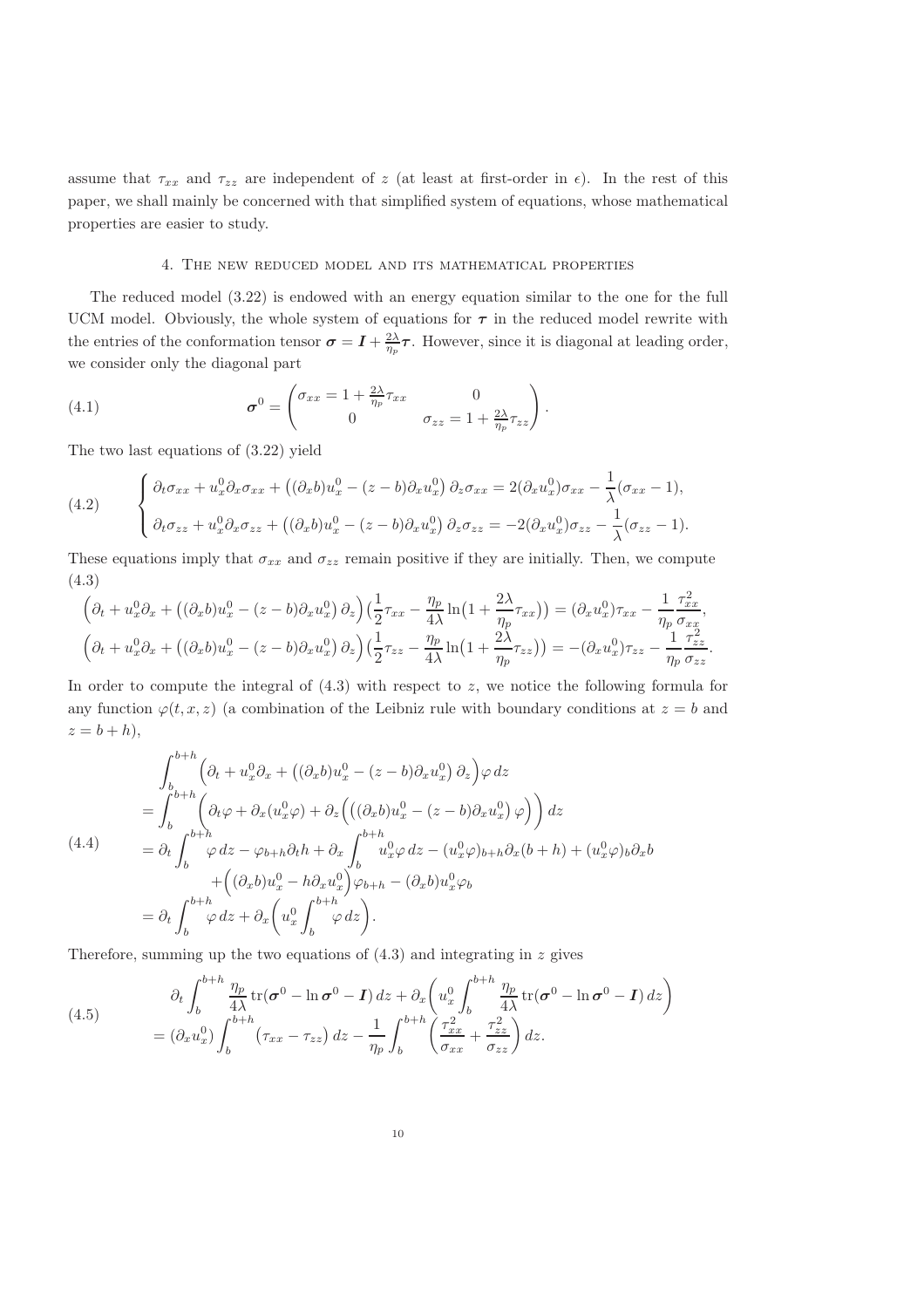Moreover, the classical computation of energy for the Saint Venant model gives

$$
(4.6)\quad \partial_t\left(h\frac{(u_x^0)^2}{2} + g\frac{h^2}{2} + gbh\right) + \partial_x\left((h\frac{(u_x^0)^2}{2} + gh^2 + gbh)u_x^0\right) + u_x^0\partial_x\int_b^{b+h} (\tau_{zz} - \tau_{xx})\,dz = 0.
$$

Adding up (4.6) and (4.5) yields

$$
(4.7)
$$
\n
$$
\partial_t \left( h \frac{(u_x^0)^2}{2} + g \frac{h^2}{2} + g b h + \frac{\eta_p}{4\lambda} \int_b^{b+h} tr(\sigma^0 - \ln \sigma^0 - I) \, dz \right)
$$
\n
$$
+ \partial_x \left( \left( h \frac{(u_x^0)^2}{2} + gh^2 + g b h + \frac{\eta_p}{4\lambda} \int_b^{b+h} tr(\sigma^0 - \ln \sigma^0 - I) \, dz + \frac{\eta_p}{2\lambda} \int_b^{b+h} (\sigma_{zz} - \sigma_{xx}) \, dz \right) u_x^0 \right)
$$
\n
$$
= -\frac{\eta_p}{4\lambda^2} \int_b^{b+h} tr(\sigma^0 + [\sigma^0]^{-1} - 2I) \, dz.
$$

Therefore, we get an exact energy identity for solutions to the reduced model (3.22). Note that to discriminate between possibly many discontinuous solutions (generalized solutions in a sense to be defined, see below the discussion on the conservative formulation), we would naturally require an inequality in (4.7) instead of an equality.

In the case of  $\tau_{xx}$  and  $\tau_{zz}$  independent of z, everything becomes more explicit. Using the variables  $\sigma_{xx} = 1 + \frac{2\lambda}{\eta_p} \tau_{xx}$  and  $\sigma_{zz} = 1 + \frac{2\lambda}{\eta_p} \tau_{zz}$  (also clearly independent of z), the simplified reduced model then writes

(4.8)  
\n
$$
\begin{cases}\n\partial_t h + \partial_x (h u_x^0) = 0, \\
\partial_t (h u_x^0) + \partial_x \left( h (u_x^0)^2 + g \frac{h^2}{2} + \frac{\eta_p}{2\lambda} h (\sigma_{zz} - \sigma_{xx}) \right) = -gh \partial_x b, \\
\partial_t \sigma_{xx} + u_x^0 \partial_x \sigma_{xx} - 2 \sigma_{xx} \partial_x u_x^0 = \frac{1 - \sigma_{xx}}{\lambda}, \\
\partial_t \sigma_{zz} + u_x^0 \partial_x \sigma_{zz} + 2 \sigma_{zz} \partial_x u_x^0 = \frac{1 - \sigma_{zz}}{\lambda},\n\end{cases}
$$

while the energy inequality becomes  $(\sigma^0$  is defined in (4.1))

$$
\partial_t \left( h \frac{(u_x^0)^2}{2} + g \frac{h^2}{2} + gbh + \frac{\eta_p}{4\lambda} h \operatorname{tr}(\boldsymbol{\sigma}^0 - \ln \boldsymbol{\sigma}^0 - \mathbf{I}) \right) \n+ \partial_x \left( \left( h \frac{(u_x^0)^2}{2} + gh^2 + gbh + \frac{\eta_p}{4\lambda} h \operatorname{tr}(\boldsymbol{\sigma}^0 - \ln \boldsymbol{\sigma}^0 - \mathbf{I}) + \frac{\eta_p}{2\lambda} h (\sigma_{zz} - \sigma_{xx}) \right) u_x^0 \right) \n\leq -\frac{\eta_p}{4\lambda^2} h \operatorname{tr}(\boldsymbol{\sigma}^0 + [\boldsymbol{\sigma}^0]^{-1} - 2\mathbf{I}).
$$

In (4.8) and (4.9), b is a function of x and h,  $u_x^0$ ,  $\sigma_{xx}$ ,  $\sigma_{zz}$  depend on  $(t, x)$ , with  $h \ge 0$ ,  $\sigma_{xx} \ge 0$ ,  $\sigma_{zz} \geq 0$ . From now on, we shall only deal with the simplified reduced model (4.8).

The inequality (4.9) (instead of equality) for possibly discontinuous solutions rules out generalized solutions for which the dissipation – already present in our model ! – is physically not enough (see also [16] where a similar numerical "entropy" condition is used to build stable finite-element schemes for the viscous UCM model, namely the so-called Oldroyd-B model).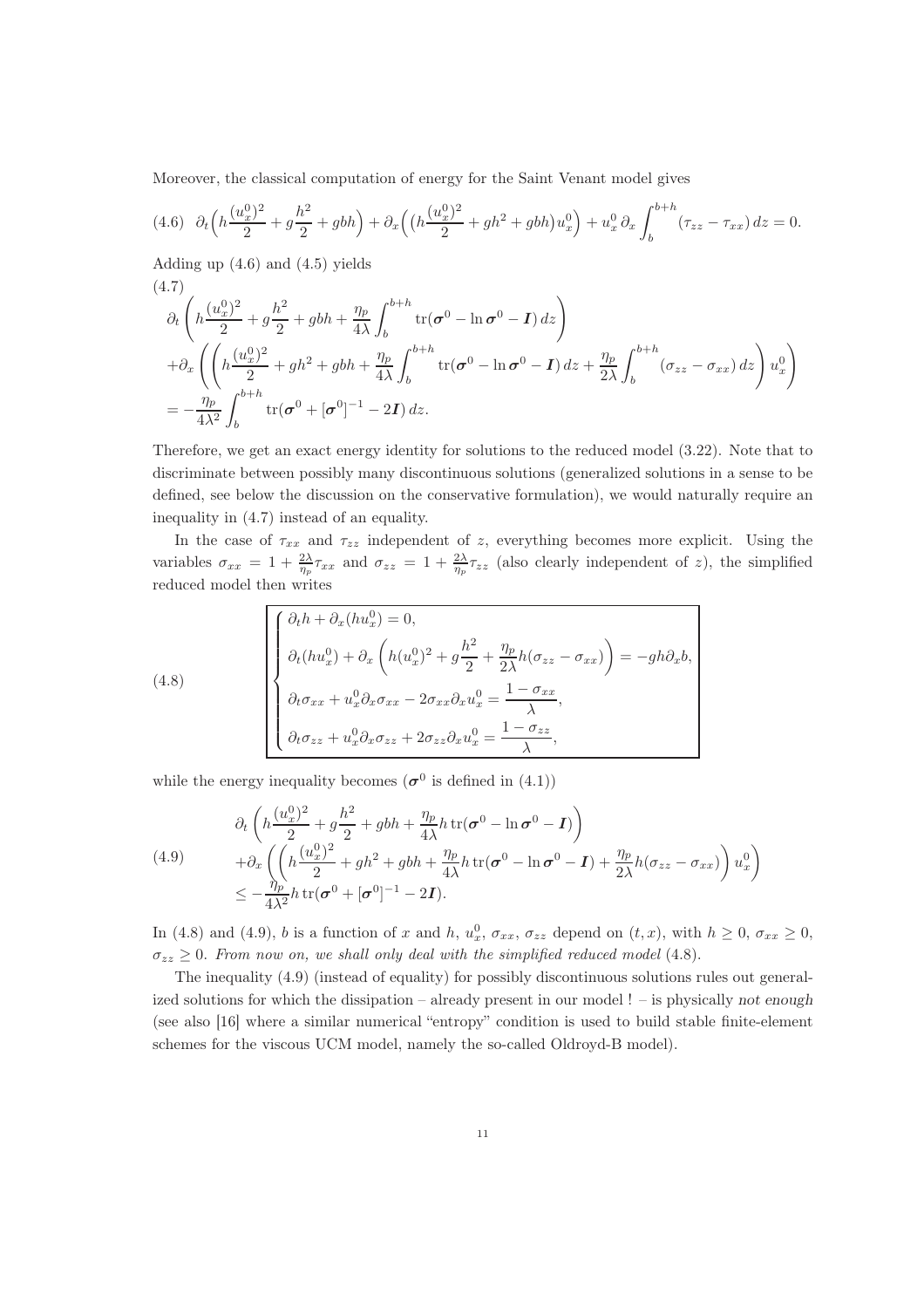**Remark 1** (Limit cases). For the system  $(4.8)$ , two interesting regimes are important to mention. The first is the standard Saint Venant regime, for which one takes  $\eta_p/\lambda = 0$ . It is obtained in the limit  $\eta_p \to 0$  for fixed  $\lambda$  (as opposed to the limit  $\lambda \to \infty$  for fixed  $\eta_p$ , some kind of "High-Weissenberg" limit" [42] which is problematic, as we will see in the numerical experiments). The second regime is obtained in the "Low-Weissenberg limit"  $\lambda \to 0$ , for fixed  $\eta_p$ . Assuming  $(1-\sigma_{xx})/\lambda$  and  $(1-\sigma_{zz})/\lambda$ remain bounded, the system rewritten with  $\tau_{xx}$  and  $\tau_{zz}$  gives the viscous Saint Venant system

(4.10) 
$$
\begin{cases} \partial_t h + \partial_x (h u_x^0) = 0, \\ \partial_t (h u_x^0) + \partial_x \left( h (u_x^0)^2 + g \frac{h^2}{2} - 2 \eta_p h \, \partial_x u_x^0 \right) = -gh \partial_x b, \end{cases}
$$

with the energy inequality

$$
(4.11) \partial_t \left( h \frac{(u_x^0)^2}{2} + g \frac{h^2}{2} + gbh \right) + \partial_x \left( \left( h \frac{(u_x^0)^2}{2} + gh^2 + gbh - 2\eta_p h \partial_x u_x^0 \right) u_x^0 \right) \leq -2\eta_p h (\partial_x u_x^0)^2.
$$

**Remark 2** (Steady states). The source terms  $(1 - \sigma_{xx})/\lambda$  and  $(1 - \sigma_{zz})/\lambda$  in (4.8) are responsible for the right-hand side that dissipates energy in  $(4.9)$ . This dissipation has the consequence that steady states are possible only if

(4.12) 
$$
\text{tr}(\sigma^0 + [\sigma^0]^{-1} - 2I) = 0, \quad i.e. \ \tau = 0,
$$

which implies that steady solutions to  $(4.8)$  identify with the steady solutions at rest to the standard Saint Venant model:  $u_x^0 = 0$ ,  $h + b = cst$ ,  $\sigma_{xx} = \sigma_{zz} = 1$ .

**Remark 3** (Conservativity). The reduced model  $(4.8)$  is a first-order quasilinear system with source, but not written in conservative form because of the stress equations on  $\sigma_{xx}$  and  $\sigma_{zz}$ . Indeed, one can put them in conservative form as follows,

(4.13) 
$$
\begin{cases} \partial_t \left( (\sigma_{xx})^{-1/2} \right) + \partial_x \left( (\sigma_{xx})^{-1/2} u_x^0 \right) = -\sigma_{xx}^{-3/2} \frac{1 - \sigma_{xx}}{2\lambda}, \\ \partial_t \left( (\sigma_{zz})^{1/2} \right) + \partial_x \left( (\sigma_{zz})^{1/2} u_x^0 \right) = \sigma_{zz}^{-1/2} \frac{1 - \sigma_{zz}}{2\lambda}. \end{cases}
$$

However, these conservative equations do not help since they are physically irrelevant. Moreover, the physical energy of (4.9) is not convex with respect to these conservative variables  $\sigma_{xx}^{-1/2}$  and  $\sigma_{zz}^{1/2}$ . As a matter of fact, one can show that the energy, that is

(4.14) 
$$
\widetilde{E} = h \frac{(u_x^0)^2}{2} + g \frac{h^2}{2} + gbh + \frac{\eta_p}{4\lambda} h (\sigma_{xx} + \sigma_{zz} - \ln(\sigma_{xx}\sigma_{zz}) - 2) ,
$$

cannot be convex with respect to any set of conservative variables of the form

(4.15) 
$$
\left(h, hu_x^0, h\varpi^{-1}\left(\frac{\sigma_{xx}^{-1/2}}{h}\right), h\varsigma^{-1}\left(\frac{\sigma_{zz}^{1/2}}{h}\right)\right),
$$

where  $\varpi, \varsigma$  are smooth functions standing for general changes of variables, see Appendix A.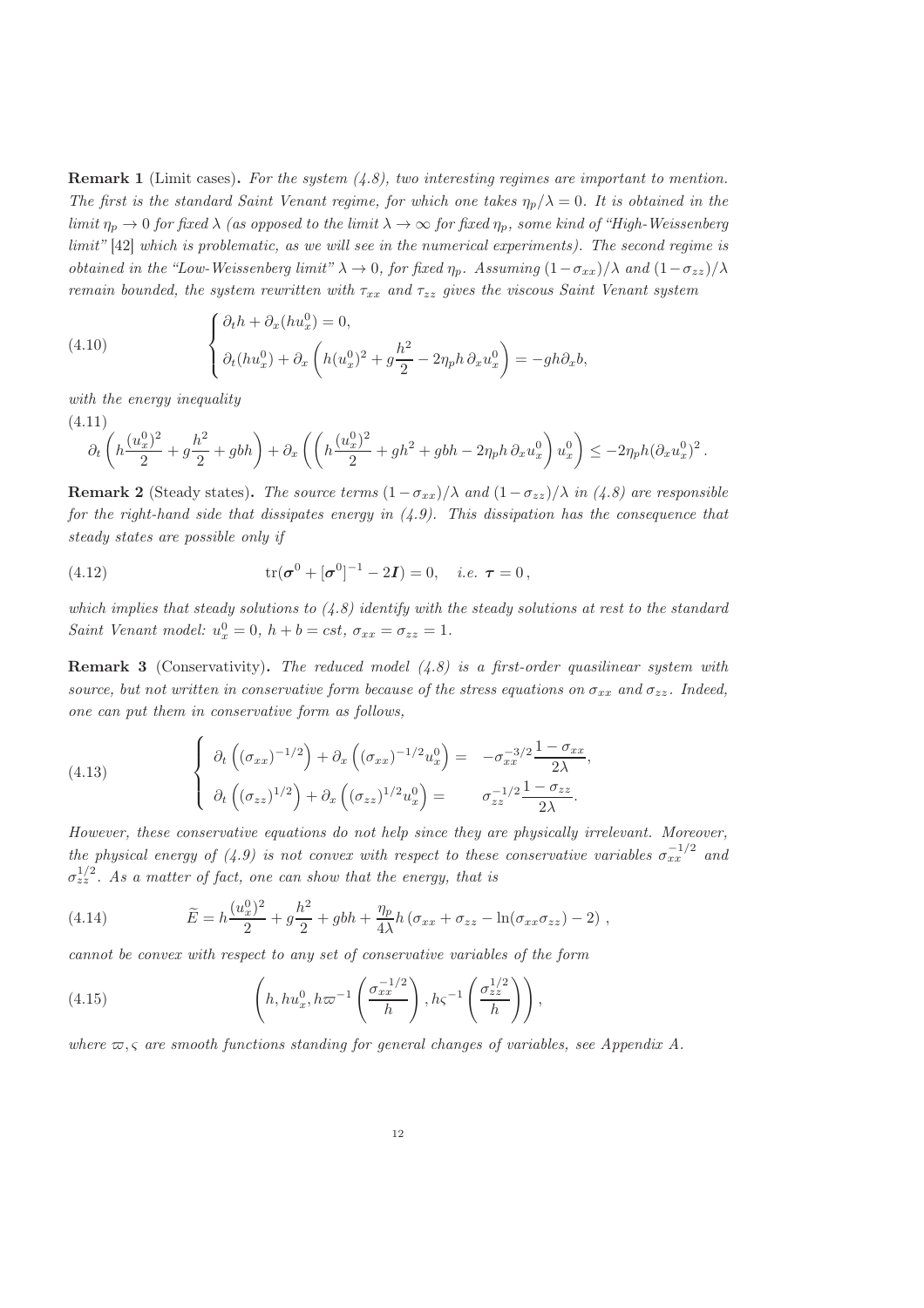Nevertheless, the system (4.8) can be written in the following canonical form, strongly reminiscent of the gas dynamics system,

(4.16) 
$$
\begin{cases} \partial_t h + \partial_x (h u_x^0) = 0, \\ \partial_t (h u_x^0) + \partial_x (h (u_x^0)^2 + P(h, \mathbf{s})) = -gh \partial_x b, \\ \partial_t \mathbf{s} + u_x^0 \partial_x \mathbf{s} = \frac{1}{\lambda} \mathcal{S}(h, \mathbf{s}), \end{cases}
$$

with

(4.17) 
$$
\mathbf{s} = (s_{xx}, s_{zz}) = \left(\frac{\sigma_{xx}^{-1/2}}{h}, \frac{\sigma_{zz}^{1/2}}{h}\right),
$$

(4.18) 
$$
\mathcal{S}(h, s) = \left(-\frac{\sigma_{xx}^{-3/2}}{2h}(1 - \sigma_{xx}), \frac{\sigma_{zz}^{-1/2}}{2h}(1 - \sigma_{zz})\right),
$$

(4.19) 
$$
P(h,s) = g\frac{h^2}{2} + \frac{\eta_p}{2\lambda}h(\sigma_{zz} - \sigma_{xx}).
$$

One can compute

(4.20) 
$$
\left(\frac{\partial P}{\partial h}\right)_{|s} = gh + \frac{\eta_p}{2\lambda}(\sigma_{zz} - \sigma_{xx} + h\frac{2\sigma_{zz}}{h} + h\frac{2\sigma_{xx}}{h}) = gh + \frac{\eta_p}{2\lambda}(3\sigma_{zz} + \sigma_{xx}) > 0,
$$

from which we conclude that for smooth  $b$ , the system  $(4.16)$  is hyperbolic with eigenvalues

$$
(4.21)\quad \lambda_1 = u_x^0 - \sqrt{gh + \frac{\eta_p}{2\lambda}(3\sigma_{zz} + \sigma_{xx})}, \qquad \lambda_2 = u_x^0, \qquad \lambda_3 = u_x^0 + \sqrt{gh + \frac{\eta_p}{2\lambda}(3\sigma_{zz} + \sigma_{xx})},
$$

the second having double multiplicity. One can check that  $\lambda_2$  is linearly degenerate, while  $\lambda_1$  and  $\lambda_3$  are genuinely nonlinear (this follows from computations similar to [27, Example 2.4 p.45] and the first line of (5.33)).

From the particular formulation (4.16), one sees that the jump conditions for a 2−contact discontinuity are that  $u_x^0$  and P do not jump (as weak 2-Riemann invariants). However, jump conditions across 1− and 3−shocks need to be chosen in order to determine weak discontinuous solutions in a unique way.

A possible choice of jump conditions is, as explained in Remark 3, to take the conservative formulation  $(4.13)$  (or equivalently a conservative formulation related to the variables  $(4.15)$ , leading to the condition that s does not jump through 1– and 3–shocks). This formulation gives unphysical conservations and nonconvex energy (which could produce numerical under/overshoots), and we shall not make this choice.

Our choice of jump conditions will be rather imposed indirectly by numerical considerations, via the choice of a set of pseudo-conservative variables, i.e. variables for which we shall write discrete flux difference equations. Solving nonconservative systems leads in general to convergence to unexpected solutions, as explained in [18]. With a pragmatical point of view, we nevertheless choose the pseudo-conservative variables as

(4.22) 
$$
q \equiv (q_1, q_2, q_3, q_4)^T := (h, hu_x^0, h\sigma_{xx}, h\sigma_{zz})^T.
$$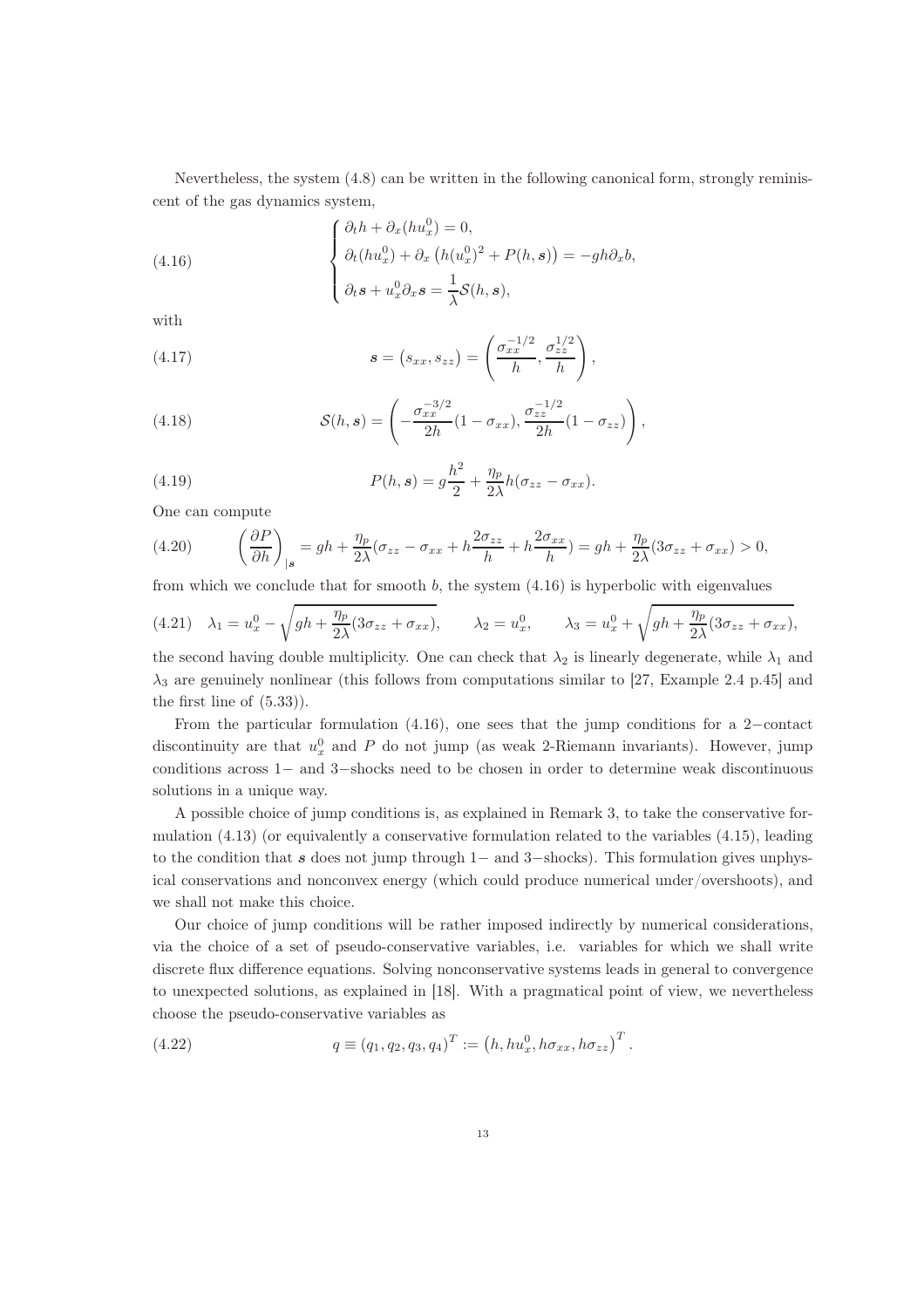In other words, we consider the formal system

$$
(4.23)
$$

$$
\begin{cases}\n\partial_t h + \partial_x (h u_x^0) = 0, \\
\partial_t (h u_x^0) + \partial_x \left( h (u_x^0)^2 + g \frac{h^2}{2} + \frac{\eta_p}{2\lambda} h (\sigma_{zz} - \sigma_{xx}) \right) = -gh \partial_x b, \\
\partial_t (h \sigma_{xx}) + \partial_x (h \sigma_{xx} u_x^0) - 2h \sigma_{xx} \partial_x u_x^0 = \frac{h - h \sigma_{xx}}{\lambda}, \\
\partial_t (h \sigma_{zz}) + \partial_x (h \sigma_{zz} u_x^0) + 2h \sigma_{zz} \partial_x u_x^0 = \frac{h - h \sigma_{zz}}{\lambda}.\n\end{cases}
$$

The choice of these pseudo-conservative variables is good for at least two reasons:

- these variables are physically relevant,
- the energy  $\widetilde{E}$  in (4.14) is convex with respect to them (see Appendix A).

The second point will make it easier to build a discrete scheme that is energy satisfying (in the sense of the energy inequality  $(4.9)$ ), while preserving the convex (in the variable q) set

(4.24) 
$$
U = \{h \ge 0, \sigma_{xx} \ge 0, \sigma_{zz} \ge 0\},\,
$$

which is here the physical invariant domain where the energy inequality (4.9) makes sense. Note that our system is of the form considered in [8] (see also Remark 4).

Let us mention that for the viscous UCM model, namely the Oldroyd-B model, various numerical techniques are proposed in [36, 33, 16, 5] for the preservation of the positive-definiteness of a non-necessarily diagonal tensor  $\sigma$  in the context of finite-element discretizations.

#### 5. Finite volume method and numerical results

In this section we describe a finite volume approximation of (4.23). The approximation of the full system is achieved by a fractional step approach, discretizing successively the system  $(4.23)$ without the relaxation source terms in  $1/\lambda$  on the right-hand side of the two stress equations, and these relaxation terms alone. The topographic source term  $h\partial_xb$  is treated by the hydrostatic reconstruction method of [3] in Subsection 5.4. This approach ensures that the whole scheme is well-balanced with respect to the steady states of Remark 2, because the relaxation terms vanish for these solutions.

The integration of relaxation source terms is performed by a time-implicit cell-centered formula. Note that then the scheme is not *asymptotic preserving* with respect to the viscous Saint Venant asymptotic regime  $\lambda \to 0$  of Remark 1, for this one would need a more complex treatment of these relaxation terms.

Let us now concentrate on the resolution of the system  $(4.23)$  without any source, i.e.

(5.1)  
\n
$$
\begin{cases}\n\partial_t h + \partial_x (h u_x^0) = 0, \\
\partial_t (h u_x^0) + \partial_x (h (u_x^0)^2 + P) = 0, \\
\partial_t (h \sigma_{xx}) + \partial_x (h \sigma_{xx} u_x^0) - 2h \sigma_{xx} \partial_x u_x^0 = 0, \\
\partial_t (h \sigma_{zz}) + \partial_x (h \sigma_{zz} u_x^0) + 2h \sigma_{zz} \partial_x u_x^0 = 0,\n\end{cases}
$$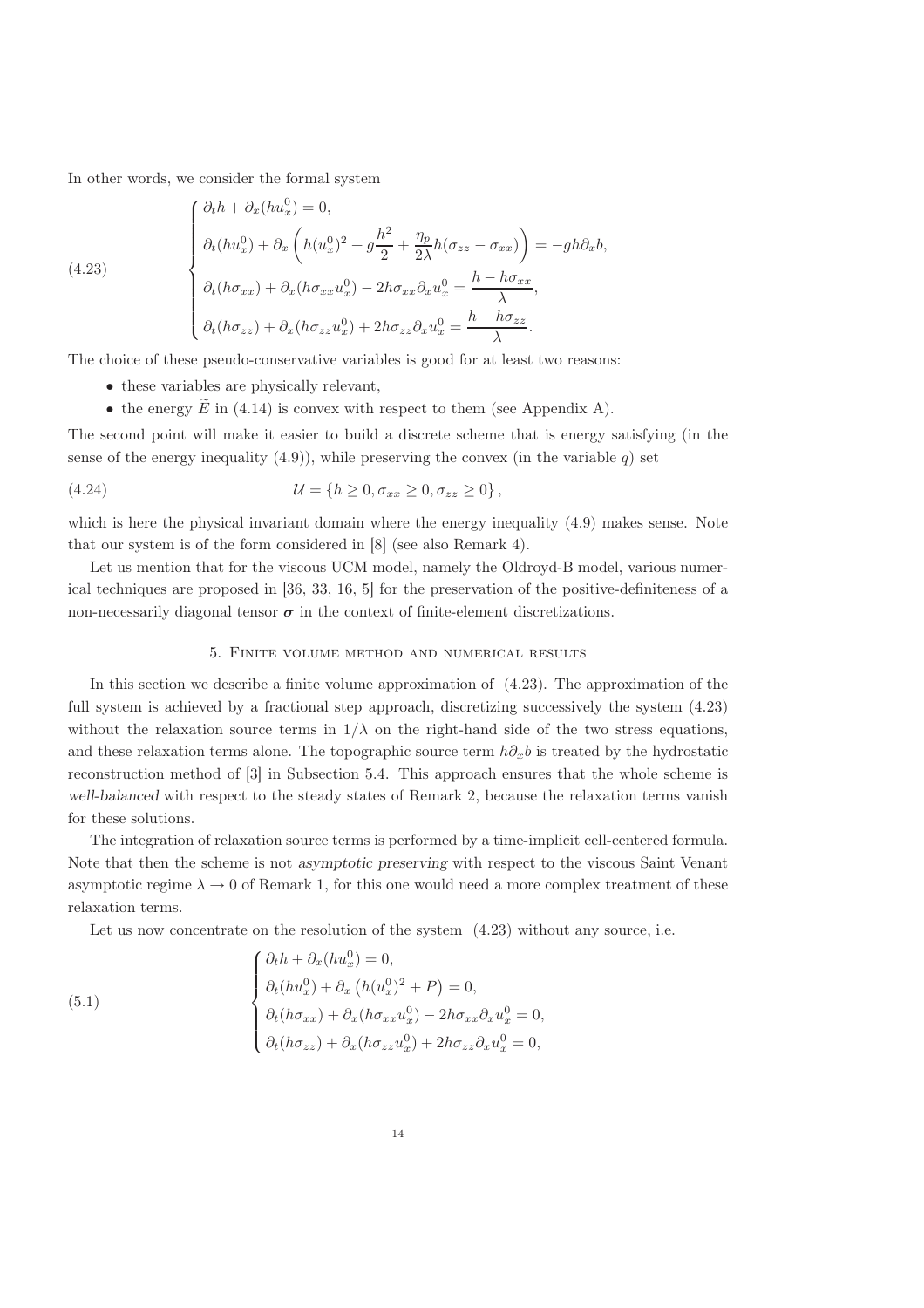with

(5.2) 
$$
P = g\frac{h^2}{2} + \frac{\eta_p}{2\lambda}h(\sigma_{zz} - \sigma_{xx}),
$$

and the energy inequality

(5.3) 
$$
\begin{aligned}\n\partial_t \left( h \frac{(u_x^0)^2}{2} + g \frac{h^2}{2} + \frac{\eta_p}{4\lambda} h (\sigma_{xx} + \sigma_{zz} - \ln(\sigma_{xx}\sigma_{zz}) - 2) \right) \\
+ \partial_x \left( \left( h \frac{(u_x^0)^2}{2} + g \frac{h^2}{2} + \frac{\eta_p}{4\lambda} h (\sigma_{xx} + \sigma_{zz} - \ln(\sigma_{xx}\sigma_{zz}) - 2) + P \right) u_x^0 \right) &\leq 0.\n\end{aligned}
$$

A finite volume scheme for the quasilinear system (5.1)-(5.2) can be classically built following Godunov's approach, considering piecewise constant approximations of  $q = (h, hu_x^0, h\sigma_{xx}, h\sigma_{zz}),$ and invoking an approximate Riemann solver at the interface between two cells.

5.1. Approximate Riemann solver. In order to get an approximate Riemann solver for (5.1), we use the standard relaxation approach, as described in [12]. It naturally handles the energy inequality (5.3), and also preserves the invariant domain (4.24).

Because of the canonical form of (5.1), which is (4.16) without source, i.e.

(5.4) 
$$
\begin{cases} \partial_t h + \partial_x (h u_x^0) = 0, \\ \partial_t (h u_x^0) + \partial_x (h (u_x^0)^2 + P) = 0, \\ \partial_t s + u_x^0 \partial_x s = 0, \end{cases}
$$

with

(5.5) 
$$
\mathbf{s} = (s_{xx}, s_{zz}) = \left(\frac{\sigma_{xx}^{-1/2}}{h}, \frac{\sigma_{zz}^{1/2}}{h}\right),
$$

we have a formal analogy with the system of full gas dynamics equations. Therefore, we follow the usual Suliciu relaxation approach that is described in [12]. We introduce a new variable  $\pi$ , the relaxed pressure, and a variable  $c > 0$  intended to parametrize the speeds. Then we solve the system

(5.6)  

$$
\begin{cases}\n\partial_t h + \partial_x (h u_x^0) = 0, \\
\partial_t (h u_x^0) + \partial_x (h (u_x^0)^2 + \pi) = 0, \\
\partial_t (h \pi / c^2) + \partial_x (h \pi u_x^0 / c^2 + u_x^0) = 0, \\
\partial_t c + u_x^0 \partial_x c = 0, \\
\partial_t s + u_x^0 \partial_x s = 0.\n\end{cases}
$$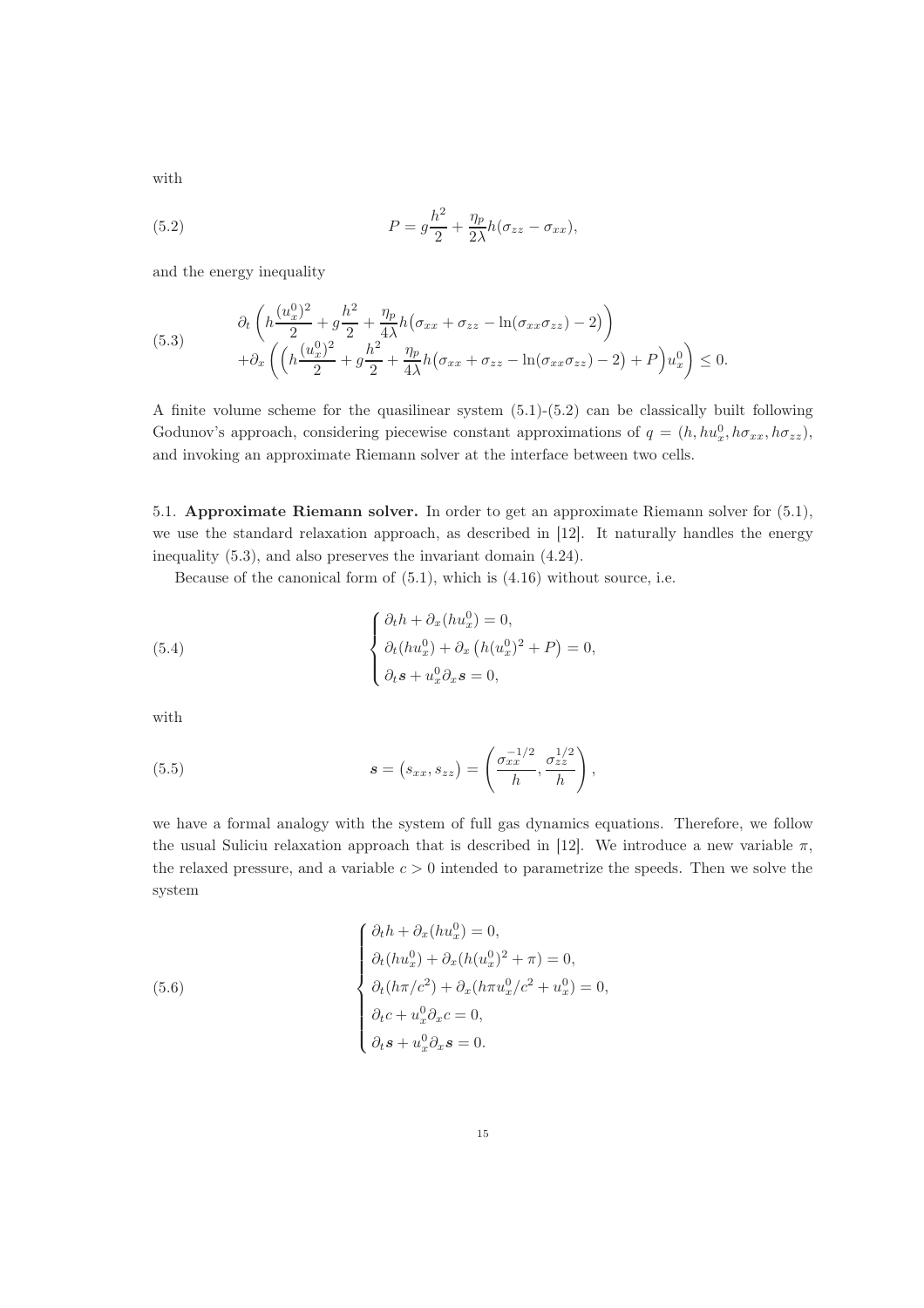This quasilinear system has the property of having a quasi diagonal form

(5.7)  
\n
$$
\begin{cases}\n\partial_t(\pi + cu_x^0) + (u_x^0 + c/h)\partial_x(\pi + cu_x^0) - \frac{u_x^0}{h}c\partial_x c = 0, \\
\partial_t(\pi - cu_x^0) + (u_x^0 - c/h)\partial_x(\pi - cu_x^0) - \frac{u_x^0}{h}c\partial_x c = 0, \\
\partial_t(1/h + \pi/c^2) + u_x^0\partial_x(1/h + \pi/c^2) = 0, \\
\partial_t c + u_x^0\partial_x c = 0, \\
\partial_t s + u_x^0\partial_x s = 0.\n\end{cases}
$$

One deduces its eigenvalues, which are  $u_x^0 - c/h$ ,  $u_x^0 + c/h$ , and  $u_x^0$  with multiplicity 4. One checks easily that the system is hyperbolic, with all eigenvalues linearly degenerate. As a consequence, Rankine-Hugoniot conditions are well-defined (the weak Riemann invariants do not jump through the associated discontinuity), and are equivalent to any conservative formulation. We notice that with the relation  $(5.5)$  the equation on s in  $(5.6)$  can be transformed back to

(5.8) 
$$
\partial_t (h \sigma_{xx}) + \partial_x (h \sigma_{xx} u_x^0) - 2h \sigma_{xx} \partial_x u_x^0 = 0, \partial_t (h \sigma_{zz}) + \partial_x (h \sigma_{zz} u_x^0) + 2h \sigma_{zz} \partial_x u_x^0 = 0.
$$

The approximate Riemann solver can be defined as follows, starting from left and right values of  $h, hu_x^0, h\sigma_{xx}, h\sigma_{zz}$  at an interface :

• Solve the Riemann problem for (5.6) with initial data completed by the relations

(5.9) 
$$
\pi_l = P(h_l, (\sigma_{xx})_l, (\sigma_{zz})_l), \qquad \pi_r = P(h_r, (\sigma_{xx})_r, (\sigma_{zz})_r),
$$

and with suitable values of  $c_l$  and  $c_r$  that will be discussed below.

• Retain in the solution only the variables  $h, hu_x^0, h\sigma_{xx}, h\sigma_{zz}$ . The result is a vector called  $R(x/t, q_l, q_r).$ 

Note that this approximate Riemann solver  $R(x/t, q_l, q_r)$  has the property to give the exact solution for an isolated contact discontinuity (i.e. when the initial data is such that  $u_x^0$  and P are constant), because in this case the solution to (5.6) is the solution to (5.1) completed with  $\pi = P(h, s)$ .

Then, the numerical scheme is defined as follows. We consider a mesh of cells  $(x_{i-1/2}, x_{i+1/2})$ ,  $i \in \mathbb{Z}$ , of length  $\Delta x_i = x_{i+1/2} - x_{i-1/2}$ , discrete times  $t_n$  with  $t_{n+1} - t_n = \Delta t$ , and cell values  $q_i^n$  approximating the average of q over the cell i at time  $t_n$ . We can then define an approximate solution  $q^{appr}(t, x)$  for  $t_n \leq t < t_{n+1}$  and  $x \in \mathbb{R}$  by

(5.10) 
$$
q^{appr}(t,x) = R\left(\frac{x - x_{i+1/2}}{t - t_n}, q_i^n, q_{i+1}^n\right) \text{ for } x_i < x < x_{i+1},
$$

where  $x_i = (x_{i-1/2} + x_{i+1/2})/2$ . This definition is coherent under a half CFL condition, formulated as

(5.11) 
$$
x/t < -\frac{\Delta x_i}{2\Delta t} \Rightarrow R(x/t, q_i, q_{i+1}) = q_i,
$$
\n
$$
x/t > \frac{\Delta x_{i+1}}{2\Delta t} \Rightarrow R(x/t, q_i, q_{i+1}) = q_{i+1}.
$$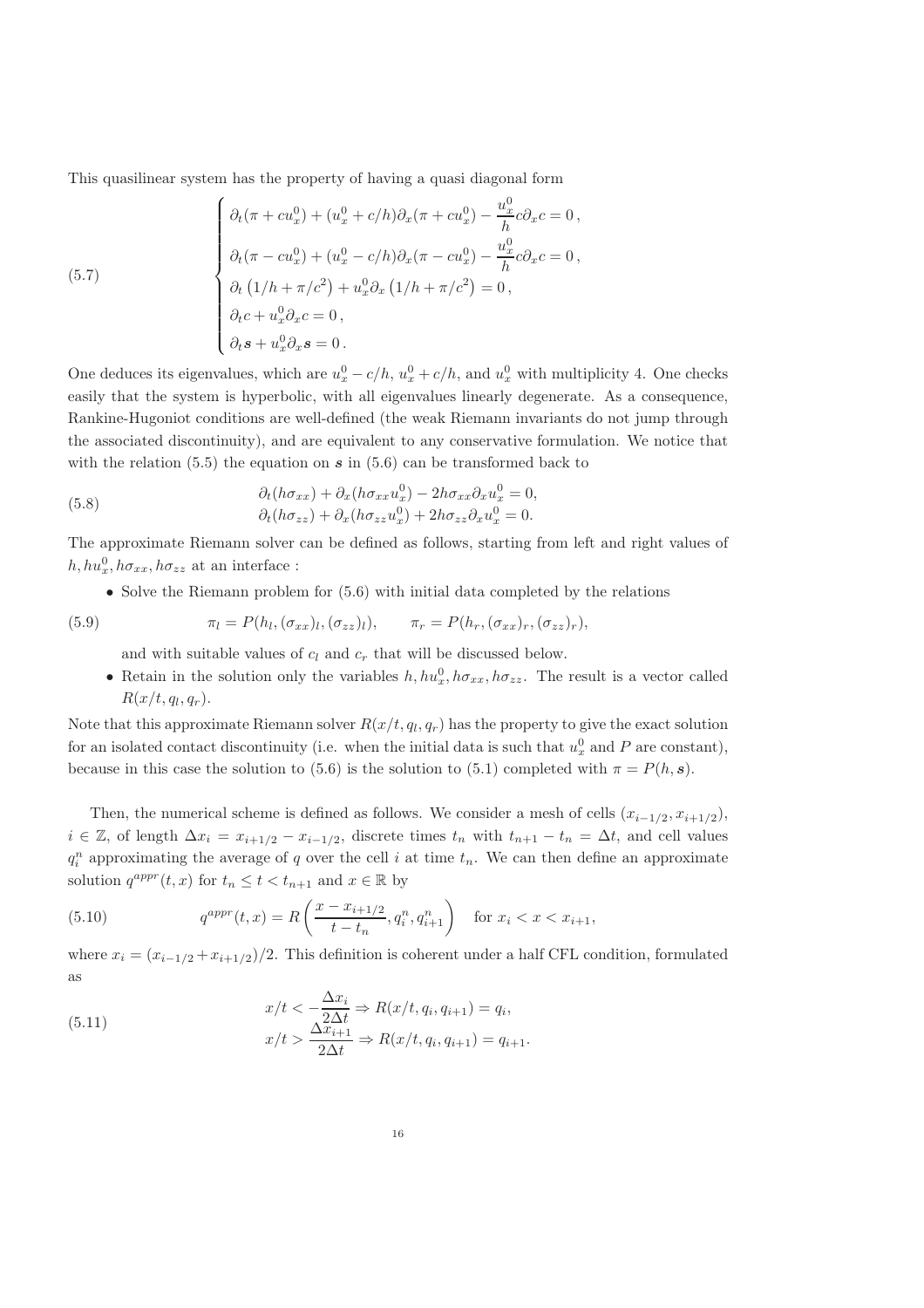The new values at time  $t_{n+1}$  are finally defined by

(5.12) 
$$
q_i^{n+1} = \frac{1}{\Delta x_i} \int_{x_{i-1/2}}^{x_{i+1/2}} q^{appr}(t_{n+1} - 0, x) dx.
$$

Notice that this is only in this averaging procedure that the choice of the pseudo-conservative variable q is involved. We can follow the computations of Section 2.3 in [12], the only difference being that here the system is nonconservative. We deduce that

(5.13) 
$$
q_i^{n+1} = q_i^n - \frac{\Delta t}{\Delta x_i} \left( \mathcal{F}_l(q_i^n, q_{i+1}^n) - \mathcal{F}_r(q_{i-1}^n, q_i^n) \right),
$$

where

(5.14) 
$$
\mathcal{F}_l(q_l, q_r) = F(q_l) - \int_{-\infty}^0 \left( R(\xi, q_l, q_r) - q_l \right) d\xi,
$$

$$
\mathcal{F}_r(q_l, q_r) = F(q_r) + \int_0^\infty \left( R(\xi, q_l, q_r) - q_r \right) d\xi,
$$

and the pseudo-conservative flux is

(5.15) 
$$
F(q) = (hu_x^0, h(u_x^0)^2 + P, h\sigma_{xx}u_x^0, h\sigma_{zz}u_x^0).
$$

In  $(5.15)$ , the two last components are chosen arbitrarily, since anyway the contributions of F in (5.13) cancel out.

Since the two first components of the system  $(5.6)$  are conservative, the classical computations in this context give that for these two components, the left and right numerical fluxes of (5.14) are equal and indeed take the value of the flux of (5.6), i.e.  $hu_x^0$  and  $h(u_x^0)^2 + \pi$ , at  $x/t = 0$ .

We can notice that while solving the relaxation system (5.6), the variables h,  $s_{xx}$  and  $s_{zz}$  remain positive if they are initially (indeed this is subordinate to the existence of a solution with positive h, which is seen below via explicit formulas and under suitable choice for  $c_l$ ,  $c_r$ ). By the relation (5.5) this is also the case for  $\sigma_{xx}$  and  $\sigma_{zz}$ . Therefore, the invariant domain U in (4.24) is preserved by the numerical scheme (5.13), this follows from the average formula (5.12) and the fact that  $U$ is convex (in the variable  $q$ ).

**Remark 4.** The above scheme satisfies the maximum principle on the variable  $s_{xx}$ , and the minimum principle on the variable  $s_{zz}$ . This means that if initially one has  $s_{xx} \leq k$  for some constant  $k > 0$  (respectively  $s_{zz} \geq k$ ), then it remains true for all times.

This can be seen by observing that the set where  $s_{xx} \leq k$  (respectively  $s_{zz} \geq k$ ) is convex in the variable q, because according to (5.5), (4.22), it can be written as  $q_1q_3 \geq k^{-2}$  (respectively  $k^2q_1^3 - q_4 \leq 0$ ). Then, s is just transported during the resolution of (5.6), while the averaging procedure (5.12) preserves the convex sets. Another proof is to write a discrete entropy inequality for an entropy  $h\phi(s_{xx})$ , which is convex if  $0 \le \phi' \le s_{xx}\phi''$ , take for example  $\phi(s_{xx}) = \max(0, s_{xx}$ k)<sup>2</sup>/2 (respectively for an entropy  $h\phi(s_{zz})$ , which is convex if  $0 \le -\phi' \le 3s_{zz}\phi''$ , take for example  $\phi(s_{zz}) = k^{-1/3} s_{zz} - \frac{3}{2} s_{zz}^{2/3} + \frac{1}{2} k^{2/3}$  for  $s_{zz} \leq k$ ,  $\phi(s_{zz}) = 0$  for  $s_{zz} \geq k$ ). We shall not write down the details of this alternative proof.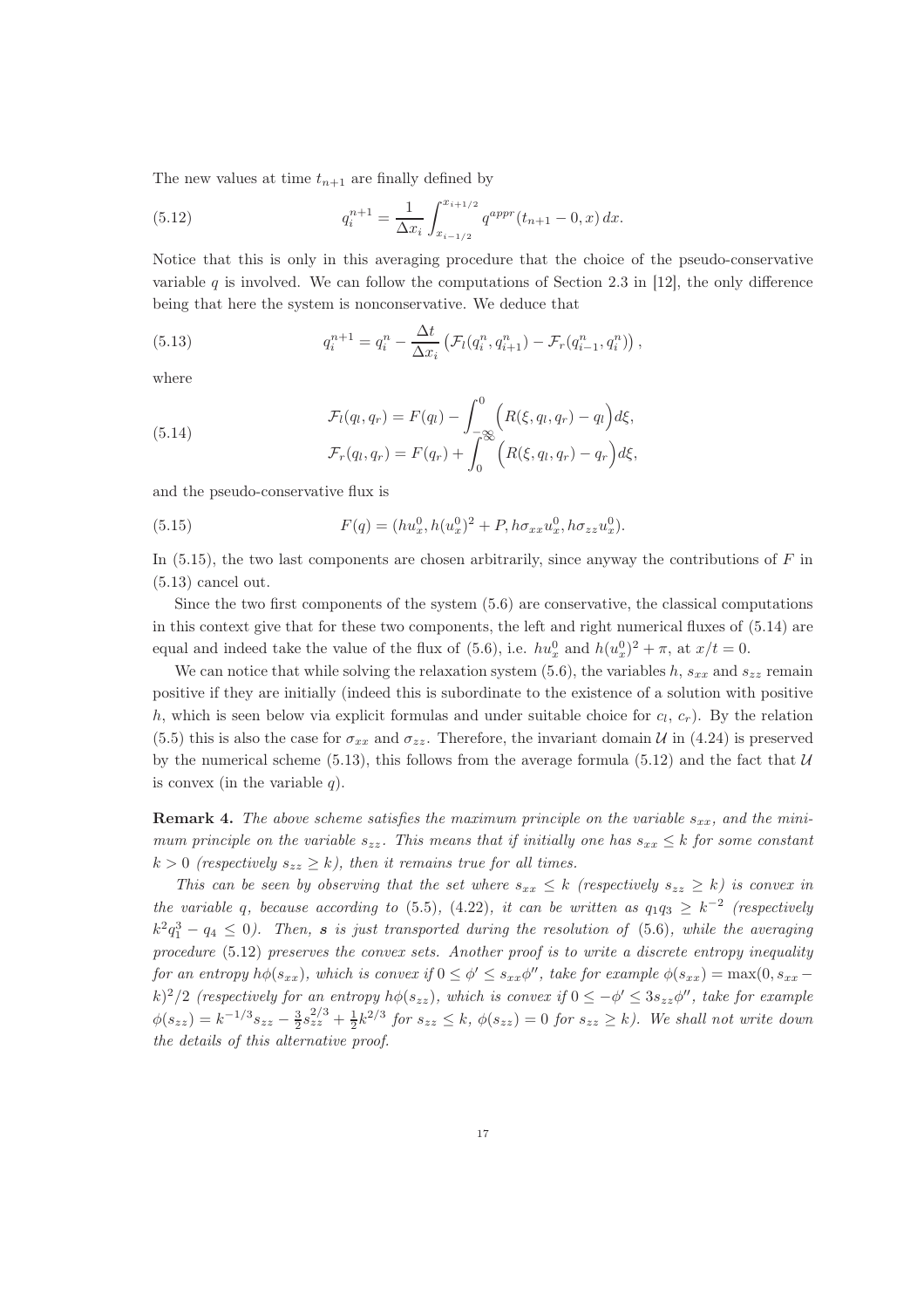5.2. Energy inequality. We define in a similar way the left and right numerical energy fluxes

(5.16) 
$$
\mathcal{G}_l(q_l, q_r) = G(q_l) - \int_{-\infty}^0 \left( E(R(\xi, q_l, q_r)) - E(q_l) \right) d\xi,
$$

$$
\mathcal{G}_r(q_l, q_r) = G(q_r) + \int_0^\infty \left( E(R(\xi, q_l, q_r)) - E(q_r) \right) d\xi,
$$

where  $E$  is the energy of  $(4.14)$  without the topographic term  $gbh$ , and

$$
(5.17)\t\t G = (E+P)u_x^0
$$

is the energy flux. We have from [12] that a sufficient condition for the scheme to be energy satisfying is that

(5.18) 
$$
\mathcal{G}_r(q_l, q_r) - \mathcal{G}_l(q_l, q_r) \leq 0.
$$

When this is satisfied, because of the convexity of  $E$  with respect to q one has the discrete energy inequality

(5.19) 
$$
E(q_i^{n+1}) - E(q_i^n) + \frac{\Delta t}{\Delta x_i} \Big( \mathcal{G}(q_i^n, q_{i+1}^n) - \mathcal{G}(q_{i-1}^n, q_i^n) \Big) \leq 0,
$$

where the numerical energy flux  $G(q_l, q_r)$  is any function satisfying  $G_r(q_l, q_r) \leq G(q_l, q_r) \leq G_l(q_l, q_r)$ . In order to analyze the condition (5.18), let us introduce the internal energy  $e(q) \geq 0$  by

(5.20) 
$$
e = g\frac{h}{2} + \frac{\eta_p}{4\lambda}(\sigma_{xx} + \sigma_{zz} - \ln(\sigma_{xx}\sigma_{zz}) - 2),
$$

so that

(5.21) 
$$
E = h(u_x^0)^2/2 + he,
$$

and  $(\partial_h e)_{|\mathbf{s}} = P/h^2$ . Then, while solving the relaxation system (5.6), we solve simultaneously the equation for a new variable  $\hat{e}$ ,

(5.22) 
$$
\partial_t(\hat{e} - \pi^2/2c^2) + u_x^0 \partial_x(\hat{e} - \pi^2/2c^2) = 0,
$$

where  $\hat{e}$  has left and right initial data  $e(q_l)$  and  $e(q_r)$ . The reason for writing (5.22) is that combining it with (5.6) yields

(5.23) 
$$
\partial_t \left( h(u_x^0)^2/2 + h\widehat{e} \right) + \partial_x \left( (h(u_x^0)^2/2 + h\widehat{e} + \pi)u_x^0 \right) = 0.
$$

Define now

(5.24) 
$$
\mathcal{G}(q_l, q_r) = \left( \left( h(u_x^0)^2 / 2 + h\hat{e} + \pi \right) u_x^0 \right)_{x/t=0}.
$$

**Lemma 1.** If for all values of  $x/t$  the solution to (5.6), (5.22) satisfies

$$
(5.25) \t\t\t\widehat{e} \ge e(q),
$$

where here  $q = R(x/t, q_l, q_r)$ , then  $\mathcal{G}_r(q_l, q_r) \leq \mathcal{G}(q_l, q_r) \leq \mathcal{G}_l(q_l, q_r)$  and the discrete energy inequality (5.19) holds.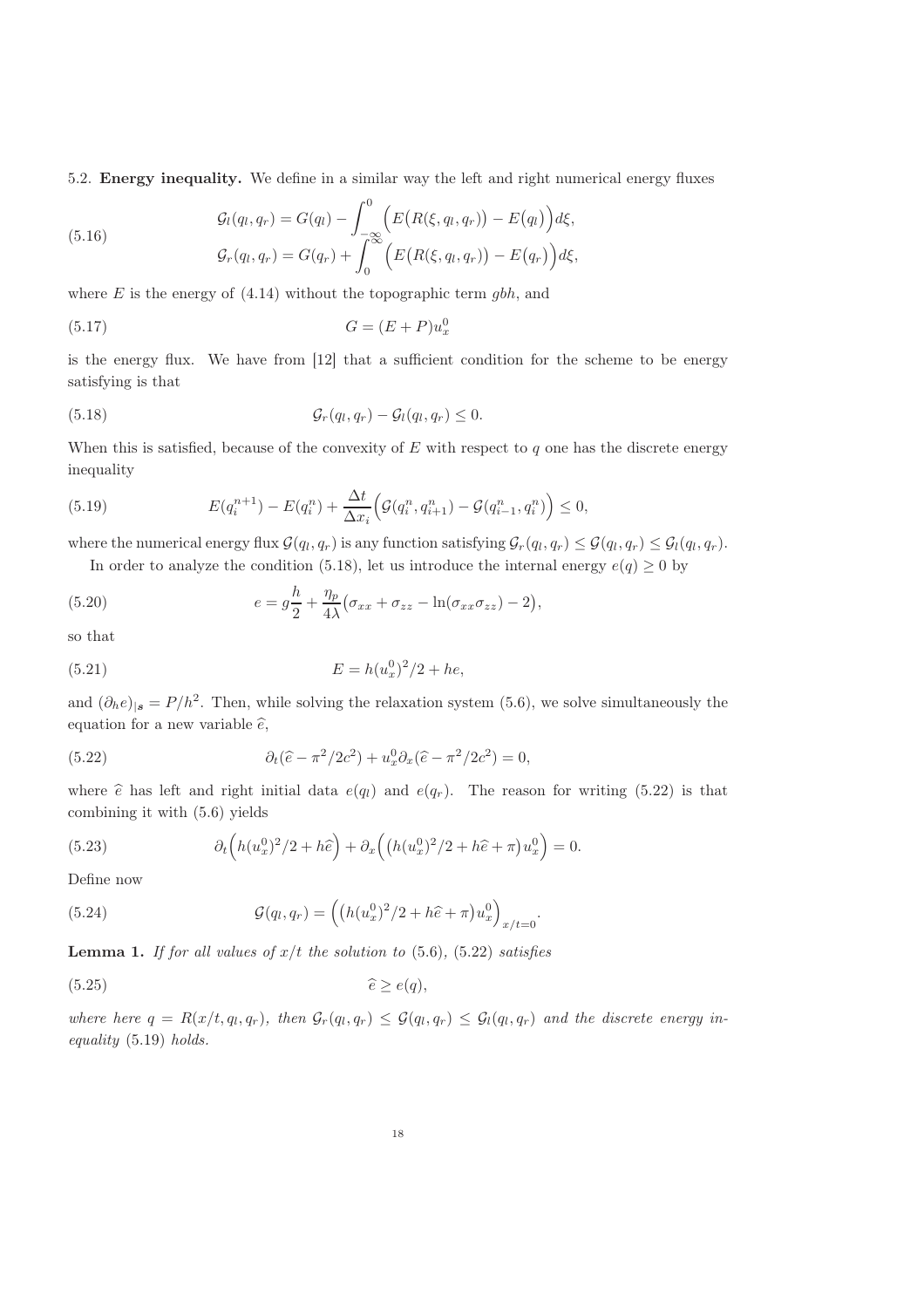Proof. Since (5.23) is a conservative equation, one has

(5.26) 
$$
\mathcal{G}(q_l, q_r) = G(q_l) - \int_{-\infty}^0 \left( \left( h(u_x^0)^2 / 2 + h \hat{e} \right) (\xi) - E(q_l) \right) d\xi \n= G(q_r) + \int_0^\infty \left( \left( h(u_x^0)^2 / 2 + h \hat{e} \right) (\xi) - E(q_r) \right) d\xi.
$$

Therefore, comparing to (5.16), we see that in order to get the result it is enough that for all  $\xi$ 

(5.27) 
$$
E(R(\xi, q_l, q_r)) \le (h(u_x^0)^2/2 + h\hat{e}) (\xi),
$$

which is  $(5.25)$ .

In order to go further, we fix the following notation: in the solution to the Riemann problem for (5.6), there are three waves and two intermediate states, denoted respectively by indices  $l, *$ and r, ∗. Then we have the following sufficient subcharacteristic condition (recall that  $\partial_h P|_{s}$  is given by  $(4.20)$ .

**Lemma 2.** If  $c_l$ ,  $c_r$  are chosen such that the heights  $h_l^*$ ,  $h_r^*$  are positive and satisfy

(5.28)  
\n
$$
\forall h \in [h_l, h_l^*] \quad h^2 \partial_h P|_{\mathbf{s}}(h, \mathbf{s}_l) \le c_l^2,
$$
\n
$$
\forall h \in [h_r, h_r^*] \quad h^2 \partial_h P|_{\mathbf{s}}(h, \mathbf{s}_r) \le c_r^2,
$$

then (5.25) holds and thus the discrete energy inequality (5.19) is valid.

Proof. The arguments of decomposition in elementary dissipation terms along the waves used in Lemma 2.20 in [12] can be checked to apply without modification.  $\square$ 

#### Lemma 3. Denote

(5.29) 
$$
P_l = P(h_l, s_l), \quad P_r = P(h_r, s_r), \qquad a_l = \sqrt{\partial_h P|_{\mathbf{s}}(h_l, s_l)}, \quad a_r = \sqrt{\partial_h P|_{\mathbf{s}}(h_r, s_r)},
$$

and define the relaxation speeds  $c_l$ ,  $c_r$  by

(5.30)  

$$
\frac{c_l}{h_l} = a_l + 2\left(\max\left(0, u_{x,l}^0 - u_{x,r}^0\right) + \frac{\max\left(0, P_r - P_l\right)}{h_l a_l + h_r a_r}\right),
$$

$$
\frac{c_r}{h_r} = a_r + 2\left(\max\left(0, u_{x,l}^0 - u_{x,r}^0\right) + \frac{\max\left(0, P_l - P_r\right)}{h_l a_l + h_r a_r}\right).
$$

Then the positivity and subcharacteristic conditions of Lemma 2 are satisfied, and the discrete energy inequality (5.19) holds.

*Proof.* From  $(4.20)$  and  $(5.5)$  we have

(5.31) 
$$
\partial_h P|_{\mathbf{s}} = gh + \frac{\eta_p}{2\lambda} \Big( 3(hs_{zz})^2 + \frac{1}{(hs_{xx})^2} \Big).
$$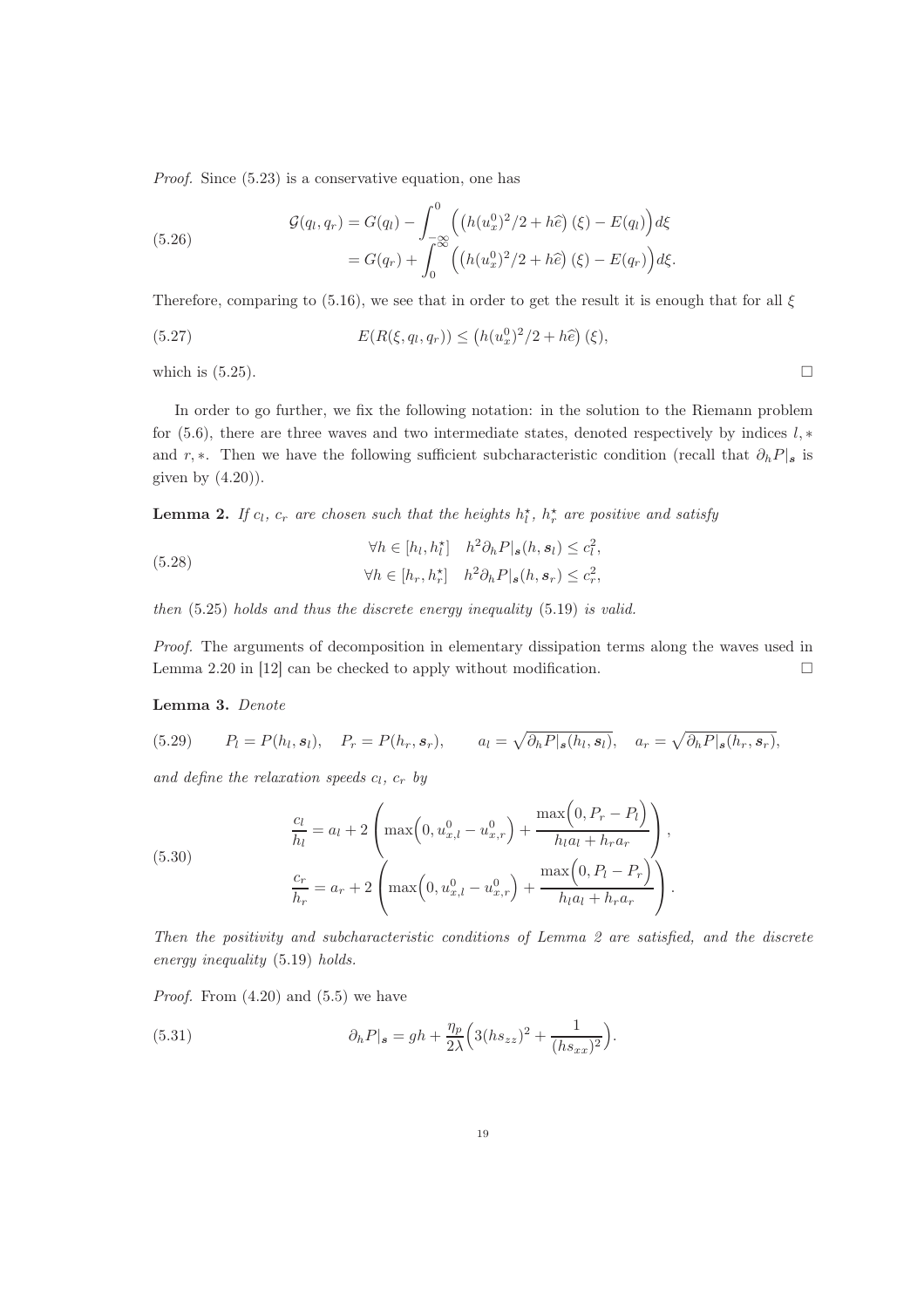Denoting  $\varphi(h, s) = h \sqrt{\partial_h P|_{s}},$  we compute

$$
\partial_h \varphi|_{\mathbf{s}} = \sqrt{\partial_h P|_{\mathbf{s}}} + \frac{h}{2\sqrt{\partial_h P|_{\mathbf{s}}}} \left( g + \frac{\eta_p}{2\lambda} \left( 6hs_{zz}^2 - \frac{2}{h^3 s_{xx}^2} \right) \right)
$$
  
(5.32)  

$$
= \frac{1}{2\sqrt{\partial_h P|_{\mathbf{s}}}} \left( 2gh + \frac{\eta_p}{\lambda} \left( 3(hs_{zz})^2 + \frac{1}{(hs_{xx})^2} \right) + gh + \frac{\eta_p}{2\lambda} \left( 6(hs_{zz})^2 - \frac{2}{(hs_{xx})^2} \right) \right)
$$

$$
= \frac{1}{2\sqrt{\partial_h P|_{\mathbf{s}}}} \left( 3gh + 6\frac{\eta_p}{\lambda} (hs_{zz})^2 \right).
$$

Therefore, we deduce that  $\varphi$  satisfies

(5.33) 
$$
\begin{aligned}\n\partial_h \varphi|_{\mathbf{s}} > 0, \\
\varphi(h, \mathbf{s}) > \infty \quad \text{as } h \to \infty, \\
\partial_h \varphi|_{\mathbf{s}} &\leq 2\sqrt{\partial_h P|_{\mathbf{s}}}.\n\end{aligned}
$$

Following [Proposition 3.2] [13] with  $\alpha = 2$ , we get the result.

**Remark 5** (Bounds on the propagation speeds). Lemma 3 is also valid with the formulas of  $[Proposition 2.18]$  [12] instead of (5.30). Here we prefer (5.30) because in the context of possibly negative pressure P these formulas ensure the following estimate on the propagation speeds:

(5.34) 
$$
\max\left(\frac{c_l}{h_l}, \frac{c_r}{h_r}\right) \le C\left(|u_{x,l}^0| + |u_{x,r}^0| + a_l + a_r\right),
$$

with C an absolute constant. This follows from the property that  $|P| \le h \partial_h P|_s$ , which is seen on  $(4.19)-(4.20).$ 

5.3. Numerical fluxes and CFL condition. The Riemann problem for the relaxation system  $(5.6)$ ,  $(5.22)$  has to be solved with initial data  $q_l$ ,  $q_r$  completed with  $(5.9)$ , the relation  $(5.5)$ ,  $\hat{e}_l = e(q_l) \equiv e_l, \, \hat{e}_r = e(q_r) \equiv e_r$ , and (5.29), (5.30). The explicit solution is given, according to [12], by the following formulae. It has three waves speeds  $\Sigma_1 < \Sigma_2 < \Sigma_3$ ,

(5.35) 
$$
\Sigma_1 = u_{x,l}^0 - c_l/h_l, \qquad \Sigma_2 = u_{x,*}^0, \qquad \Sigma_3 = u_{x,r}^0 + c_r/h_r,
$$

and the variables take the value "l" for  $x/t < \Sigma_1$ , "l<sup>\*"</sup> for  $\Sigma_1 < x/t < \Sigma_2$ , "r<sup>\*"</sup> for  $\Sigma_2 < x/t < \Sigma_3$ , "r" for  $\Sigma_3 < x/t$ . The "l<sup>\*"</sup> and "r<sup>\*"</sup> values are given by (5.36)

$$
(u_x^0)_l^* = (u_x^0)_r^* = u_{x,*}^0 = \frac{c_l u_{x,l}^0 + c_r u_{x,r}^0 + \pi_l - \pi_r}{c_l + c_r}, \qquad \pi_l^* = \pi_r^* = \frac{c_r \pi_l + c_l \pi_r - c_l c_r (u_{x,r}^0 - u_{x,l}^0)}{c_l + c_r},
$$

$$
\frac{1}{h_l^*} = \frac{1}{h_l} + \frac{c_r (u_{x,r}^0 - u_{x,l}^0) + \pi_l - \pi_r}{c_l (c_l + c_r)}, \qquad \frac{1}{h_r^*} = \frac{1}{h_r} + \frac{c_l (u_{x,r}^0 - u_{x,l}^0) + \pi_r - \pi_l}{c_r (c_l + c_r)},
$$

(5.37) 
$$
c_l^* = c_l, \quad c_r^* = c_r, \quad s_l^* = s_l, \quad s_r^* = s_r,
$$

$$
(5.38) \quad \sigma_{xx,l}^{*} = \sigma_{xx,l} \left(\frac{h_l}{h_l^{*}}\right)^2, \ \sigma_{xx,r}^{*} = \sigma_{xx,r} \left(\frac{h_r}{h_r^{*}}\right)^2, \ \sigma_{zz,l}^{*} = \sigma_{zz,l} \left(\frac{h_l^{*}}{h_l}\right)^2, \ \sigma_{zz,r}^{*} = \sigma_{zz,r} \left(\frac{h_r^{*}}{h_r}\right)^2,
$$
\n
$$
(\pi_l)^2 \quad (\pi_l^{*})^2 \quad (\pi_r^{*})^2 \quad (\pi_r^{*})^2 \quad (\pi_r^{*})^2
$$

(5.39) 
$$
\widehat{e}_l^* = e_l - \frac{(\pi_l)^2}{2c_l^2} + \frac{(\pi_l^*)^2}{2c_l^2}, \qquad \widehat{e}_r^* = e_r - \frac{(\pi_r)^2}{2c_r^2} + \frac{(\pi_r^*)^2}{2c_r^2}.
$$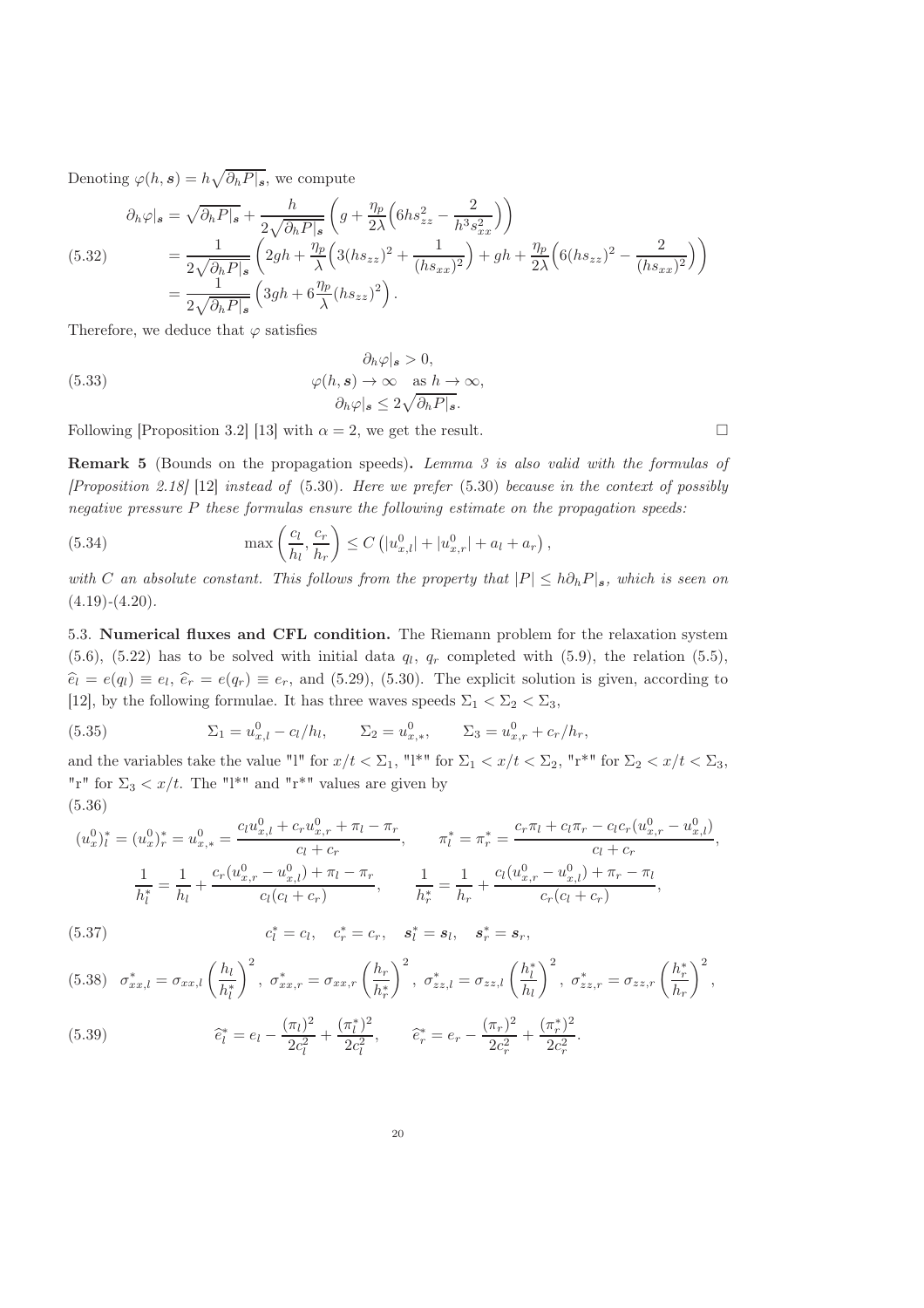Then we need to compute the left/right numerical fluxes  $(5.14)$  that are involved in the update formula (5.13). Since the h and  $hu_x^0$  components in (5.6) are conservative, classical computations give the associated numerical fluxes, and we have

(5.40) 
$$
\mathcal{F}_l = \left( \mathcal{F}^h, \mathcal{F}^{hu_x^0}, \mathcal{F}^{h\sigma_{xx}}_l, \mathcal{F}^{h\sigma_{zz}}_l \right), \qquad \mathcal{F}_r = \left( \mathcal{F}^h, \mathcal{F}^{hu_x^0}, \mathcal{F}^{h\sigma_{xx}}_r, \mathcal{F}^{h\sigma_{zz}}_r \right),
$$

where the conservative part involves the Riemann solution evaluated at  $x/t = 0$ ,

(5.41) 
$$
\mathcal{F}^h = (hu_x^0)_{x/t=0}, \qquad \mathcal{F}^{hu_x^0} = (h(u_x^0)^2 + \pi)_{x/t=0}.
$$

More explicitly, (5.41) yields that the quantities between parenthese are evaluated at "l" if  $\Sigma_1 \geq 0$ , at "l<sup>\*</sup>" if  $\Sigma_1 \leq 0 \leq \Sigma_2$ , at "r<sup>\*"</sup> if  $\Sigma_2 \leq 0 \leq \Sigma_3$ , and at "r" if  $\Sigma_3 \leq 0$ . As usual there is no ambiguity in the resulting value when equality occurs in these conditions. The numerical energy flux (5.24) involved in (5.19) can be computed in the same way.

We complete these formulas by computing the left/right numerical fluxes for the variables  $h\sigma_{xx}$ ,  $h\sigma_{zz}$  from (5.14),

$$
(5.42) \quad \mathcal{F}_l^{h\sigma_{xx}} = (h\sigma_{xx}u_x^0)_l + \min(0,\Sigma_1) \Big( (h\sigma_{xx})_l^* - (h\sigma_{xx})_l \Big) + \min(0,\Sigma_2) \Big( (h\sigma_{xx})_r^* - (h\sigma_{xx})_l^* \Big) + \min(0,\Sigma_3) \Big( (h\sigma_{xx})_r - (h\sigma_{xx})_r^* \Big),
$$

(5.43)

$$
\mathcal{F}_r^{h\sigma_{xx}} = (h\sigma_{xx}u_x^0)_r - \max(0,\Sigma_1) \Big( (h\sigma_{xx})_l^* - (h\sigma_{xx})_l \Big) - \max(0,\Sigma_2) \Big( (h\sigma_{xx})_r^* - (h\sigma_{xx})_l^* \Big) - \max(0,\Sigma_3) \Big( (h\sigma_{xx})_r - (h\sigma_{xx})_r^* \Big),
$$

the  $h\sigma_{zz}$  fluxes being computed with the same formulas, replacing "xx" by "zz".

The maximal propagation speed is then

(5.44) 
$$
A(q_l, q_r) = \max(|\Sigma_1|, |\Sigma_2|, |\Sigma_3|),
$$

and the CFL condition (5.11) becomes

(5.45) 
$$
\Delta t A(q_i, q_{i+1}) \leq \frac{1}{2} \min(\Delta x_i, \Delta x_{i+1}).
$$

Not that with (5.34) and (5.35) we get

(5.46) 
$$
A(q_l, q_r) \leq C \left( |u_{x,l}^0| + |u_{x,r}^0| + a_l + a_r \right)
$$

with  $C$  an absolute constant, bounding the propagation speeds of the approximate Riemann solver whenever the left and right true speeds remain bounded. This property is more general than the possibility of treating data with vacuum considered in [12].

We have obtained finally the following theorem.

Theorem 1. Consider the system  $(5.1)$  with the pressure law  $(5.2)$ , and denote the pseudoconservative variable by  $q = (h, hu_x^0, h\sigma_{xx}, h\sigma_{zz})$ . Under the CFL condition (5.45), the scheme (5.13) with the numerical fluxes  $\mathcal{F}_l(q_l,q_r)$ ,  $\mathcal{F}_r(q_l,q_r)$  defined above via (5.40), and with the choice of the speeds (5.29), (5.30), satisfies the following properties.

(i) It is consistent with  $(5.1)-(5.2)$  for smooth solutions,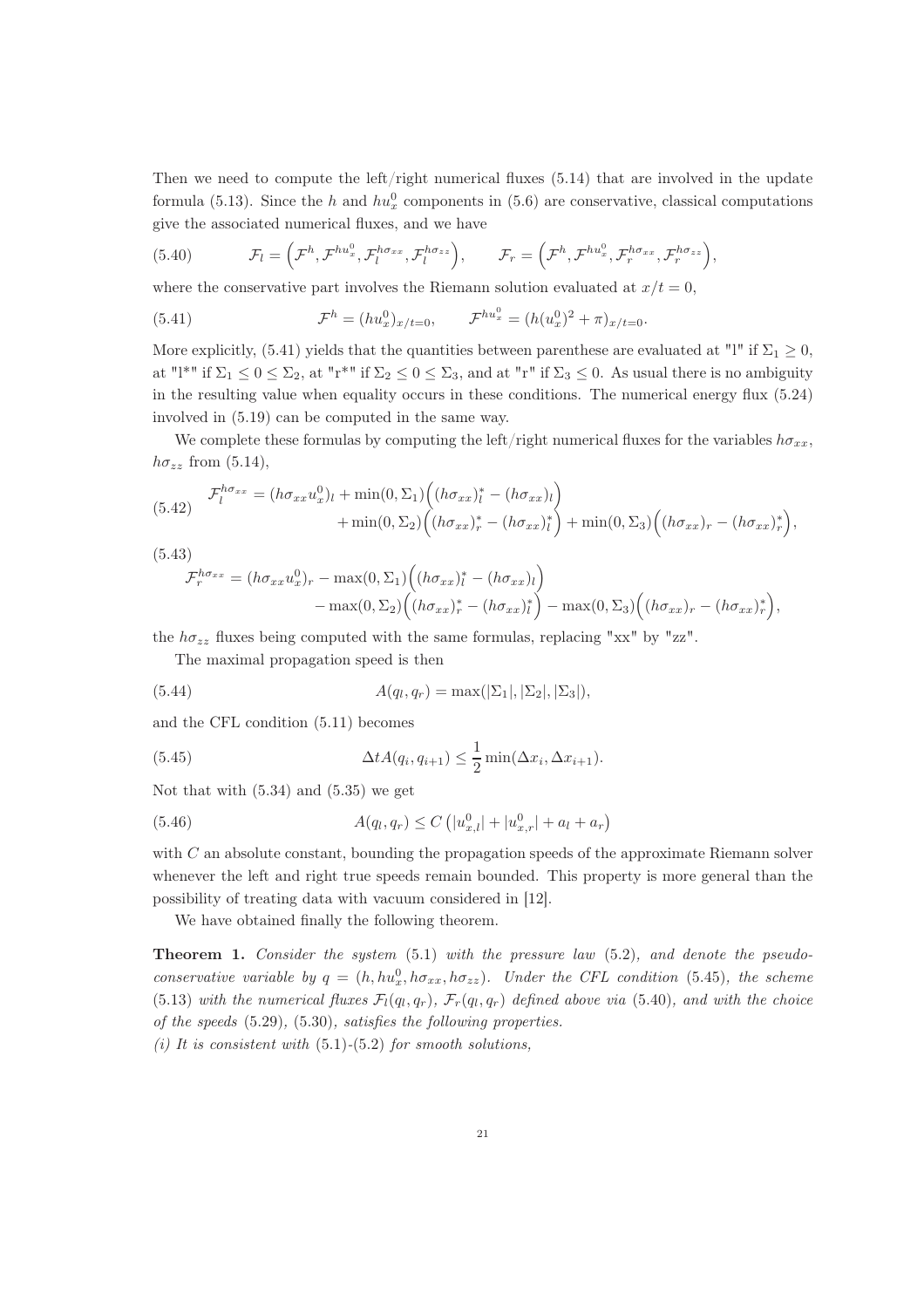- (ii) It keeps the positivity of h,  $\sigma_{xx}$ ,  $\sigma_{zz}$ ,
- (iii) It is conservative in the variables h and  $hu_x^0$ ,
- (iv) It satisfies the discrete energy inequality  $(5.19)$ ,

(v) It satisfies the maximum principle on the variable  $s_{xx}$ , and the minimum principle on the variable  $s_{zz}$ ,

(vi) Steady contact discontinuities where  $u_x^0 = 0$ ,  $P = cst$  are exactly resolved,

(vii) Data with bounded propagation speeds give finite numerical propagation speed.

(viii) The numerical viscosity is sharp, in the sense that the propagation speeds  $\Sigma_i$  of the approximate Riemann solver tend to the exact propagation speeds when the left and right states  $q_l$ ,  $q_r$  tend to a common value.

5.4. Topography treatment. Consider now our system (4.23) with topography, but without the relaxation source terms, i.e.

(5.47)

$$
\begin{cases}\n\partial_t h + \partial_x (h u_x^0) = 0, \\
\partial_t (h u_x^0) + \partial_x \left( h (u_x^0)^2 + g \frac{h^2}{2} + \frac{\eta_p}{2\lambda} h (\sigma_{zz} - \sigma_{xx}) \right) = -gh \partial_x b, \\
\partial_t (h \sigma_{xx}) + \partial_x (h \sigma_{xx} u_x^0) - 2h \sigma_{xx} \partial_x u_x^0 = 0, \\
\partial_t (h \sigma_{zz}) + \partial_x (h \sigma_{zz} u_x^0) + 2h \sigma_{zz} \partial_x u_x^0 = 0.\n\end{cases}
$$

With respect to the previous sections, the term  $-qh\partial_xb$  has been put back, where the topography is a given function  $b(x)$ . For (5.47), the energy inequality (4.9) is modified only by the fact that there is no right-hand side. Thus it can be written

(5.48) 
$$
\partial_t \tilde{E} + \partial_x \tilde{G} \leq 0,
$$

with

(5.49) 
$$
\widetilde{E}(q,b) = E(q) + ghb, \qquad \widetilde{G}(q,b) = G(q) + ghbu_x^0,
$$

where E and G are given by  $(5.21)$ ,  $(5.20)$ ,  $(5.17)$ . Recall that the steady states at rest of Remark 2 are defined by

(5.50) 
$$
u_x^0 = 0, \quad h + b = cst, \quad \sigma_{xx} = \sigma_{zz} = 1.
$$

Our scheme for (5.47) is written as

(5.51) 
$$
q_i^{n+1} = q_i^n - \frac{\Delta t}{\Delta x_i} \left( F_l(q_i^n, q_{i+1}^n, \Delta b_{i+1/2}) - F_r(q_{i-1}^n, q_i^n, \Delta b_{i-1/2}) \right),
$$

where as before  $q = (h, hu_x^0, h\sigma_{xx}, h\sigma_{zz})$ , and  $\Delta b_{i+1/2} = b_{i+1} - b_i$ . Thus we need to define the left and right numerical fluxes  $F_l(q_l, q_r, \Delta b)$ ,  $F_r(q_l, q_r, \Delta b)$ , for all left and right values  $q_l, q_r, b_l, b_r$ , with  $\Delta b = b_r - b_l$ . We use the hydrostatic reconstruction method of [3] (see also [14]), and define

(5.52) 
$$
h_l^{\sharp} = (h_l - (\Delta b)_{+})_{+}, \qquad h_r^{\sharp} = (h_r - (-\Delta b)_{+})_{+},
$$

$$
(5.53) \t q_l^{\sharp} = \left(h_l^{\sharp}, h_l^{\sharp} u_{x,l}^0, h_l^{\sharp} \sigma_{xx,l}, h_l^{\sharp} \sigma_{zz,l}\right), \t q_r^{\sharp} = \left(h_r^{\sharp}, h_r^{\sharp} u_{x,r}^0, h_r^{\sharp} \sigma_{xx,r}, h_r^{\sharp} \sigma_{zz,r}\right),
$$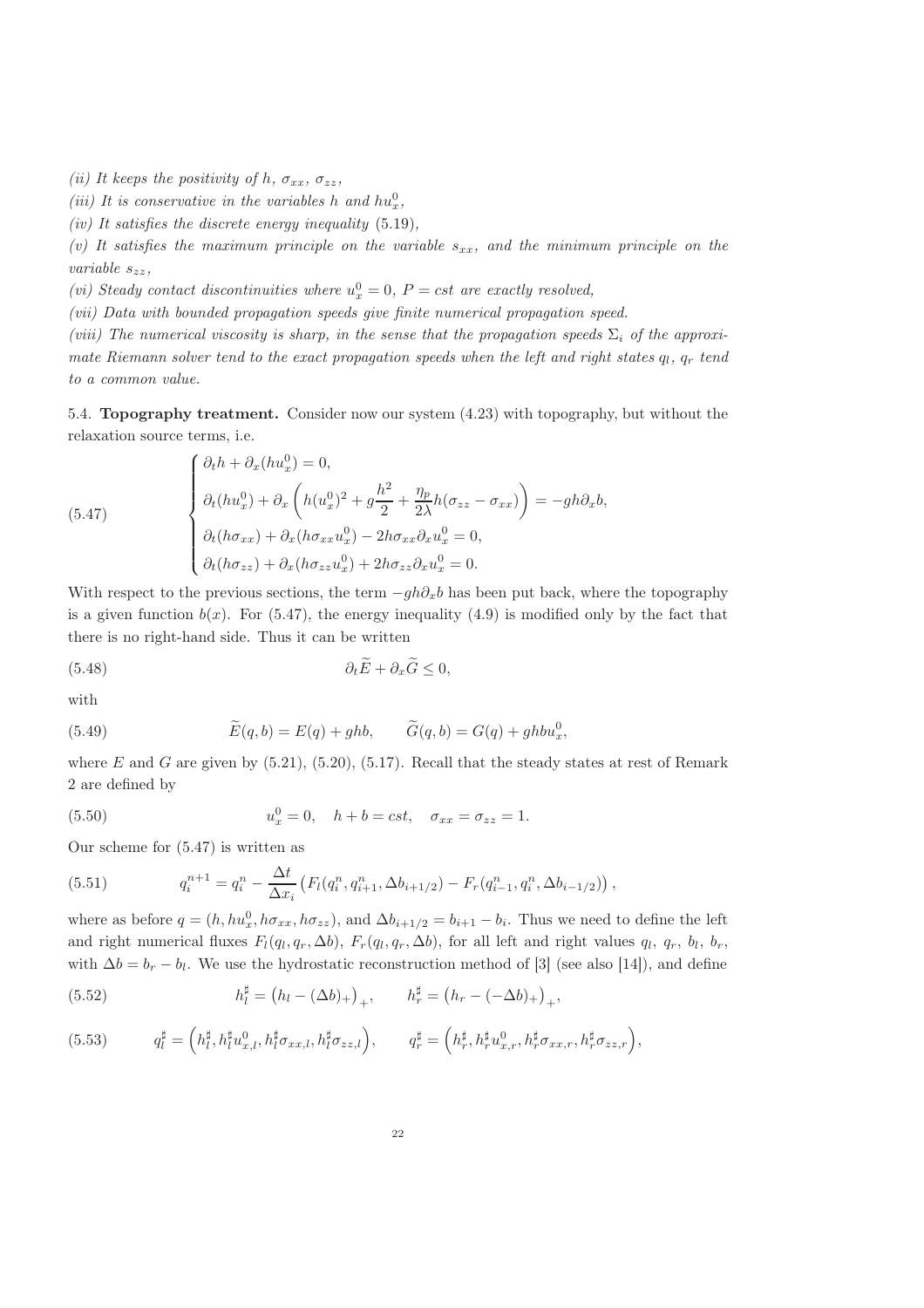with the notation  $x_+ \equiv \max(0, x)$ . Note that we use the notation  $\sharp$  instead of  $*$  in order to avoid confusions with the intermediate states of the Riemann solver of the previous sections. Then the numerical fuxes are defined by

(5.54)  

$$
F_l(q_l, q_r, \Delta b) = \mathcal{F}_l(q_l^{\sharp}, q_r^{\sharp}) + \left(0, g \frac{h_l^2}{2} - g \frac{h_l^{\sharp 2}}{2}, 0, 0\right),
$$

$$
F_r(q_l, q_r, \Delta b) = \mathcal{F}_r(q_l^{\sharp}, q_r^{\sharp}) + \left(0, g \frac{h_r^2}{2} - g \frac{h_r^{\sharp 2}}{2}, 0, 0\right),
$$

where  $\mathcal{F}_l$  and  $\mathcal{F}_r$  are the numerical fluxes (5.40) of the problem without topography.

**Theorem 2.** The scheme (5.51) with the numerical fluxes  $F_l$ ,  $F_r$  defined by (5.54), (5.52), (5.53) satisfies the following properties.

(i) It is consistent with  $(5.47)$  for smooth solutions,

(ii) It keeps the positivity of h,  $\sigma_{xx}$ ,  $\sigma_{zz}$  under the CFL condition  $\Delta t A(q_i^{\sharp}, q_r^{\sharp}) \leq \frac{1}{2} \min(\Delta x_l, \Delta x_r)$ with  $A$  defined by  $(5.44)$ ,

(*iii*) It is conservative in the variable  $h$ .

(iv) It satisfies a semi-discrete energy inequality associated to  $(5.48)$ ,

(v) It is well-balanced, i.e. preserves the steady states at rest  $(5.50)$ .

Proof. We ommit the proof of the points (i) to (iii), which follow the proof of Proposition 4.14 in [12].

For the proof of (v), consider data  $q_l, q_r, b_l, b_r$  at rest, i.e. satisfying  $u_{x,l}^0 = u_{x,r}^0 = 0$ ,  $h_l + b_l = h_r + b_r$ ,  $\sigma_{xx,l} = \sigma_{xx,r} = \sigma_{zz,l} = \sigma_{zz,r} = 1$ . Then from (5.52), (5.53) we get  $q_l^{\sharp} = q_r^{\sharp}$ , the common value  $q^{\sharp}$  being  $q_r$  if  $\Delta b \geq 0$ , or  $q_l$  if  $\Delta b \leq 0$ . We observe that then  $\mathcal{F}_l(q_l^{\sharp}, q_r^{\sharp}) = \mathcal{F}_r(q_l^{\sharp}, q_r^{\sharp}) = F(q^{\sharp})$ with F given in (5.15), and that indeed  $F(q^{\sharp}) = (0, gh^{\sharp 2}/2, 0, 0)$ . The formulas (5.54) yield  $F_l =$  $(0, gh<sub>l</sub><sup>2</sup>/2, 0, 0) = F(q<sub>l</sub>), F<sub>r</sub> = (0, gh<sub>r</sub><sup>2</sup>/2, 0, 0) = F(q<sub>r</sub>).$  If this is true at all interfaces, (5.51) gives  $q_i^{n+1} = q_i^n$ , which proves the claim.

Let us finally prove (iv). First, the scheme without topography satisfies the discrete energy inequality (5.19). According to [12] section 2.2.2, it implies the semi-discrete energy inequality, characterized by

(5.55) 
$$
G(q_r) + E'(q_r)(\mathcal{F}_r(q_l, q_r) - F(q_r)) \leq \mathcal{G}(q_l, q_r),
$$

$$
\mathcal{G}(q_l, q_r) \leq G(q_l) + E'(q_l)(\mathcal{F}_l(q_l, q_r) - F(q_l)),
$$

for all values of  $q_l, q_r$ , and where E' is the derivative of E with respect to q. Then, for the scheme with topography, the characterization of the semi-discrete energy inequality writes

(5.56) 
$$
\begin{aligned}\n\widetilde{G}(q_r, b_r) + \widetilde{E}'(q_r, b_r)(F_r - F(q_r)) &\leq \widetilde{\mathcal{G}}(q_l, q_r, b_l, b_r), \\
\widetilde{\mathcal{G}}(q_l, q_r, b_l, b_r) &\leq \widetilde{G}(q_l, b_l) + \widetilde{E}'(q_l, b_l)(F_l - F(q_l)),\n\end{aligned}
$$

where  $\widetilde{E}$  and  $\widetilde{G}$  are defined by (5.49),  $\widetilde{E}'$  denotes the derivative of  $\widetilde{E}$  with respect to q, and  $\widetilde{G}$  is an unknown consistent numerical entropy flux. Let us choose

(5.57) 
$$
\widetilde{\mathcal{G}}(q_l, q_r, b_l, b_r) = \mathcal{G}(q_l^{\sharp}, q_r^{\sharp}) + \mathcal{F}^h(q_l^{\sharp}, q_r^{\sharp})gb^{\sharp},
$$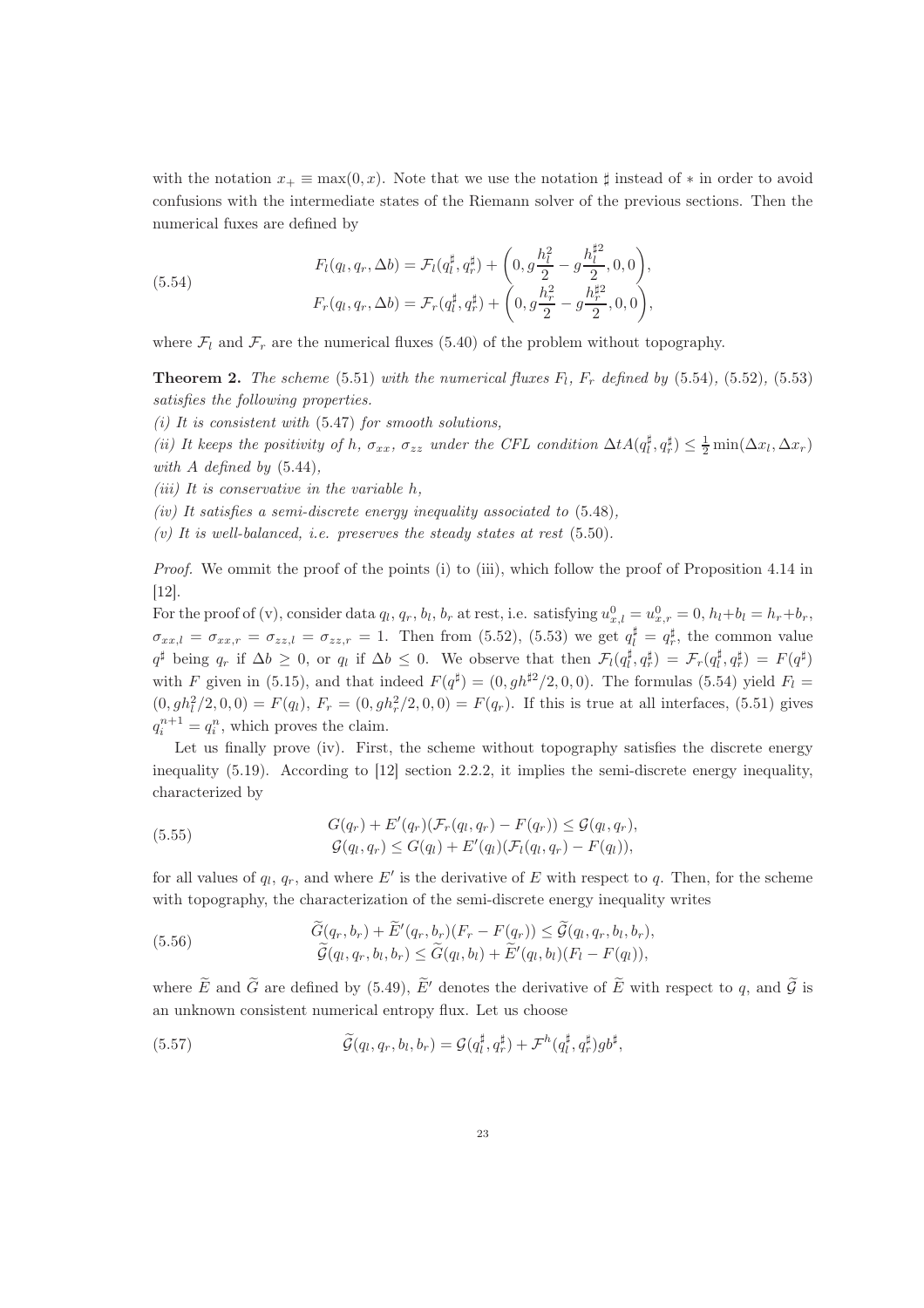where  $\mathcal{F}^h$  is the common h–component of  $\mathcal{F}_l$  and  $\mathcal{F}_r$ , and for some  $b^{\sharp}$  that is defined below. Then, noticing that  $E'(q, b) = E'(q) + gb(1, 0, 0, 0)$ , we can write the desired inequalities (5.56) as

(5.58) 
$$
G(q_r) + E'(q_r)(F_r - F(q_r)) + \mathcal{F}^h(q_l^{\sharp}, q_r^{\sharp})gb_r \leq \mathcal{G}(q_l^{\sharp}, q_r^{\sharp}) + \mathcal{F}^h(q_l^{\sharp}, q_r^{\sharp})gb^{\sharp},
$$

$$
\mathcal{G}(q_l^{\sharp}, q_r^{\sharp}) + \mathcal{F}^h(q_l^{\sharp}, q_r^{\sharp})gb^{\sharp} \leq G(q_l) + E'(q_l)(F_l - F(q_l)) + \mathcal{F}^h(q_l^{\sharp}, q_r^{\sharp})gb_l.
$$

But using (5.55) evaluated at  $q_l^{\sharp}$ ,  $q_r^{\sharp}$  and comparing the result with (5.58), we get the sufficient conditions

### (5.59)

 $G(q_r)+E'(q_r)(F_r-F(q_r))+\mathcal{F}^h(q^\sharp_t,q^\sharp_r)gb_r\leq G(q^\sharp_r)+E'(q^\sharp_r)(\mathcal{F}_r(q^\sharp_t,q^\sharp_r)-F(q^\sharp_r))+\mathcal{F}^h(q^\sharp_t,q^\sharp_r)gb^\sharp,$  $\left( \frac{1}{l_1}, \frac{q_r}{g} \right)$   $\left( \frac{q_r}{g} \right)$   $\left( \frac{q_r}{g} \right)$   $\left( \frac{q_r}{g} \right)$   $\left( \frac{q_r}{g} \right)$   $\left( \frac{q_r}{g} \right)$   $\left( \frac{q_r}{g} \right)$   $\left( \frac{q_r}{g} \right)$  $G(q_l^{\sharp})+E'(q_l^{\sharp})(\mathcal{F}_l(q_l^{\sharp},q_r^{\sharp})-F(q_l^{\sharp}))+\mathcal{F}^h(q_l^{\sharp},q_r^{\sharp})gb^{\sharp} \leq G(q_l)+E'(q_l)(F_l-F(q_l))+\mathcal{F}^h(q_l^{\sharp},q_r^{\sharp})gb_l.$ 

We compute now

(5.60) 
$$
E'(q) = \left(-\frac{(u_x^0)^2}{2} + gh - \frac{\eta_p}{4\lambda}\ln(\sigma_{xx}\sigma_{zz}), u_x^0, \frac{\eta_p}{4\lambda}(1 - 1/\sigma_{xx}), \frac{\eta_p}{4\lambda}(1 - 1/\sigma_{zz})\right),
$$

and writing

(5.61) 
$$
F(q) = \left(hu_x^0, h(u_x^0)^2 + g\frac{h^2}{2} + \frac{\eta_p}{2\lambda}h(\sigma_{zz} - \sigma_{xx}), h\sigma_{xx}u_x^0, h\sigma_{zz}u_x^0\right),
$$

$$
G(q) = \left(h\frac{(u_x^0)^2}{2} + gh^2 + \frac{\eta_p}{4\lambda}h(\sigma_{xx} + \sigma_{zz} - \ln(\sigma_{xx}\sigma_{zz}) - 2) + \frac{\eta_p}{2\lambda}h(\sigma_{zz} - \sigma_{xx})\right)u_x^0,
$$

we deduce the identity

(5.62) 
$$
G(q) - E'(q)F(q) = -g\frac{h^2}{2}u_x^0.
$$

Thus the inequality (5.59) simplifies to

$$
(5.63) \qquad -g\frac{h_r^2}{2}u_{x,r}^0 + E'(q_r)F_r + \mathcal{F}^h(q_l^{\sharp}, q_r^{\sharp})gb_r \leq -g\frac{h_r^{\sharp 2}}{2}u_{x,r}^0 + E'(q_r^{\sharp})\mathcal{F}_r(q_l^{\sharp}, q_r^{\sharp}) + \mathcal{F}^h(q_l^{\sharp}, q_r^{\sharp})gb^{\sharp},
$$
  

$$
-g\frac{h_l^{\sharp 2}}{2}u_{x,l}^0 + E'(q_l^{\sharp})\mathcal{F}_l(q_l^{\sharp}, q_r^{\sharp}) + \mathcal{F}^h(q_l^{\sharp}, q_r^{\sharp})gb^{\sharp} \leq -g\frac{h_l^2}{2}u_{x,l}^0 + E'(q_l)F_l + \mathcal{F}^h(q_l^{\sharp}, q_r^{\sharp})gb_l.
$$

Now, using (5.54) and the fact that  $E'(q_r) - E'(q_r^{\sharp}) = (g(h_r - h_r^{\sharp}), 0, 0, 0), E'(q_l) - E'(q_l^{\sharp}) =$  $(g(h_l - h_l^{\sharp}), 0, 0, 0)$ , the desired inequalities (5.63) rewrite

(5.64) 
$$
g(h_r - h_r^{\sharp} + b_r - b^{\sharp}) \mathcal{F}^h(q_l^{\sharp}, q_r^{\sharp}) \leq 0, g(h_l - h_l^{\sharp} - b^{\sharp} + b_l) \mathcal{F}^h(q_l^{\sharp}, q_r^{\sharp}) \geq 0.
$$

We choose now  $b^{\sharp} = \max(b_l, b_r)$ , so that (5.64) can be put in the form

(5.65) 
$$
(h_r - h_r^{\sharp} - (-\Delta b)_{+}) \mathcal{F}^h(q_l^{\sharp}, q_r^{\sharp}) \leq 0, (h_l - h_l^{\sharp} - (\Delta b)_{+}) \mathcal{F}^h(q_l^{\sharp}, q_r^{\sharp}) \geq 0.
$$

Finally, taking into account (5.52), we observe that if  $h_l - (\Delta b)_+ \geq 0$  then the second line of (5.65) is an identity, otherwise  $h_l^{\sharp} = 0$  and the the second inequality of (5.65) holds because  $\mathcal{F}^h(0, q_r^{\sharp}) \leq 0$ by the h−nonnegativity of the numerical flux. The same argument is valid for the first inequality of  $(5.65)$ , which concludes the proof. of (5.65), which concludes the proof.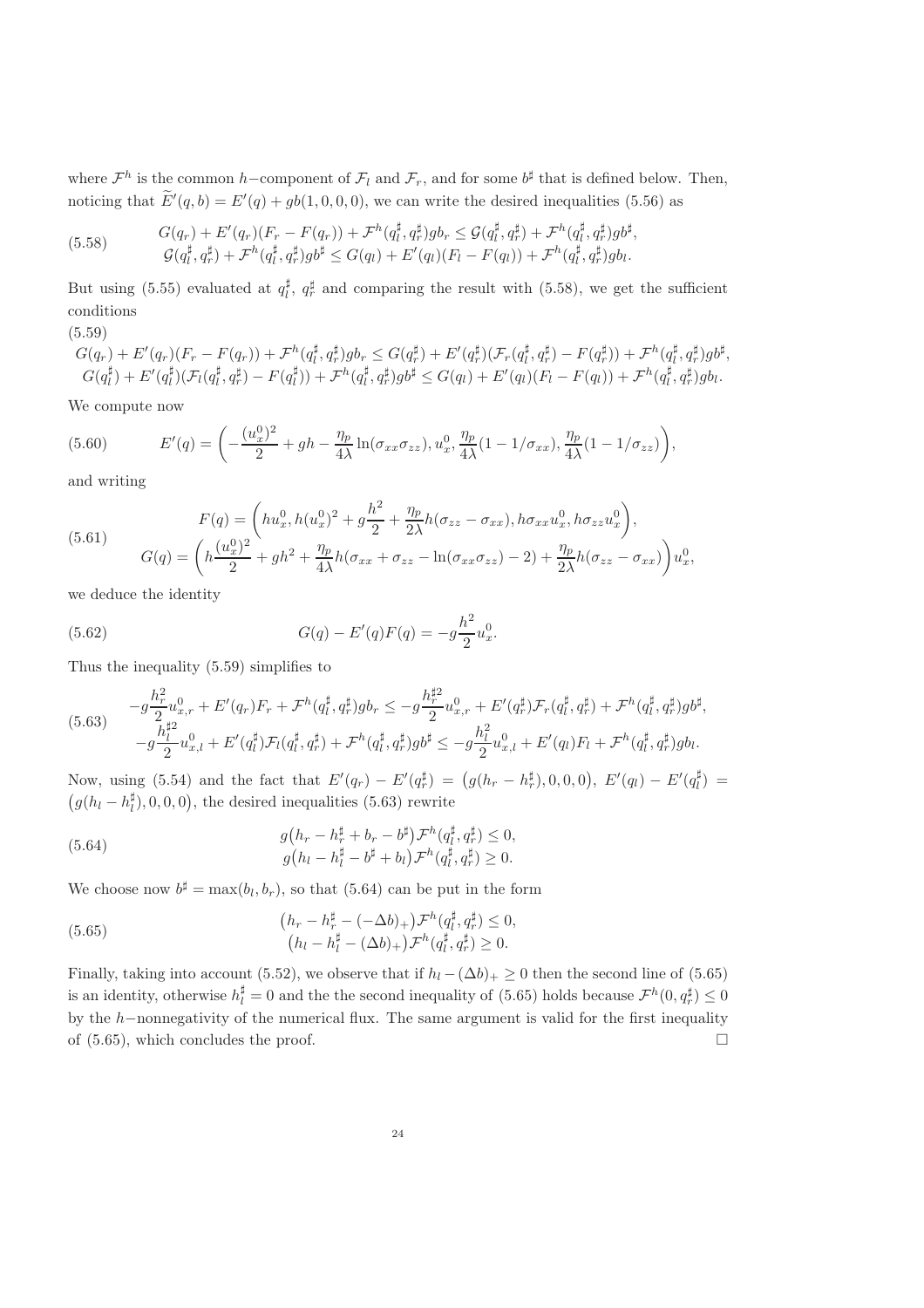

FIGURE 1. Convergence of the discretized variables  $h\sigma_{xx}$  in Test case 1

**Remark 6.** The maximum principle property on  $s_{xx}$  and minimum principle property on  $s_{zz}$ , that hold for the solver without topography, are not valid for the above solver with topography, even if it should hold at the continuous level.

5.5. Numerical results. We now illustrate our model by numerical simulations performed with the scheme described above. Note that the model can be considered independently of its derivation and we explore numerical values beyond the physical regime of the Section 3. We denote by  $H(x)$ the Heaviside function with jump  $+1$  at  $x = 0$ . For all numerical simulations, we chose Neumann conditions at boundary interfaces.

**Test case 1.** It is a Riemann problem with initial condition  $(h, hu_x^0, h\sigma_{xx}, h\sigma_{zz})(t=0)$  $(3-2H(x))(1,0,1,1)$ , without source term  $(b \equiv 0)$ , that can be interpreted as a "dam" break on a wet floor, with polymeric fluid initially at rest everywhere. We first fix  $\eta_p = \lambda = 1$  and study the convergence of our scheme with respect to the spatial discretization parameter for 50, 100, 200 and 400 points and a constant  $CFL = 1/2$ . The results at final time  $T = .2$  are shown in Fig. 1.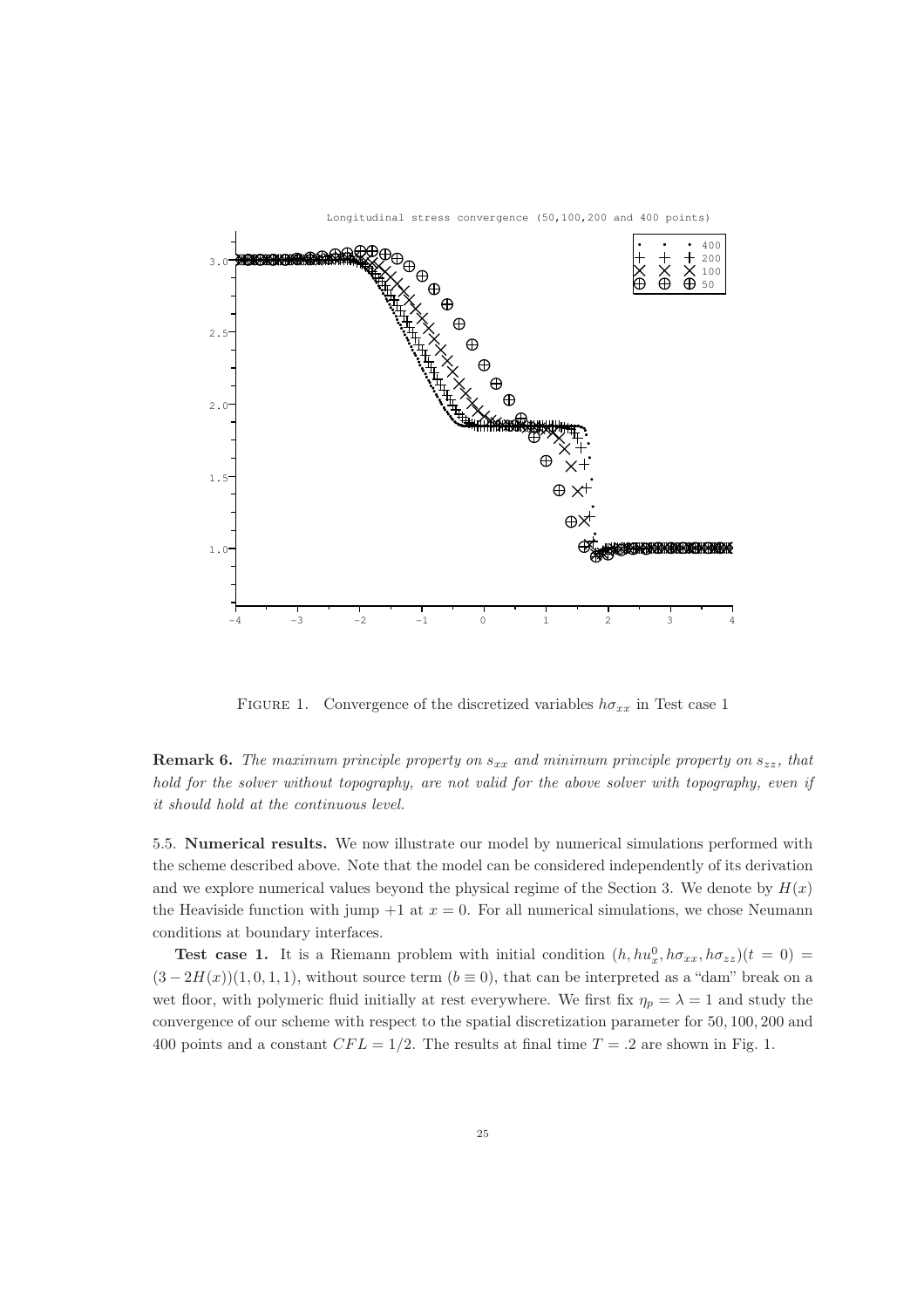Then, using 400 points and a constant  $CFL = 1/2$ , we let  $\eta_p$  vary as  $\lambda = 1$  is fixed. The results are shown in Fig. 2 and 3. On the one hand, the limit case  $\eta_p \to 0$  coincides with the usual shallow-water model, since then the pressure assumes the same values as in a relaxation scheme for the Saint-Venant equations (independent of  $h\sigma_{xx}$  and  $h\sigma_{zz}$ ) while  $s_{xx}, s_{zz}$  become passive tracers and their evolution is only one-way coupled – in fact enslaved – to the autonomous dynamics of the Saint-Venant system of equations. On the other hand, the case  $\eta_p \to \infty$  is some kind of "rigid limit". As expected from the formulae (4.21) for the eigenvalues of the Jacobian matrix, the left-going rarefaction wave and the right-going shock wave are all the faster as the viscosity  $\eta_p$ increases (we hardly see them at  $T = .2$  for  $\eta_p = 10^{+3}$  in Fig. 2 and 3). This is consistent with the physical notion of rigid limit (sound waves are faster in solids than in liquids). On the contrary, the intermediate wave (a right-going contact discontinuity) is all the *slower* as  $\eta_p$  increases, and the jump of  $h$  across it is all the larger. This was not obvious to us at first. It could be explained for instance by the fact that  $c_l + c_r$  (at the denominator of the formulae for  $u_{x,\star}^0$  and the two intermediate states  $1/h_l^*$ ,  $1/h_r^*$  in (5.36)) becomes very large when  $\eta_p$  increases. Notice that the jumps for  $\sigma_{xx}$  and  $\sigma_{zz}$  are directly related to that for h through (5.38) and are consistently small when that for h is large. In any case, the materials on the left of the intermediate wave (where  $h$  is higher) is stretched in direction  $e_x$  and compressed in direction  $e_z$ , while it is stretched in direction  $e_z$  and compressed in direction  $e_x$  on the right, which we can interpret as the manifestation of a close-to-equilibrium stability property (see Section 6).

We also let  $\lambda$  vary as  $\eta = 1$  is fixed. The results (still at same given time  $T = .2$ ) are shown in Fig. 4 and 5. One clearly sees here the competition between transport and diffusion of viscoelastic effects (the viscoelastic energy is stored in the new variables, that are transported but also diffused). Indeed, the viscoelastic energy is dissipated all the more rapidly as the relaxation time  $\lambda$  is small (the viscous, "Low-Weissenberg" limit). And the waves are all the more smoothed as  $\lambda$  is small (the source terms, which act as diffusive terms, are all the more important). On the other hand, the jump across the contact discontinuity is all the smaller for  $\sigma_{xx}$  and  $\sigma_{zz}$  as  $\lambda$  is small, but all the larger for h. This is coherent with a reasoning similar to the one above when  $\eta_p$  only was varied: a smaller relaxation time  $\lambda$  implies slightly faster rarefaction and shock waves because of (4.21), and a larger coefficient  $c_l + c_r$  in the formulae (5.36).

Test case 2. It is a Riemann problem again without source term  $b \equiv 0$  but with vacuum in the initial condition  $(h, hu_x^0, h\sigma_{xx}, h\sigma_{zz})(t=0) = (3-3H(x))(1,0,1,1)$ , which can be interpreted as a "dam" break on a dry floor. The results in Fig. 6 and Fig. 7 at  $T = .5$  show again that small  $\lambda$  and large  $\eta_p$  imply a fast right-going rarefaction wave and a slow contact discontinuity, with a large jump for h and small jumps for  $\sigma_{xx}, \sigma_{zz}$  at contact discontinuity. On the contrary, large  $\lambda$ and small  $\eta_p$  imply a slow right-going rarefaction wave and a fast contact discontinuity, with a small jump for h and large jumps for  $\sigma_{xx}$ ,  $\sigma_{zz}$  at contact discontinuity. We nevertheless note that the "High-Weissenberg" limit  $\lambda \to +\infty$  (recall Remark 1) is more difficult. In particular, although  $\sigma_{zz}$  remains bounded,  $\sigma_{xx}$  seems to become unbounded close to the wet/dry front. Recalling our Remark 4 (see also the comments below about the occurence of vacuum in Test 3), this is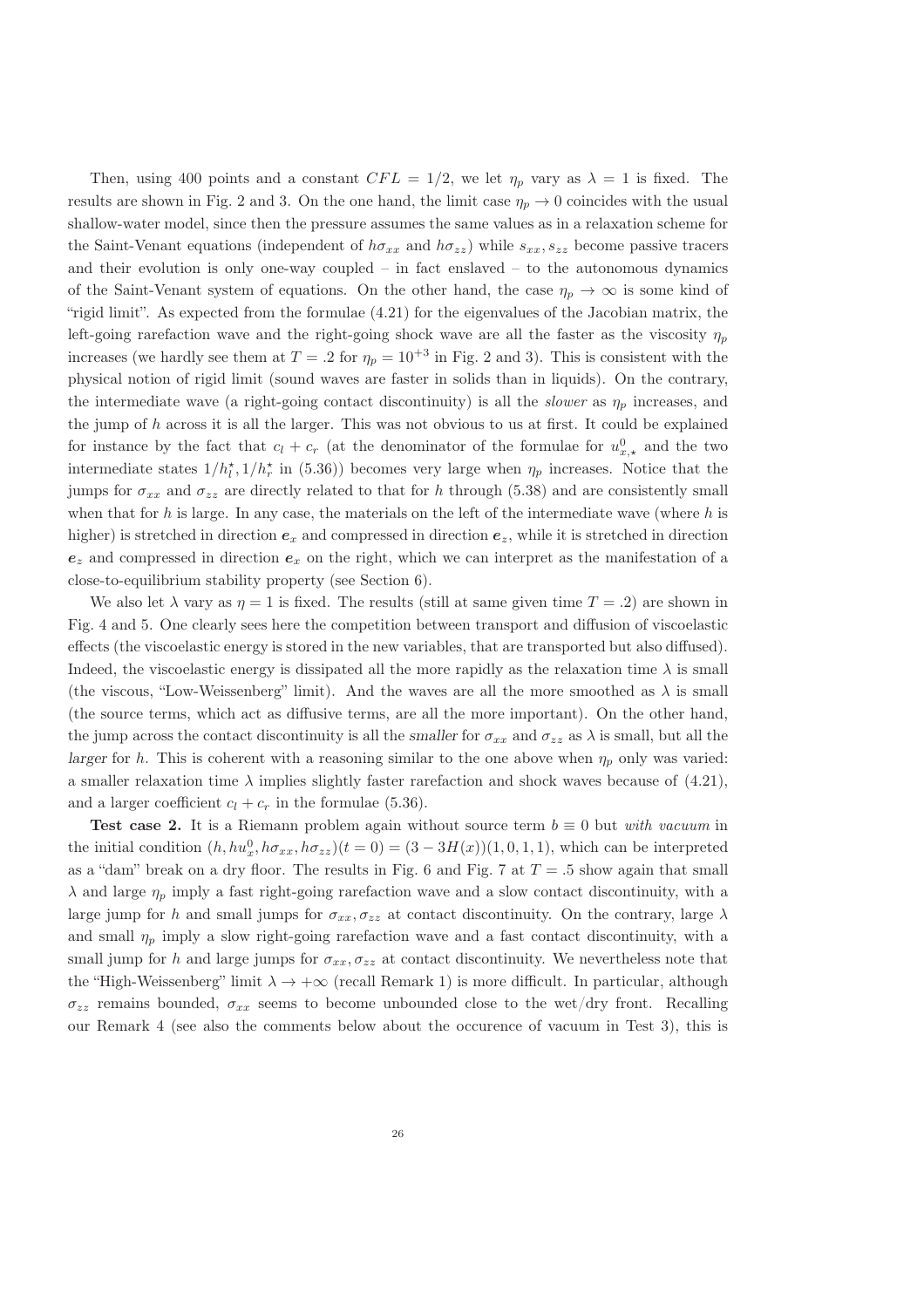

Water height h for different  $\eta_p$ 

FIGURE 2. Variations of the variables  $h, u_x^0$  with  $\eta_p$  in Test case 1

-4 -3 -2 -1 0 1 2 3 4

 $0 \frac{1}{-4}$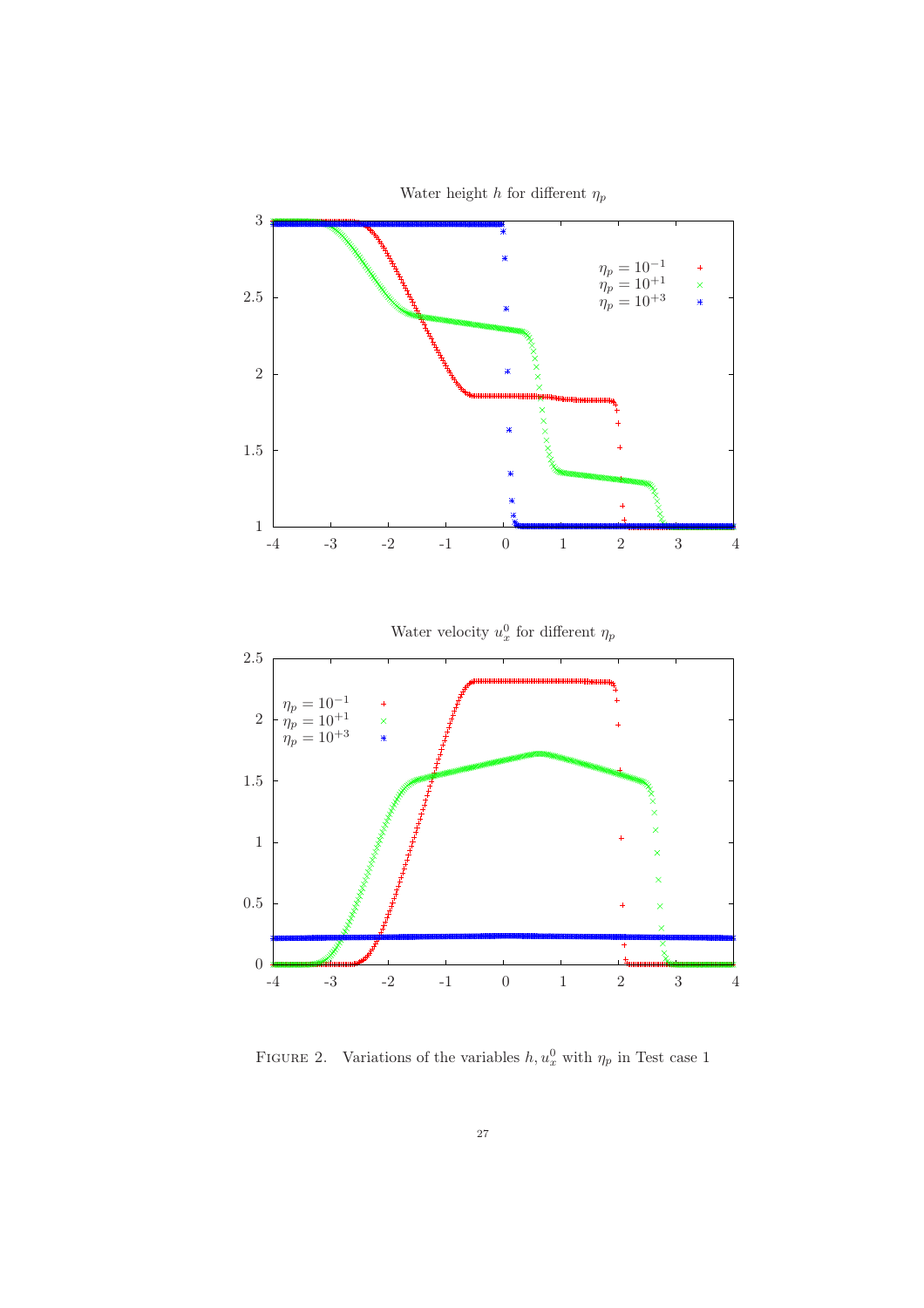

FIGURE 3. Variations of the variables  $\sigma_{xx}, \sigma_{zz}$  with  $\eta_p$  in Test case 1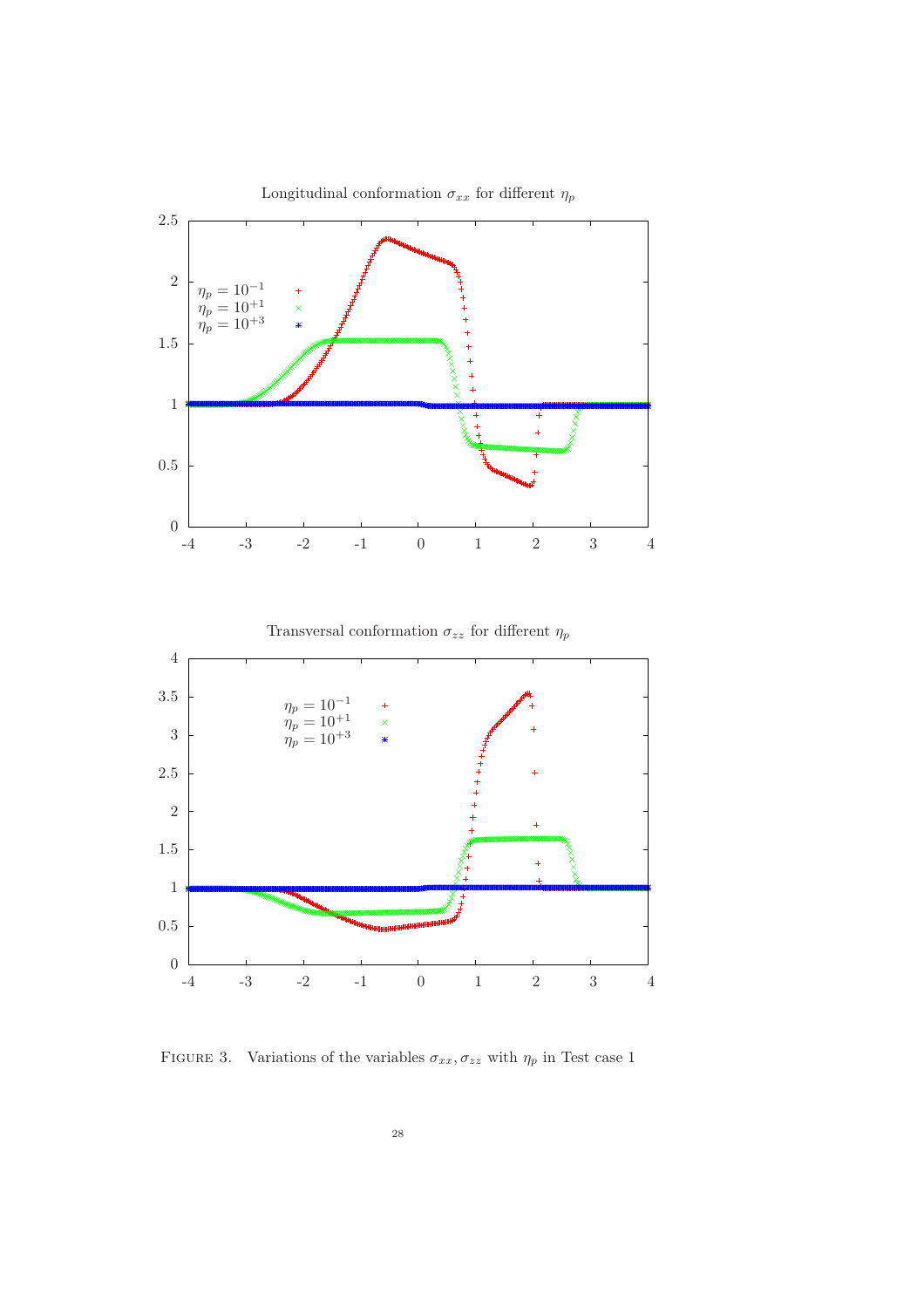

FIGURE 4. Variations of the variables  $h, u_x^0$  with  $\lambda$  in Test case 1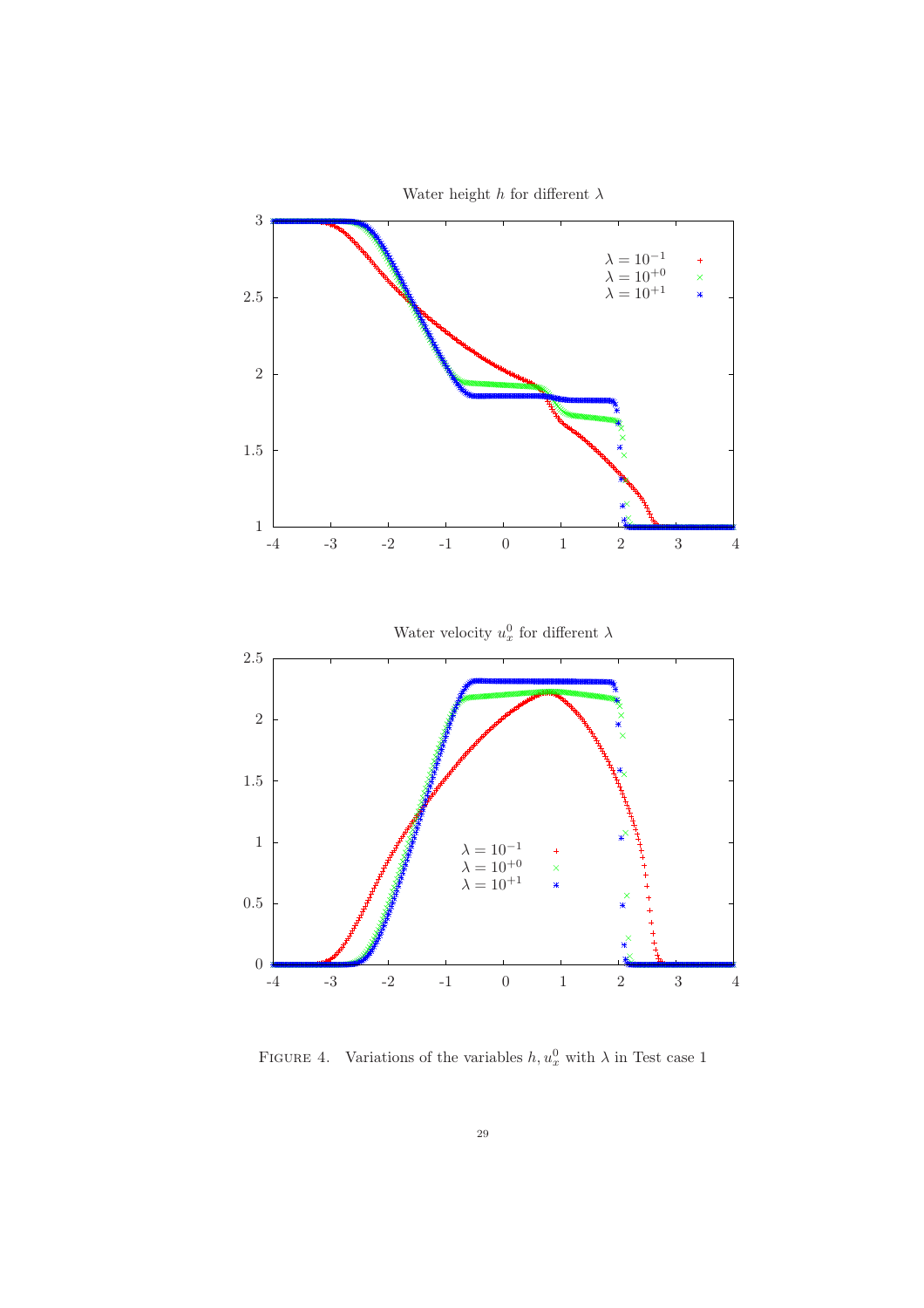

FIGURE 5. Variations of the variables  $\sigma_{xx}, \sigma_{zz}$  with  $\lambda$  in Test case 1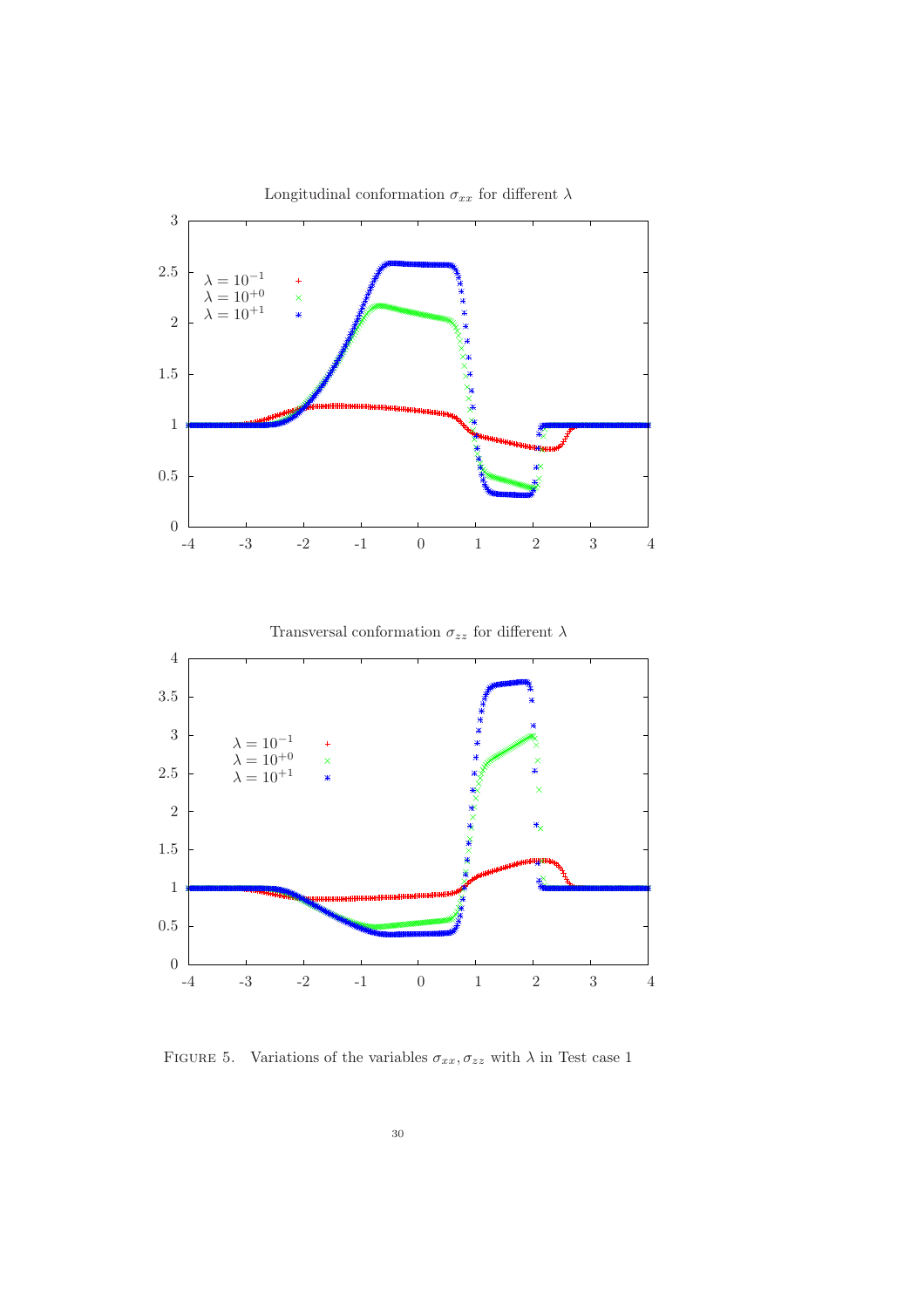not surprising: there hold minimum principles  $\sigma_{xx} \ge (kh)^{-2}, \sigma_{zz} \ge (kh)^2$  in the High-Weissenberg limit  $\lambda \to \infty$ ,  $\eta_p/\lambda = O(1)$ , – without topography – where the relaxation source terms are neglected (except that here initially  $k = \infty$ , but k becomes hopefully finite after some time). Hence a possible blow-up at the front, where  $h \to 0$ , when  $\lambda$  is too large for the diffusive relaxation source terms to compensate for the transport effects. Note that in any case, the materials on the left of the contact-discontinuity wave (where h is non-zero) is stretched in direction  $e_x$  and compressed in direction  $e_z$ , except at the vacuum front where a small region with  $\sigma$  closer to the equilibrium I is constantly seen (may be artificially due to our numerical treatment of the vacuum front). While no actual blow-up occurs, this will also be interpreted as a manifestation of a close-to-equilibrium stability property (see Section 6).

Test case 3. It is a benchmark introduced in [25] to test the treatment of topography, see also [12]. For  $x \in (0, 25)$ , we compute until  $T = .25$  the evolution from an initial condition  $(h, hu_x^0, h\sigma_{xx}, h\sigma_{zz})(t = 0, x) = ((10 - b)_+, -350 + 700H(x - 50/3), (10 - b)_+, (10 - b)_+)$  over a topography  $b(x) = H(x - 25/3) - H(x - 25/2)$ . Two rarefaction waves propagate on the left and right sides of the initial velocity singularity at  $x = 50/3$  so that a vacuum is created in between (in the usual Saint-Venant case). In addition, a couple of rarefaction/shock waves is created at each singular point  $x = 25/3$ ,  $25/2$  of the topography, but have much smaller amplitudes than the rarefaction waves at  $x = 50/3$ . The results in Fig. 8 and 9 are obtained for various  $\eta_p$ ,  $\lambda$  at a constant  $\eta_p/\lambda = 10^{-4}$ . This particular choice was made because then, at the final time, the system is sufficiently close to the Saint-Venant limit  $\eta_p/\lambda \to 0$  so that the pressure is hardly modified compared with the usual Saint-Venant case.

Compared with the usual Saint-Venant case, the double rarefaction wave centered at  $x = 50/3$ cannot create vacuum but at the single point  $x = 50/3$  where the initial velocity is singular. This can be explained as follows. Assuming that the source terms in the stress equations do not influence much the bounds on  $\sigma_{xx}, \sigma_{zz}$ , in agreement with our Remark 4, the maximum (resp. minimum) principle holds for  $s_{xx}$  (resp.  $s_{zz}$ ), and there exists a constant k (depending only on the initial conditions since initially  $h > 0$ ) such that  $\sigma_{xx} \ge (kh)^{-2}, \sigma_{zz} \ge (kh)^{+2}$ . But according to the energy bound, one has that  $(\eta_p/\lambda) \int h \sigma_{xx} dx$  remains bounded. We deduce that  $(\eta_p/\lambda) \int h^{-1} dx$ remains bounded, and therefore  $h$  cannot tend to  $0$  on a whole interval, but can vanish on a single point. We have then  $\sigma_{xx} \rightarrow +\infty$  at the singular point, here  $x = 50/3$ .

Moreover, another vacuum can be created at  $x = 25/2$  (of course still at a single-point because of the previous reasoning). Of course, this new phenomena could just be a numerical artifact, for instance due to the computation of source terms by the hydrostatic reconstruction method. In any case, assuming it is part of the richer phenomenology of our new model compared with the usual Saint-Venant model (see also Section 6 for possible physical interpretations), we observe that the existence of that phenomena depends on  $\eta_p$ ,  $\lambda$ . It happens only for  $\eta_P = 10^{-4}$ ,  $\lambda = 10^{+0}$  and  $\eta_P = 10^{-3}, \lambda = 10^{+1}$  in our numerical experiments, not for  $\eta_P = 10^{-5}, \lambda = 10^{-1}$ . But it occurs for larger  $\lambda$  at  $\eta_P = 10^{-5}$  (when the stress relaxation terms are less important). Indeed, this phenomena seems triggered mainly by high values of  $\lambda$  (the "High-Weissenberg limit", which by the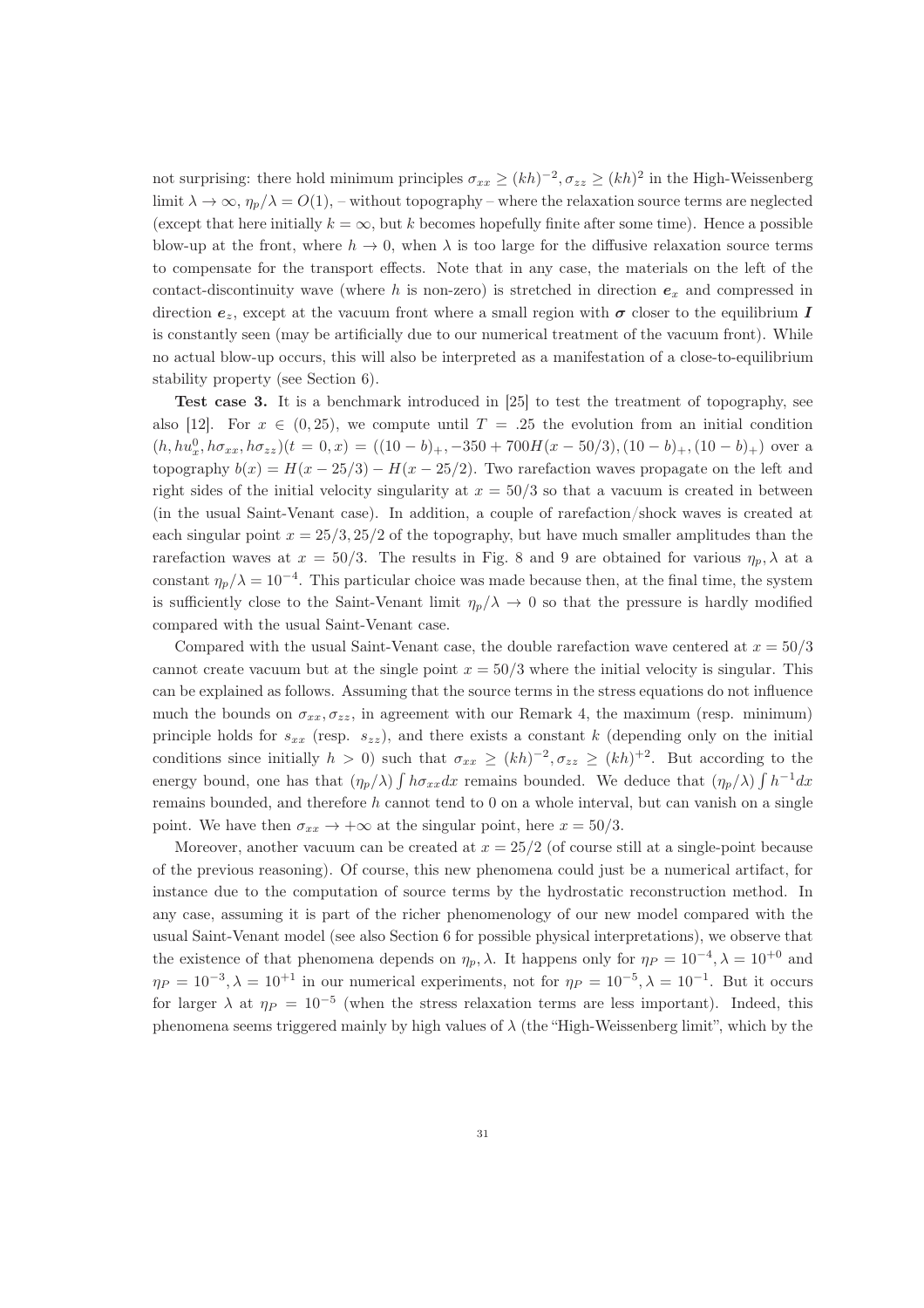

FIGURE 6. Variations of the variables  $h, u_x^0$  with  $\eta_p, \lambda$  in Test case 2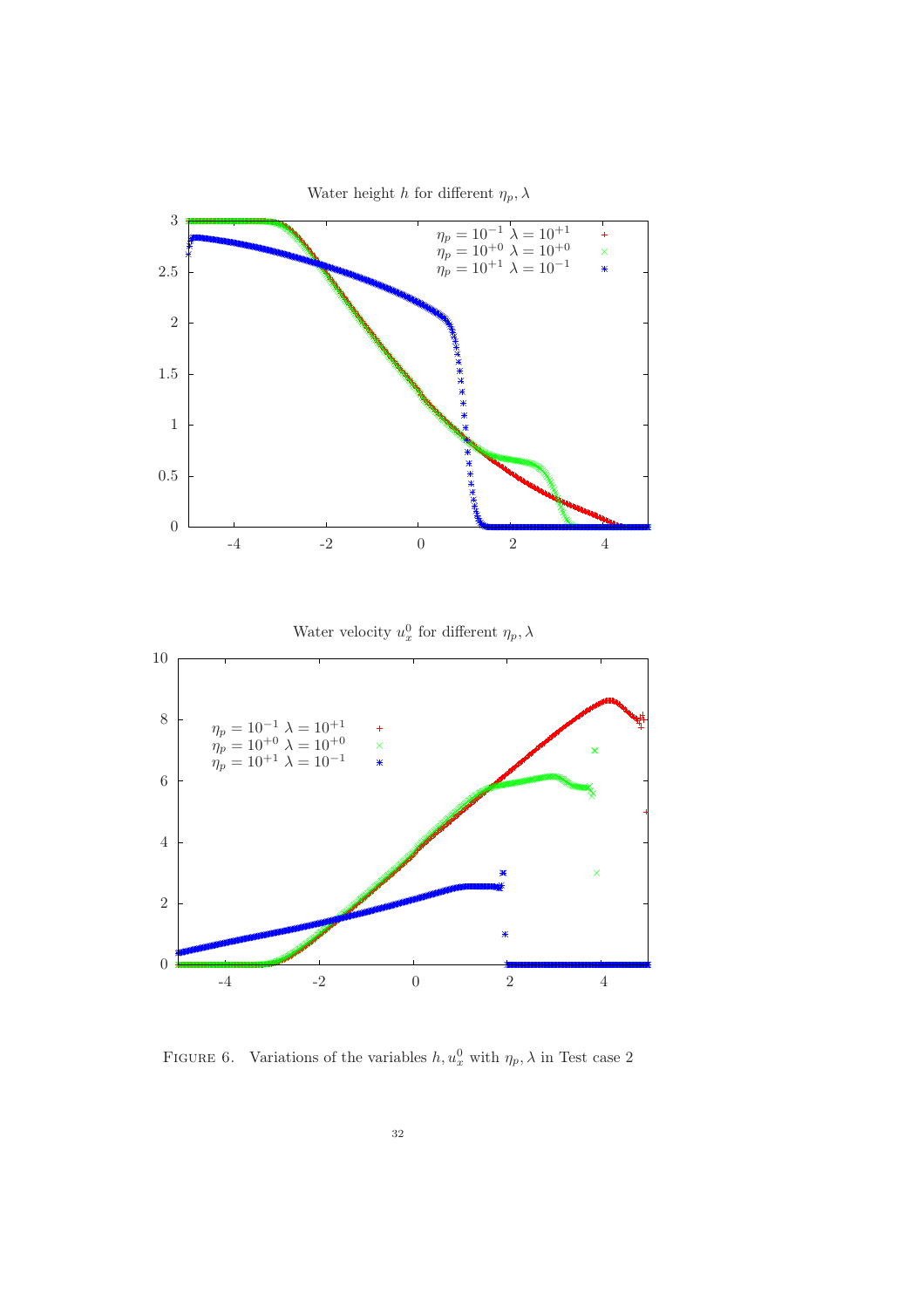

Longitudinal conformation  $\sigma_{xx}$  for different  $\eta_p$ ,  $\lambda$ 





FIGURE 7. Variations of the variables  $\sigma_{xx}, \sigma_{zz}$  with  $\eta_p, \lambda$  in Test case 2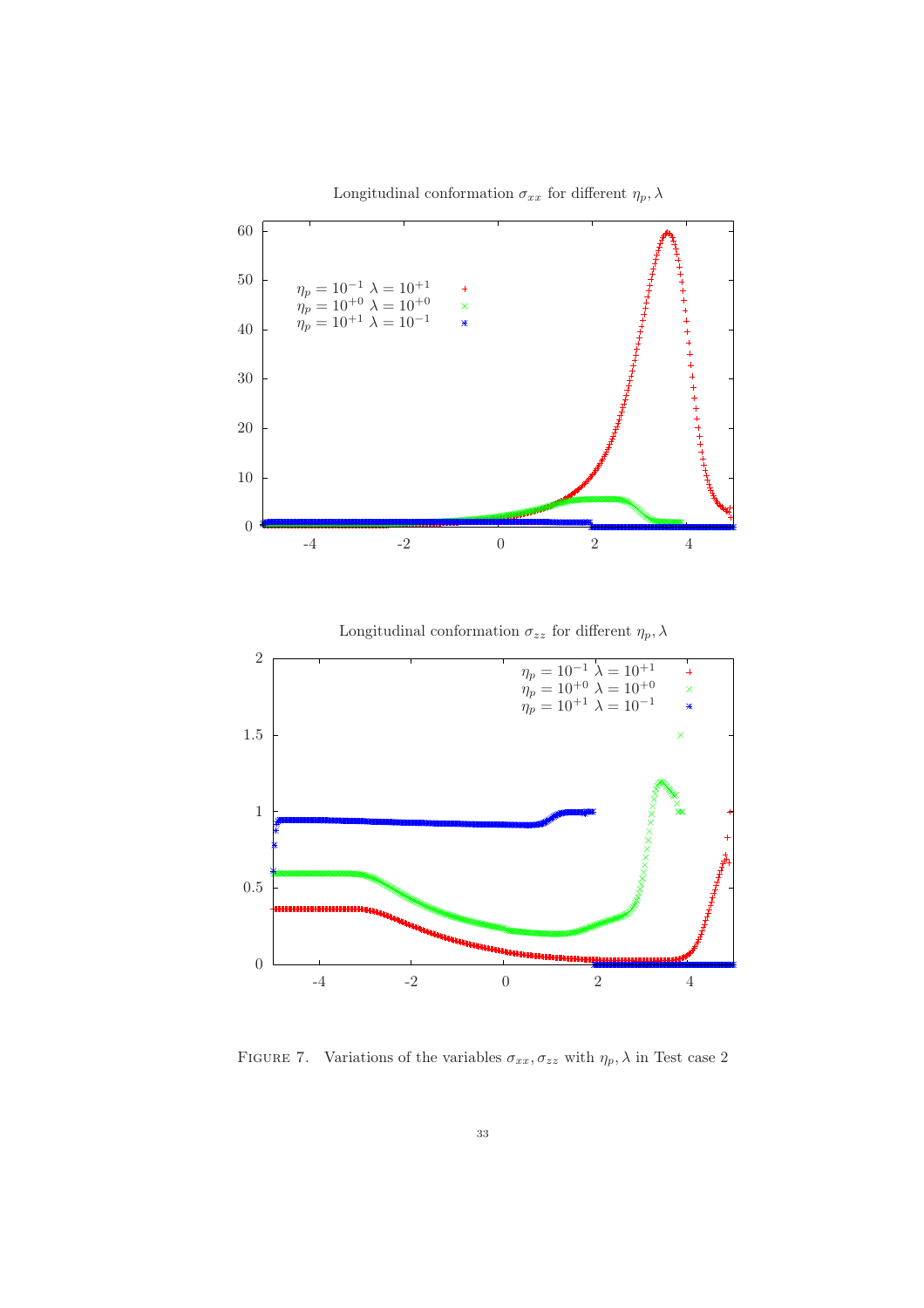way requires very small time steps because of the CFL constraint), and still holds at high values of  $\eta_p$  (a "rigid limit" that seems to lead to some kind of a "break-up" of the jet here), even at very large  $\eta_p$  when no vacuum occurs in between the rarefaction waves. Notice that the latter phenomenon also induces an additional sign change for  $u_x^0$  in between the two vacuum points, whose location seems to depend on  $\lambda$  but not on  $\eta_p$ , (another indication that the role of viscoelastic dissipation is dominant here). And compared with the usual Saint-Venant case, velocities also assume much greater value (on the left in particular).

Test case 4. In our last test case, we woud like to assess the treament of another type of topography source terms, with creation of dry/wet fronts, by the hydrostatic reconstruction. A usual test case is Thacker's [46] e.g., which has analytical solutions in the usual Saint-Venant case. But we could not capture interesting phenomena with Thacker's testcase, in particular because the CFL constraint requires the time step to go to 0 very quickly (on short time ranges) due to the creation of dry fronts where  $h \to 0$  and  $\sigma_{xx} \to +\infty$  (with  $\lambda$  not too small). Note that this does not necessarily mean that this problem does not have global solutions with finite-energy. A timeimplicit scheme (probably hard to build) might be able to compute finite-energy approximations with a non-vanishing time-step.

Here, we consider the test case proposed by Synolakis [45] to model the runup of solitary waves. This could be used until interesting final times  $T = 32.5$  after the incidental wave has reflected against the shore and created a dry front, see also [38]. We use  $(h, hu_x^0, h\sigma_{xx}, h\sigma_{zz})(t=$  $(0, x) = ((1 + h_0(x) - b(x))_{+} (1, \sqrt{g}h_0(x), 1, 1)$  as initial condition over a topography  $b(x) = ((x - b_0(x))_{+} (1, \sqrt{g}h_0(x), 1, 1)$  $40.1/19.85)_{+}$ ,  $x \in (0, 100)$ . The pertubation  $h_0(x) = \alpha(\cosh(\sqrt{.75\alpha}(x - a\cosh(\sqrt{1/.05})/(.75\alpha))))^{-2}$ models a solitary wave as a function of the parameter with  $\alpha = .019/0.1$  according to Synolakis semi-analytical theory.

The results in Fig. 10 and 11 show that it is essentially the variations of  $\eta_p/\lambda$  that influence the water height and velocity among all possible variations of  $\eta_p$ ,  $\lambda$ . And although the first effect of the variations of  $\eta_p/\lambda$  is on the waves celerity, there is no direct match between variations in  $\eta_p/\lambda$  and a time shift as shown in Fig. 10. On the contrary, the variables  $\sigma_{xx}$ ,  $\sigma_{zz}$  depend more on  $\lambda$  alone (recall the importance of relaxation source terms, especially in the case where  $h \to 0$ ), at least for such small values of  $\eta_p/\lambda$  as those tested here (sufficiently close to the Saint-Venant regime for the time step not to vanish, even at high values of  $\lambda$ ). The smaller  $\lambda$  is, the stronger the dissipation is and thus balances the large stress values that were induced close to the dry front.

#### 6. Conclusion

We have proposed a new reduced model for the motion of thin layers of viscoelastic fluids (shallow viscoelastic flows) that are described by the upper-convected Maxwell model and driven by the gravity, under a free surface and above a given topography with small slope (like in the standard Saint Venant model for shallow water). More precisely, we have shown formally that for given boundary conditions and under scaling assumptions (H1-5), the solution to the incompressible Euler-UCM system of equations can be approximated by the solutions to the reduced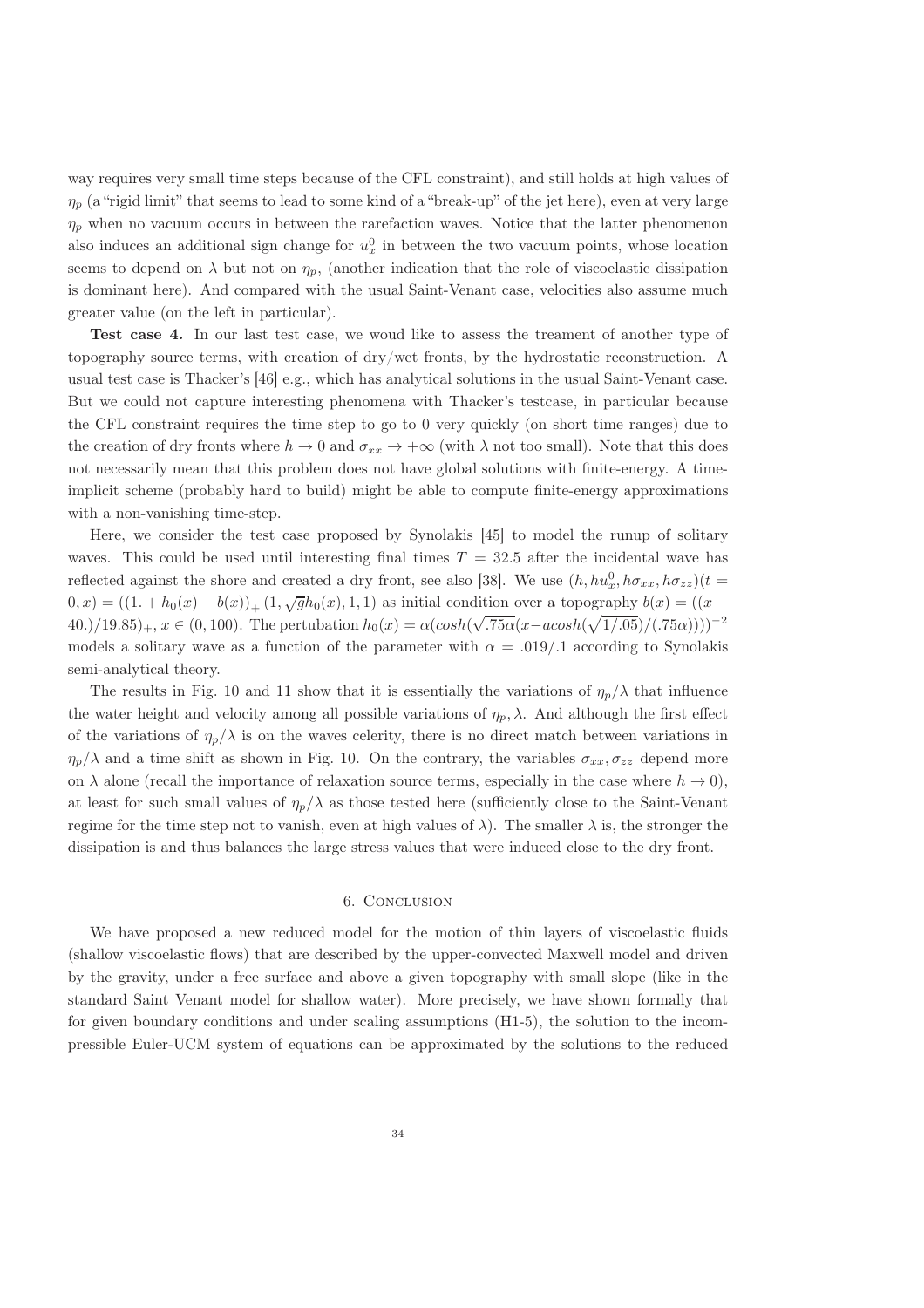

Water height h for different  $\eta_p, \lambda$ 

FIGURE 8. Variations of the variable  $h + b$ ,  $u_x^0$  with  $\eta_p$ ,  $\lambda$  in Test case 3. We use different labels for the positive  $(\oplus)$  and negative  $(\ominus)$  part of the velocity.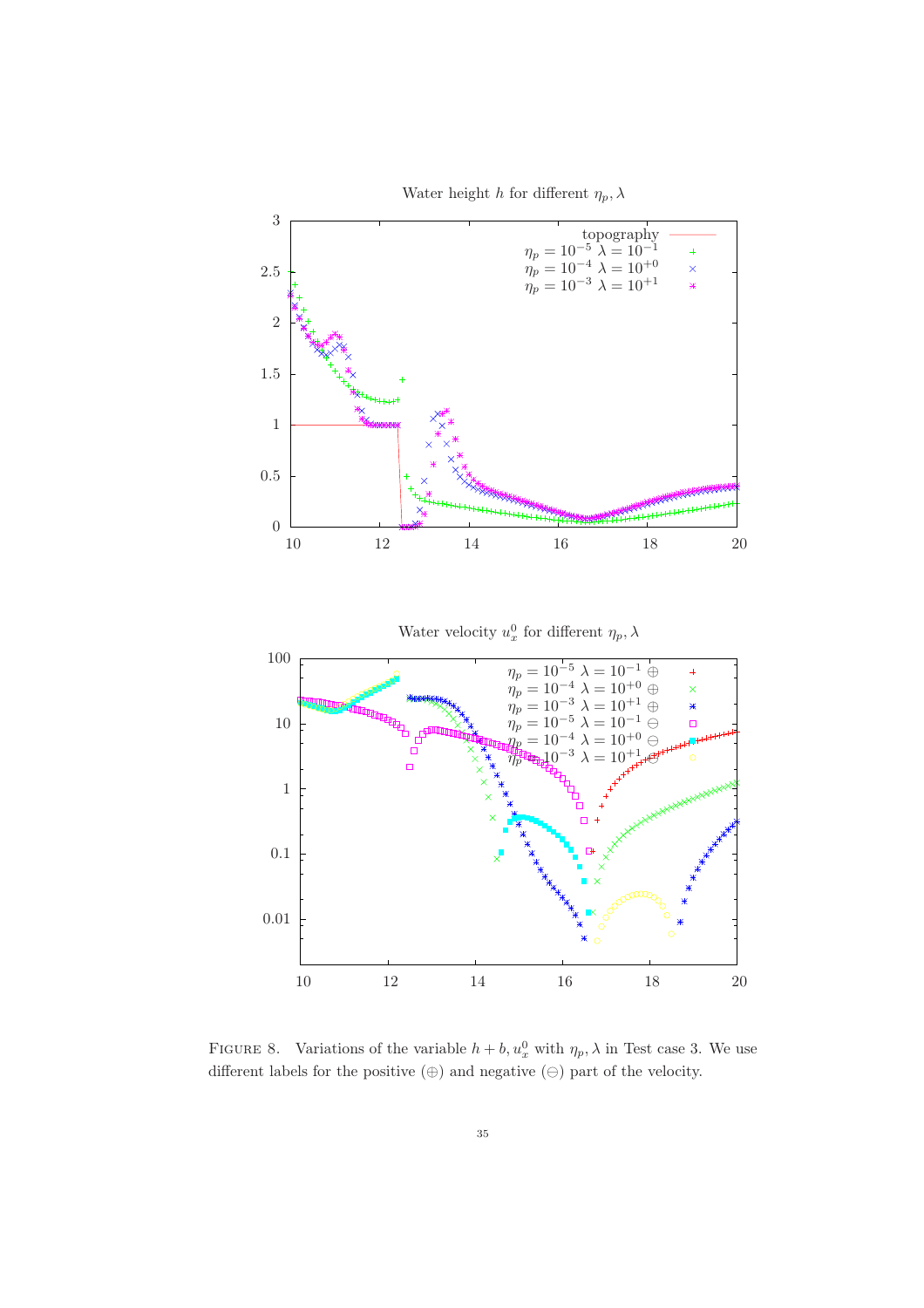

Longitudinal conformation  $\sigma_{xx}$  for different  $\eta_p, \lambda$ 

FIGURE 9. Variations of the variable  $\sigma_{xx}, \sigma_{zz}$  with  $\eta_p, \lambda$  in Test case 3.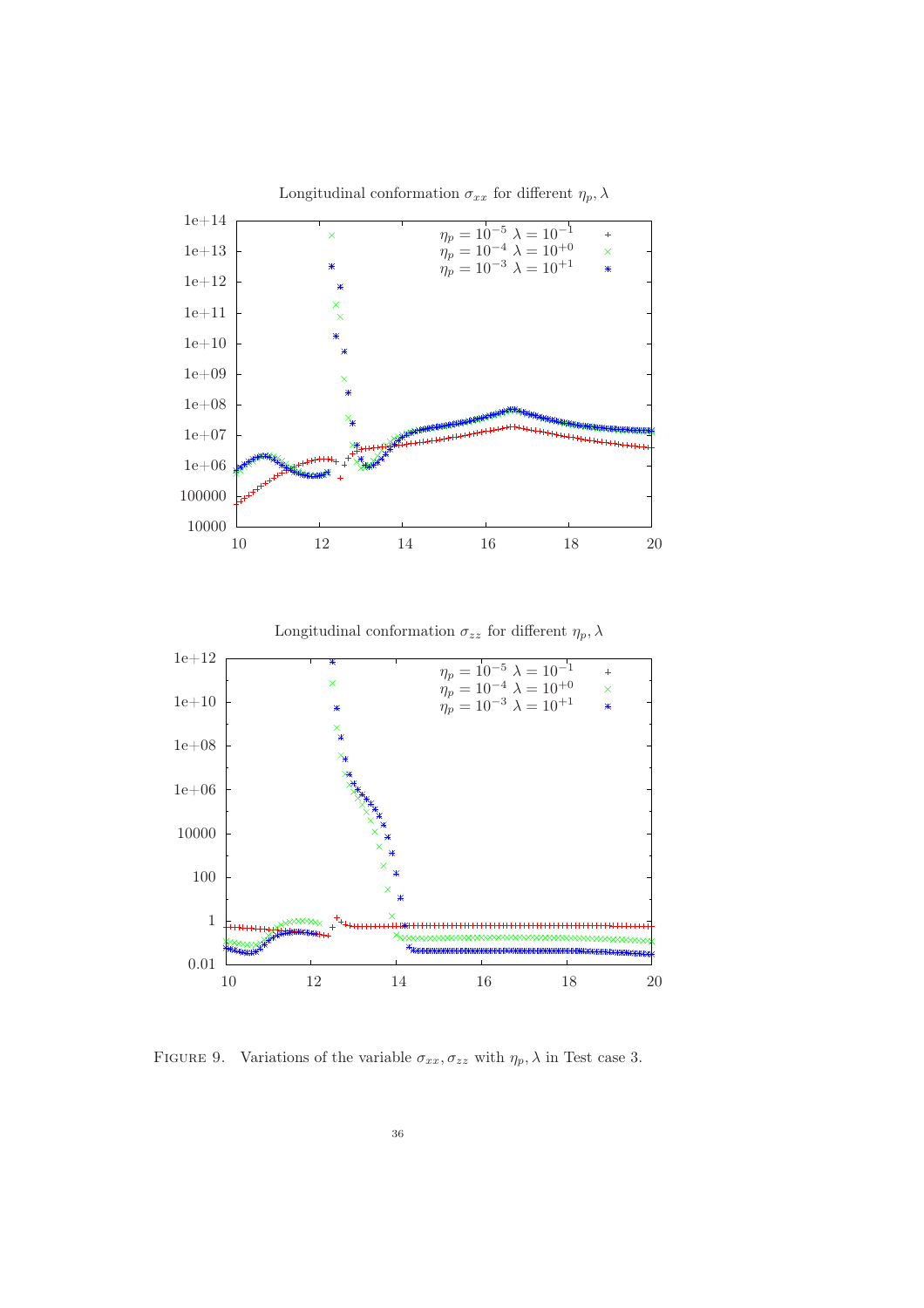Water height h for different  $\eta_p, \lambda$ 



FIGURE 10. Variations of the variable  $h + b$ ,  $u_x^0$  with  $\eta_p$ ,  $\lambda$  in Test case 4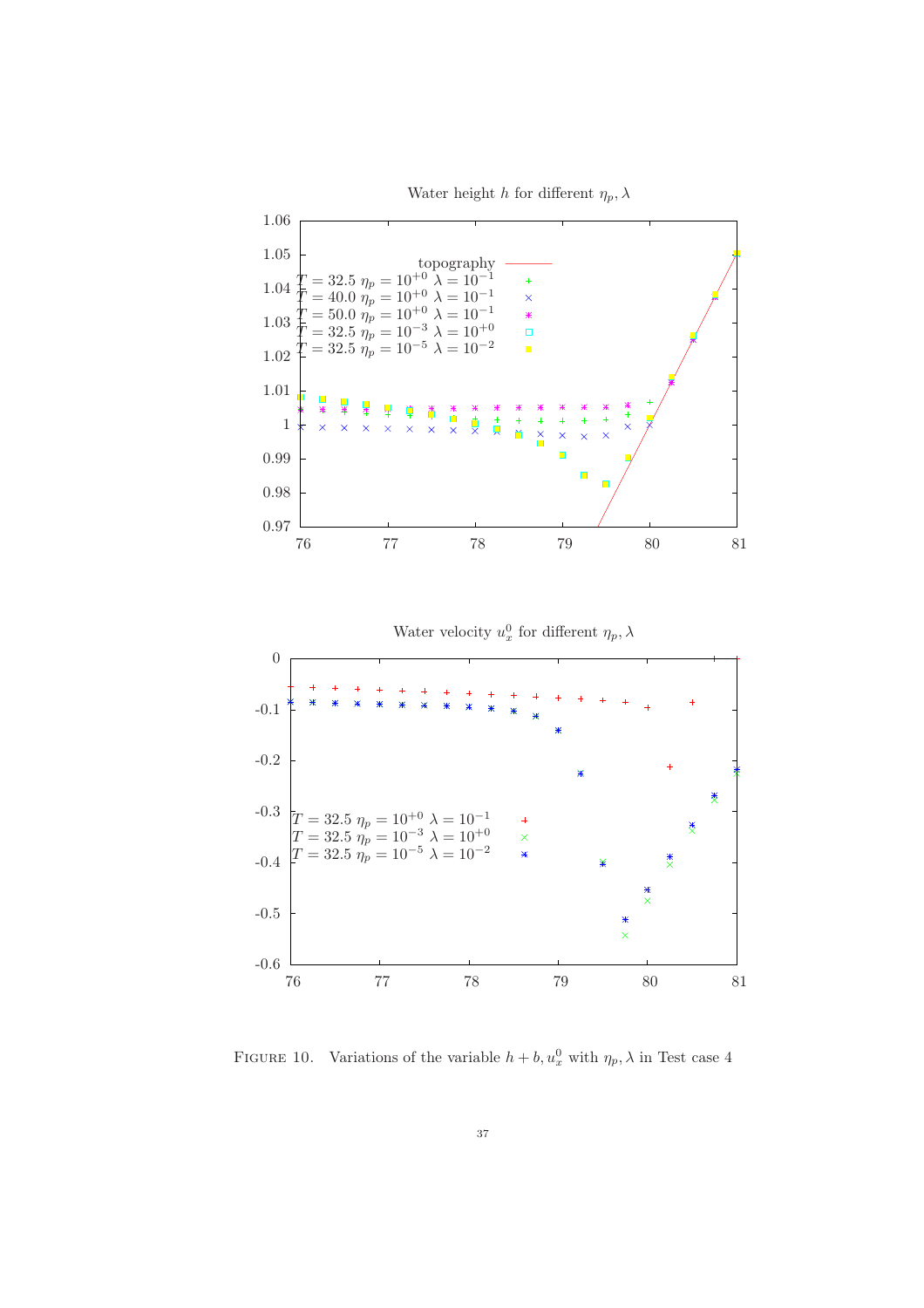Longitudinal conformation  $\sigma_{xx}$  for different  $\eta_p$ ,  $\lambda$ 



FIGURE 11. Variations of the variable  $\sigma_{xx}, \sigma_{zz}$  with  $\eta_p, \lambda$  in Test case 4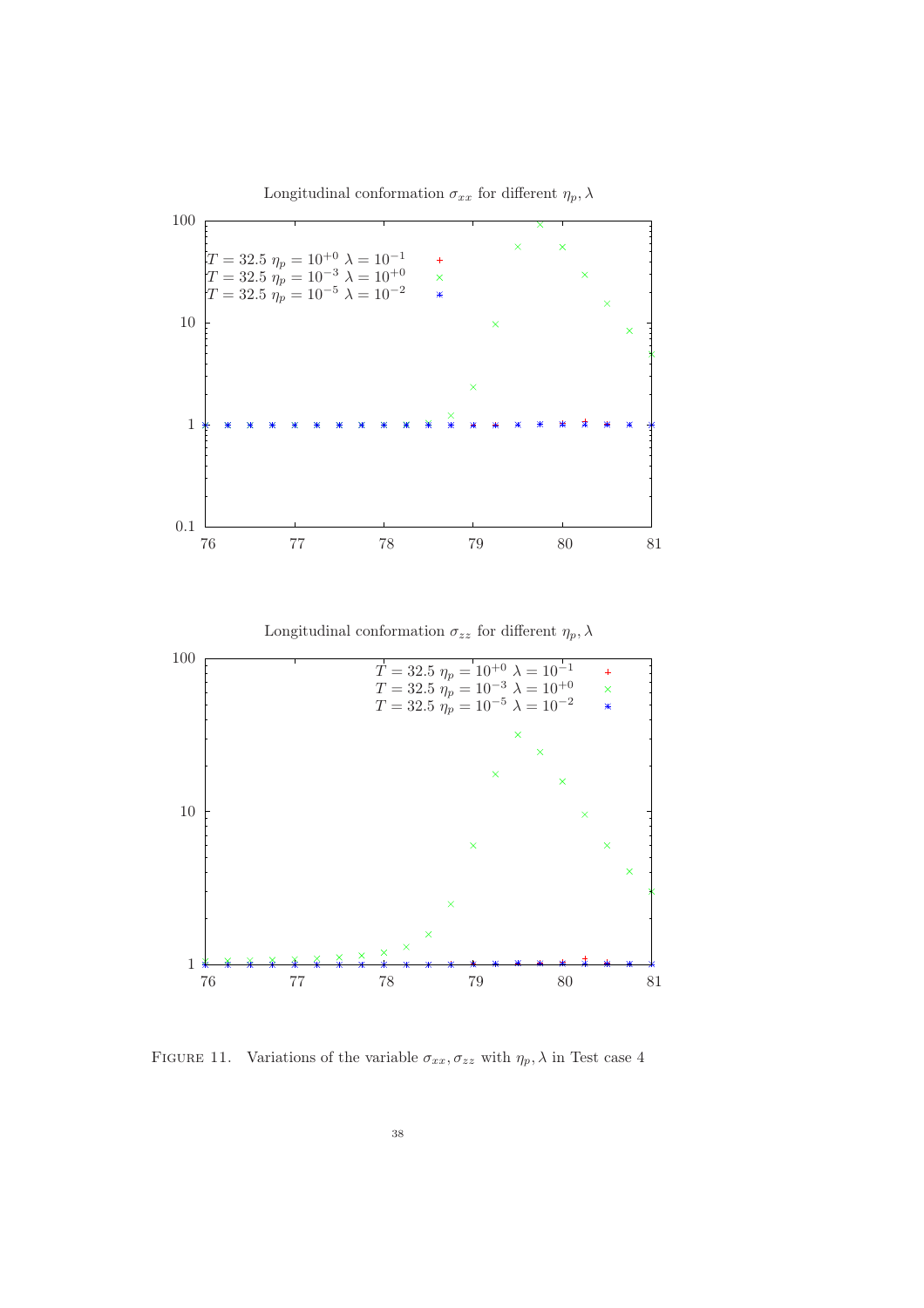model (3.22) in some asymptotic regime. We hope that this asymptotic regime in particular is physically meaningful, that and our new model makes sense, possibly beyond the previous asymptotic regime. (That is why we have studied it mathematically and explored it numerically without constraining ourself to a particular regime, as it is usual in such cases.)

Observe that in the end we have obtained a flow model whose dynamics is function of the first normal stress difference only, while the shear part of the stress is negligible and computed as an output of the flow evolution. More specifically, the boundary conditions (2.10–2.8) and the flat velocity profile (consequence of the assumed motion by slices) require compatibility conditions on the bulk behaviour of  $\tau_{xz}$  inside a thin layer. Before looking in future works for other asymptotic regimes, possibly compatible (under different assumptions) with more general kinematics, we would like to conclude here with a better insight of the physical implications of our reduced model.

6.1. Physical interpretation from the macroscopic mechanical viewpoint. We note that the main differences between our model for shallow (Maxwell) viscoelastic flows and the standard Saint Venant model for shallow water is i) a new hydrostatic pressure (3.10), which is function of the (viscoelastic) internal stresses in addition to the water level  $h$ , hence ii) a new hydrodynamic force in the momentum balance (in addition to the external gravity force), which is proportional to the normal stress difference  $\tau_{xx} - \tau_{zz}$ , and iii) variable internal stresses  $\tau_{xx}$  and  $\tau_{zz}$ , which have their own dynamics corresponding to a viscoelastic mechanical behaviour (with a finite relaxation time  $\lambda = O(1)$ ; such that one recovers the standard viscous mechanical behaviour only in the limit  $\lambda \to 0$ ). Moreover, in the asymptotic regime where our non-Newtonian model was derived, with a small viscosity parameter  $\eta_p = O(\epsilon)$ , the strain and stress tensors have the scaling

(6.1) 
$$
\nabla u = \begin{pmatrix} O(1) & O(\epsilon) \\ O(\epsilon) & O(1) \end{pmatrix}, \qquad \tau = \begin{pmatrix} O(\epsilon) & O(\epsilon^2) \\ O(\epsilon^2) & O(\epsilon) \end{pmatrix}.
$$

One essential rheological feature of our reduced model is thus the ratio  $\epsilon$  between the shear and elongational components of the stress tensor  $\tau$  and of the strain tensor  $\nabla u$ . The fact that our model should mainly describe extensional flows, with small shear (of the same small order as the elongational viscosity), seems to be a strong limitation to the applicability of our model in real situations. Of course, one is likely to need another reduced model (in other asymptotic regimes) to describe flows that are not essentially elongational.

Note yet that there are situations where physicists arrive at similar conclusions [22, 23] and obtain a very similar one-dimensional model with purely elongational stresses for the description of free axisymmetric jets. By the way, a description of free axisymmetric jets is also well achieved by our model since the pure slip boundary conditions  $(2.7)-(2.8)$  is equivalent to assuming a cylindrical symmetry around the symmetry line of the jet, and surface tension effects (neglected in our model) can be included using standard modifications of our no-tension boundary condition (2.10).

Moreover, it seems possible to still include non-negligible shear effects in our model through a parabolic correction of the vertical profile like in [26, 37], as well as surface tension and friction effects of order one at the boundaries.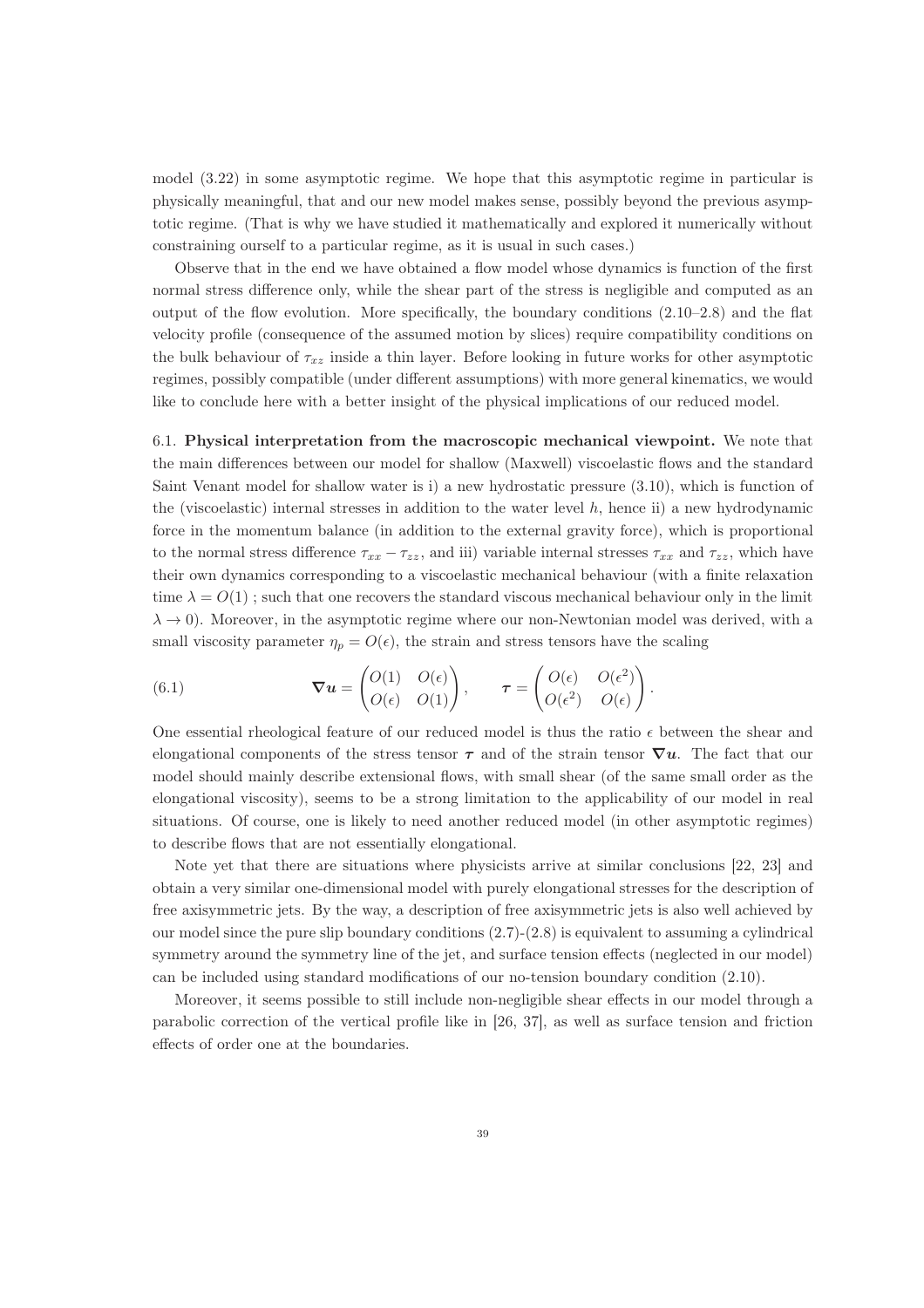6.2. Physical interpretation at the microscopic molecular level. A microscopic interpretation of our asymptotic regime can also be achieved using a molecular model of the elastic effects (that is, a model at the molecular level from which the UCM is a coarse-grained version at the macroscopic mechanical level). Following [10], a typical molecular model that accounts for the elasticity of a fluid invokes the transport of elastically deformable Brownian particles diluted in the fluid (which can often be thought of as large massive molecules like polymers). The simplest model of this kind couples, locally in the physical space, a kinetic theory for "dumbbells" (two point-masses connected by an elastic force idealized as a "spring") with the strain of the fluid.

Let us denote  $X_t(x)$  the connector vector between the two point-masses of a dumbbell modelling a polymer molecule at position  $x$  and time  $t$  in the fluid. The collection of vector stochastic processes  $(X_t(x))_{t\in(0,+\infty)}$  parametrized by  $x\in\mathcal{D}_t$  is solution to overdamped Langevin equations

(6.2) 
$$
d\mathbf{X}_t + (\mathbf{u} \cdot \nabla) \mathbf{X}_t dt = \left( (\nabla \mathbf{u}) \mathbf{X}_t - \frac{2}{\zeta} \mathbf{F}(\mathbf{X}_t) \right) dt + 2 \sqrt{\frac{k_B T}{\zeta}} d\mathbf{B}_t
$$

for a given field  $(\mathbf{B}_t(\boldsymbol{x}))_{t\in(0,+\infty)}$  of standard Brownian motions (in Itô sense) where  $\zeta$  is a friction parameter,  $k_B$  the Boltzmann constant and T the absolute thermodynamical temperature. The UCM equations can be exactly recovered with the specific choice  $F(X) = HX$ . Indeed, the extra-stress  $\tau$  and the conformation tensor  $\sigma$  are given by Kramers relation

(6.3) 
$$
\boldsymbol{\tau} = \frac{\eta_p}{2\lambda}(m \, \boldsymbol{\sigma} - \boldsymbol{I}) \quad \text{with} \quad \boldsymbol{\sigma}(t, \boldsymbol{x}) = \frac{1}{H} \mathbb{E}\left[\tilde{\boldsymbol{X}}_t \otimes \mathbf{F}(\tilde{\boldsymbol{X}}_t)\right] = \int \left[\tilde{\boldsymbol{X}} \otimes \tilde{\boldsymbol{X}}\right] \psi(t, \boldsymbol{x}, \ell \tilde{\boldsymbol{X}}) d\tilde{\boldsymbol{X}}
$$

where  $\tilde{\bm{X}} = \bm{X}/\ell$  is an adimensional version of  $\bm{X}, m = \frac{H\ell^2}{k_B T}$  is a ratio between the elastic potential energy and the heat of the Brownian bath, and  $\eta_p = 2\lambda n k_B T$  is the molecular interpretation of the polymer viscosity, with  $n$  the number density of polymer chains by unit volume (assumed constant as usual for dilute polymer solutions) and  $\lambda$  a characteristic time for dumbbells. One can always choose  $\ell$  such that  $m = 1$ . Then, choosing  $\lambda = \frac{\zeta}{4H}$  as a relaxation time, Itô formula allows one to exactly recover the UCM system of equations (2.3) when the solvent is assumed inviscid with a velocity field  $u(t, x)$  solution to the Euler equations, on noting that the probability density  $\psi(t, x, \ell \tilde{X})$  satisfies the following Fokker-Planck equation on the unbounded domain  $\tilde{X} \in \mathbb{R}^2$ :

(6.4) 
$$
\frac{\partial \psi}{\partial t} + \mathbf{u} \cdot \nabla \psi = -\operatorname{div}_{\tilde{\mathbf{X}}}\left( [(\nabla \mathbf{u}) \tilde{\mathbf{X}} - \frac{1}{2\lambda} \tilde{\mathbf{X}}] \psi \right) + \frac{1}{2\lambda} \Delta_{\tilde{\mathbf{X}}} \psi.
$$

We note that in [40] a reduced model for shallow viscoelastic flows quite similar to ours has already been derived starting from a coupled micro-macro system like (6.4–6.3–2.2), rather than starting from a coarse-grained system at the macroscopic level like the UCM model. The difference between the Hookean micro-macro system above (equivalent in some sense to the UCM model) and the micro-macro system used in [40] is the spring force: it corresponds to FENE dumbbells  $\mathbf{F}(\boldsymbol{X}_t) = \boldsymbol{X}_t/(1 - |\boldsymbol{X}_t|^2/b)$  in [40]. The FENE force is more physical because it accounts for a finite extension  $|\mathbf{X}_t| < b$ , but contrary to the Hookean dumbbells, it does not have an exact coarsegrained macroscopic equivalent like the UCM model. Yet, if we follow the same procedure as in [40]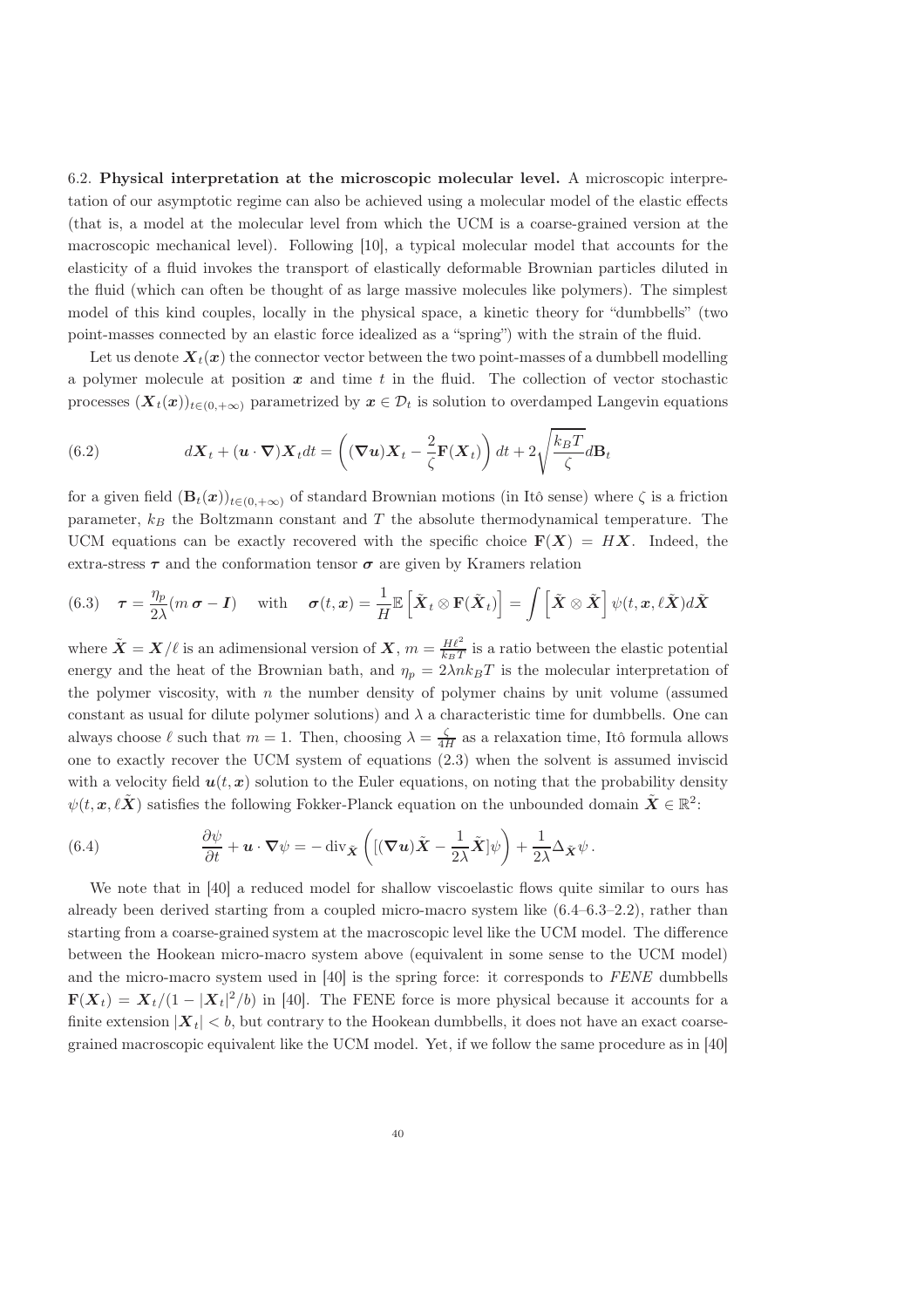but for Hookean dumbbells, we can hope to derive a reduced micro-macro model whose coarsegrained version is comparable to our new reduced UCM model. Moreover, if the scaling regimes are the same as in [40], then our model should also compare to that in [40], for an inviscid solvent, in the infinite extensibility limit  $b \to \infty$  (where one formally recovers the Hookean dumbbells from FENE dumbbells). Now, observe that the scaling of our new model implies  $(6.1) \nabla u = \gamma_0 + O(\epsilon)$ where  $\gamma_0 = O(1)$  is a traceless diagonal matrix with entries  $\partial_x u_x^0$ ,  $-\partial_x u_x^0$ . Then (6.4) rewrites

(6.5) 
$$
\frac{\partial \psi}{\partial t} + \mathbf{u} \cdot \nabla \psi = \frac{1}{2\lambda} \operatorname{div}_{\mathbf{X}} \left( M \nabla_{\mathbf{X}} \left( \frac{\psi}{M} \right) \right) + O(\epsilon),
$$

where  $M(t, x, X)$  is a weight function proportional to the Maxwellian  $e^{-X^{T}(2\lambda\gamma_{0}-I)X}$ . The approximation (6.5) of (6.4) is consistent with our new reduced model provided it yields a consistent approximation for the stress in (6.3): that is, it suffices to show  $\sigma_{xx}, \sigma_{zz} = O(1)$  and  $\sigma_{xz} = O(\epsilon)$ as  $\epsilon \to 0$ . To this aim, let us define an order-one approximation  $\psi^0 = \psi + O(\epsilon)$  solution to

(6.6) 
$$
\frac{\partial \psi^0}{\partial t} + \boldsymbol{u}^0 \cdot \boldsymbol{\nabla} \psi^0 = \frac{1}{2\lambda} \operatorname{div}_{\boldsymbol{X}} \left( M \boldsymbol{\nabla}_{\boldsymbol{X}} \left( \frac{\psi^0}{M} \right) \right) .
$$

The point is to estimate the terms

(6.7) 
$$
\boldsymbol{\tau}^0 = \frac{\eta_p}{2\lambda} (\boldsymbol{\sigma}^0 - \boldsymbol{I}), \qquad \boldsymbol{\sigma}^0 = \int \left[ \boldsymbol{X} \otimes \boldsymbol{X} \right] \psi^0(\boldsymbol{X}) d\boldsymbol{X}.
$$

This is not an easy task because of the coupling between  $\psi^0$  and  $u^0$ . Yet it seems reasonable to assume that  $\psi^0$  remains close to the equilibrium solution  $M/\int M$  for all times (indeed, the Hookean force is derived from an  $\alpha$ -convex potential [2]), and in particular the Maxwellian  $\psi^0 \propto$  $e^{-(Ax^2+Bz^2+2Cxz)}$  has the scaling  $A=O(1), B=O(1), C=O(\epsilon)$ , which implies that  $\sigma$  (and thus  $\tau$ ) is diagonal at first order. One then obtains a reduced kinetic model which can be exactly coarse-grained into our new reduced UCM model with Itô formula.

A macroscopic consequence of the microscopic assumption above is that the reduced model is well-adapted for elongational flows, which is consistent with our macroscopic intepretation of the model. Indeed, everywhere in the macroscopic physical space, one can only expect a balance of internal elastic energy due to stretching or compressing strains in the directions  $e_x$  and  $e_z$ , which is the case in elongational flows. (There is not a high probability of permanently sheared dumbbells.) Moreover, if  $\psi^0$  is actually close to the equilibrium M (the particular case  $A \approx 2\lambda \partial_x u_x^0 - 1, B \approx$  $-2\lambda\partial_x u_x^0 - 1, C \approx 0$  of our assumption), then, at first-order, the dumbbells are quite uniformly oriented but stretched in one canonical direction –  $e_x$  or  $e_z$  – and necessarily compressed in the orthogonal one (the level-sets of the distribution function are ellipsoidal with principal axes  $e_x$ and  $e_z$  at first order). This was indeed observed in those numerical experiments where no blow-up phenomenon seemed to occur.

The microscopic view is in turn a plausible physical explanation at the molecular level of some macroscopic observations. Recall indeed that one-dimensional simple models similar to our model have already been derived in the past to model axisymmetric free jets of elastic liquids [22, 23] with a view to explaining the die swell at the end of an extrusion pipe. Now, a miscroscopic interpretation of the die swell is: the elastic energy stored before the die is released after the die.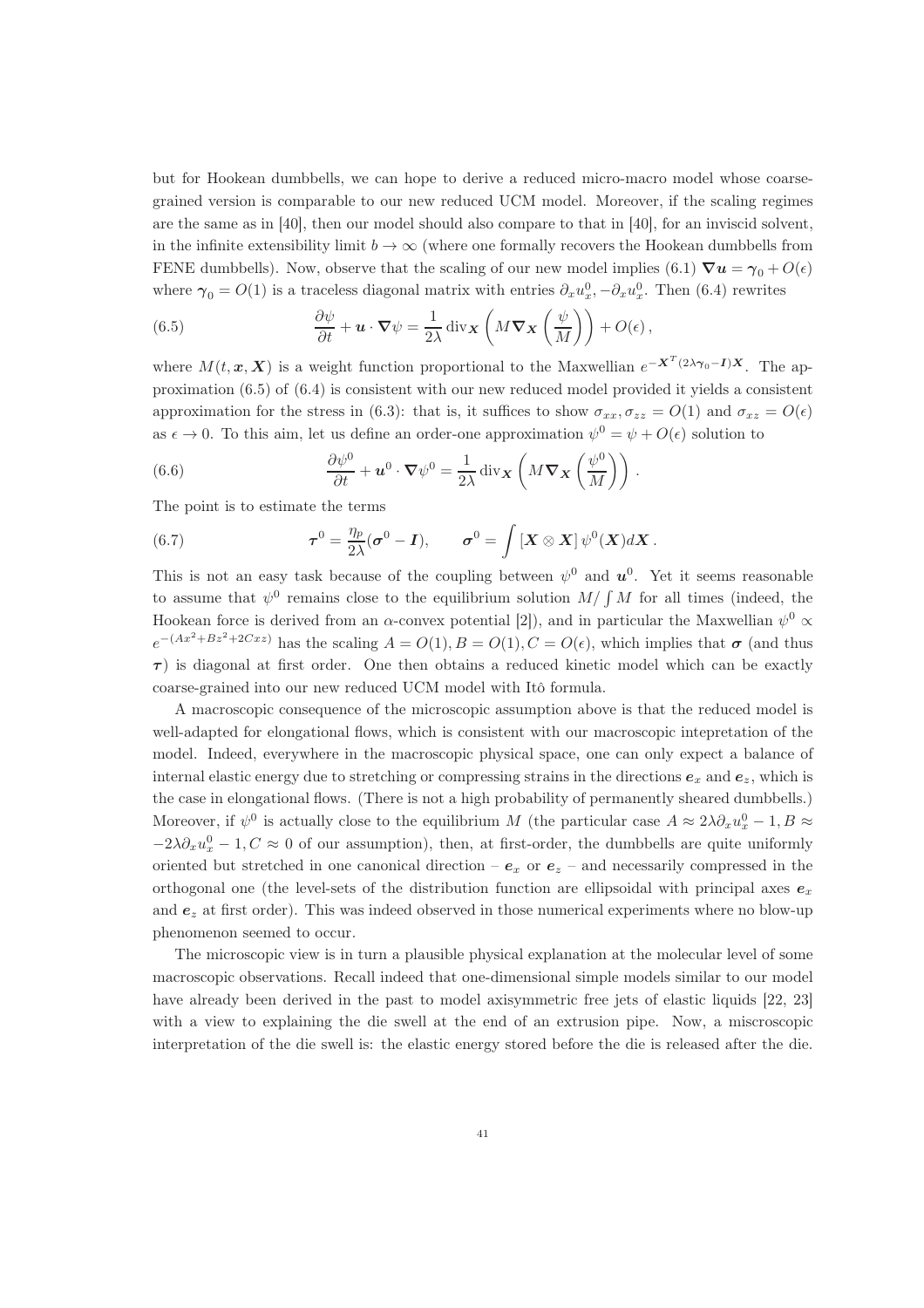The dumbbells, mainly compressed in the radial direction  $e<sub>z</sub>$  before the die, stretch just after the die. This may be responsible for an increase of the jet radius (the free-surface of the jet flow equilibrates with the atmospheric pressure) after a characteristic relaxation time linked to  $\lambda$ , hence the so-called delayed die swell.

Finally, we would like to comment on the results obtained in [40] with FENE dumbbells. The main differences with our reduced model (which has the micro-macro interpretation explicited above) are: (i) the relaxation time in [40] is assumed small  $\lambda = O(\epsilon)$ , because then it is possible to compute approximate solutions to the Fokker-Planck equation following the Chapman-Enskog procedure of [21] ; and (ii) the polymer distribution is mainly radial ( $\psi^0$  is only function of  $|\boldsymbol{X}|$ ), because the authors claim that this suffices to next imply  $\sigma_{xz} = O(\epsilon)$  and, as a consequence, a flat profile for the horizontal velocity like in our model. Then, the scaling regimes are not the same, and the radial assumption is too strong to allow one to recover our ellipsoidal probability distribution. So we cannot directly compare our results though they have a similar flavour.

6.3. Open questions and perspectives. First, regarding the interpretation of our model, one might ask whether the present scaling corresponds to a physical situation actually observed for elastic fluids in nature. In particular, the main questionable assumption is of course the pure-slip and no-friction boundary conditions (2.7–2.8) at the bottom (already unrealistic for Newtonian flows, maybe even more unrealistic for non-Newtonian ones). Second, future works on this topic might consider the following directions:

- derive thin-layer reduced models with other equations modelling non-Newtonian flows, which are believed to better model the rheological properties of real materials (constitutive models like Giesekus, PTT, FENE-P, or other molecular models than the FENE dumbbell model used in [19, 40]), and in two-dimensional settings (see [15, 37] for the standard shallow water model);
- derive a reduced model closer to real physical situations, possibly in different regimes, or for instance by using a z-dependent velocity profile  $u_x$  (possibly a multi-layer model) and different boundary conditions than (2.10) and (2.8) (with surface tension and friction at the bottom), which may lead to find physical regimes where  $\tau_{xz}$  is not negligible;
- give a rigorous mathematical meaning and enhance numerical simulations (well-balanced second-order reconstructions) for non-standard systems of equations like the new one presented here.

We note that multi-layer models are also a path to the modelling of some important physical situations, like a thin layer of polymeric fluids on water to forecast the efficiency of oil slick protection plans.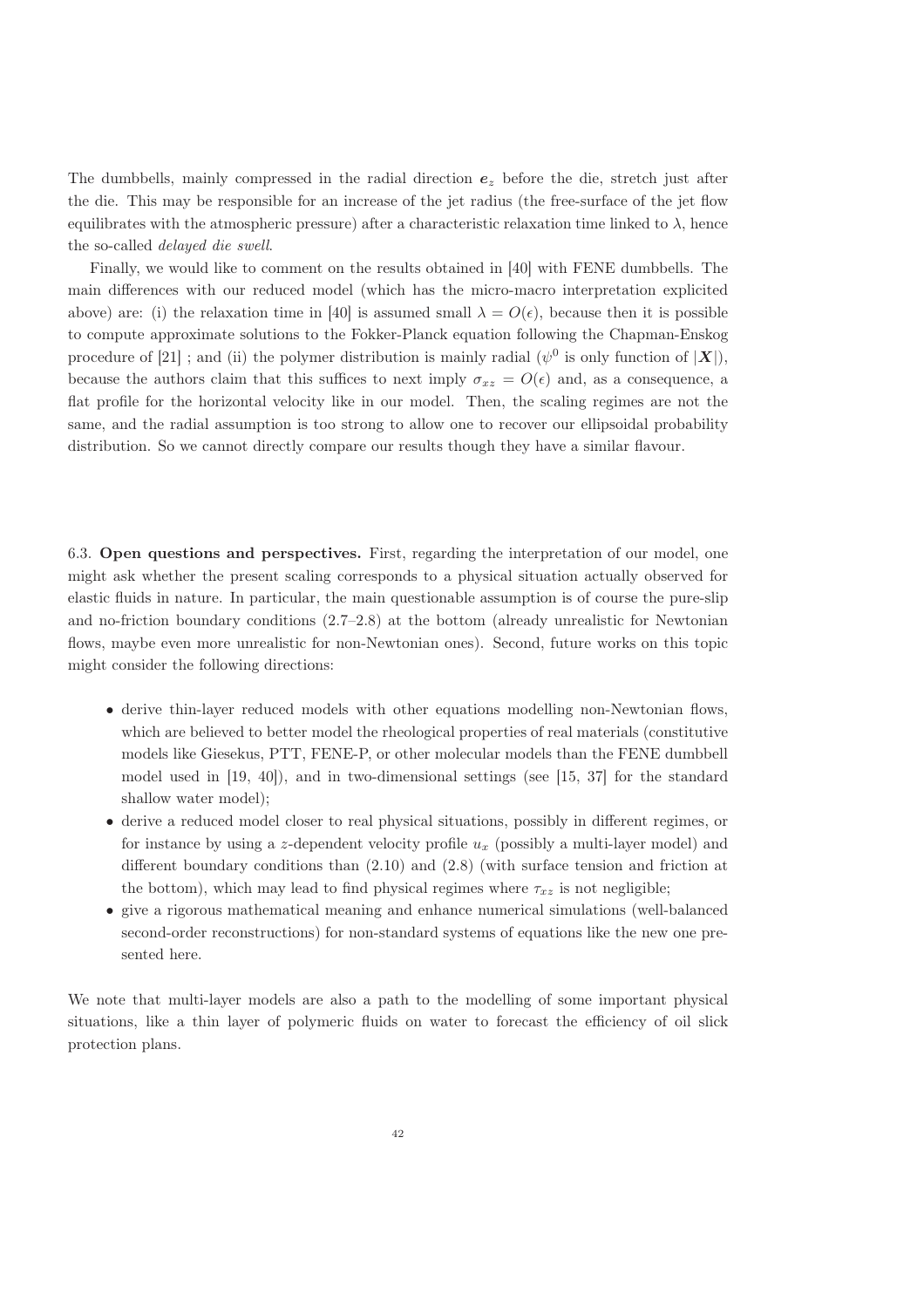#### APPENDIX A. CONVEXITY OF THE ENERGY

In order to check the convexity of  $\tilde{E}$  in (4.14) with respect to general variables, we use a Lagrange transformation, see for example Lemma 1.4 in [12]. Thus  $\widetilde{E}$  is a convex function of

$$
\left(h, hu_x^0, h\varpi^{-1}\left(\frac{\sigma_{xx}^{-1/2}}{h}\right), h\varsigma^{-1}\left(\frac{\sigma_{zz}^{1/2}}{h}\right)\right)
$$

for given smooth invertible functions  $\varpi$ ,  $\varsigma$ , if and only if  $E/h$  is a convex function of the Lagrangian variables

$$
V = \left(\frac{1}{h}, u_x^0, \varpi^{-1}\left(\frac{\sigma_{xx}^{-1/2}}{h}\right), \varsigma^{-1}\left(\frac{\sigma_{zz}^{1/2}}{h}\right)\right)
$$

.

Let us denote by  $V_i$ ,  $i = 1, ..., 4$  the entries of the vector V, then the Lagrangian energy writes

$$
\frac{\widetilde{E}}{h} = \frac{1}{2}V_2^2 + \frac{g}{2}\frac{1}{V_1} + gb + \frac{\eta_p}{4\lambda} \left(\frac{V_1^2}{\varpi (V_3)^2} + \frac{\varsigma (V_4)^2}{V_1^2} - \ln\left(\frac{\varsigma (V_4)^2}{\varpi (V_3)^2}\right) - 2\right).
$$

Introduce now the notation

$$
\Omega(V_3) = 2 \ln \varpi(V_3), \qquad \zeta(V_4) = -2 \ln \zeta(V_4).
$$

Clearly we only need to look at the convexity with respect to  $(V_1, V_3, V_4)$ , and the Hessian matrix H of  $E/h$  with respect to these variables (at fixed b) is given by

$$
\frac{4\lambda}{\eta_p} \mathcal{H} = \begin{bmatrix} \frac{4\lambda g}{\eta_p} \frac{1}{V_1^3} + 2e^{-\Omega} + \frac{6e^{-\zeta}}{V_1^4} & -2V_1 e^{-\Omega} \Omega' & 2 \frac{e^{-\zeta} \zeta'}{V_1^3} \\ -2V_1 e^{-\Omega} \Omega' & V_1^2 e^{-\Omega} (\Omega'^2 - \Omega'') + \Omega'' & 0 \\ 2 \frac{e^{-\zeta} \zeta'}{V_1^3} & 0 & \frac{e^{-\zeta}}{V_1^2} (\zeta'^2 - \zeta'') + \zeta'' \end{bmatrix},
$$

where prime denotes the derivative with respect to the involved  $V_i$ . Since  $V_1$  can take any positive value at fixed  $V_3$  or  $V_4$ , the positivity of the diagonal terms give the necessary conditions

$$
0 < \Omega''(V_3) < \Omega'(V_3)^2, \qquad 0 < \zeta''(V_4) < \zeta'(V_4)^2.
$$

Then, writing the positivity of the determinant of the  $2 \times 2$  upper left submatrix of  $H$ , and looking at the dominant term when  $V_1 \rightarrow \infty$  yields the necessary condition

$$
2e^{-2\Omega}(\Omega^2 - \Omega'') - 4e^{-2\Omega}\Omega^2 > 0.
$$

Obviously there is no function  $\Omega(V_3)$  satisfying these conditions, and  $\widetilde{E}$  is never convex with respect to the considered variables.

On the contrary, if we choose the physically natural, but non-conservative, variables  $q =$  $(h, hu_x^0, h\sigma_{xx}, h\sigma_{zz}),$  then using the Lagrangian variables

$$
W = \left(\frac{1}{h}, u_x^0, \sigma_{xx}, \sigma_{zz}\right),
$$

one can write

$$
\frac{\widetilde{E}}{h} = \frac{(u_x^0)^2}{2} + \frac{gh}{2} + gb + \frac{\eta_p}{4\lambda} (\sigma_{xx} + \sigma_{zz} - \ln(\sigma_{xx}\sigma_{zz}) - 2),
$$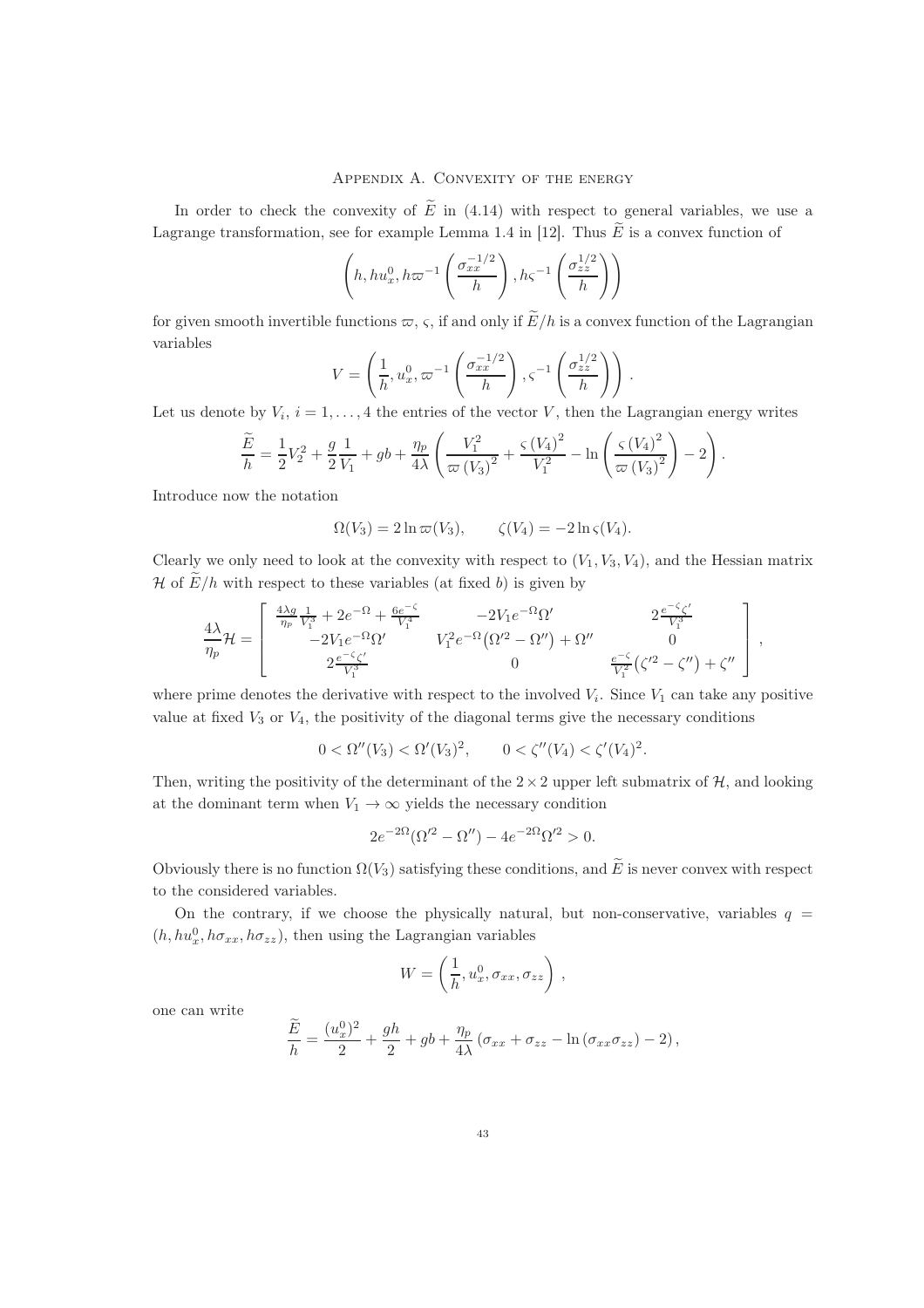which is obviously convex with respect to W (at fixed b). We conclude that  $\tilde{E}$  is convex with respect to q.

#### **REFERENCES**

- 1. Christophe Ancey, Plasticity and geophysical flows: A review, Journal of Non-Newtonian Fluid Mechanics 142 (2007), no. 1-3, 4 – 35, In *Viscoplastic fluids: From theory to application.*
- 2. A. Arnold, J. A. Carrillo, L. Desvillettes, J. Dolbeault, A. Jüngel, C. Lederman, P. A. Markowich, G. Toscani, and C. Villani, Entropies and equilibria of many-particle systems: an essay on recent research, Monatsh. Math. 142 (2004), no. 1-2, 35–43. MR MR2065020 (2005a:35123)
- 3. Emmanuel Audusse, François Bouchut, Marie-Odile Bristeau, Rupert Klein, and Benoît Perthame, A fast and stable well-balanced scheme with hydrostatic reconstruction for shallow water flows, SIAM J. Sci. Comput. 25 (2004), no. 6, 2050–2065 (electronic). MR MR2086830 (2005f:76069)
- 4. H.A. Barnes, J.F. Hutton, and K.F.R.S. Walters, An introduction to rheology, 1st ed., Elsevier Science Publisher, Amsterdam, The Netherlands, 1989.
- 5. J. W. Barrett and S. Boyaval, Existence and approximation of a (regularized) Oldroyd-B model, M3AS 21 (2011), no. 9, 1783–1837.
- 6. G. Bayada, L. Chupin, and B. Grec, Viscoelastic fluids in thin domains: a mathematical proof, Asymptotic analysis 64 (2009), no. 3, 185–211.
- 7. G. Bayada, L. Chupin, and S. Martin, Viscoelastic fluids in a thin domain, Quarterly of Applied Mathematics 65 (2007), no. 4, 625–652.
- 8. Christophe Berthon, Frédéric Coquel, and Philippe G. LeFloch, Why many theories of shock waves are necessary: kinetic relations for non-conservative systems, Proceedings of the Royal Society of Edinburgh: Section A Mathematics 142 (2012), 1–37.
- 9. R. B. Bird, C. F. Curtiss, R. C. Armstrong, and O. Hassager, Dynamics of polymeric liquids, vol. 1: Fluid Mechanics, John Wiley & Sons, New York, 1987.
- 10. , Dynamics of polymeric liquids, vol. 2: Kinetic Theory, John Wiley & Sons, New York, 1987.
- 11. François Bouchut, Anne Mangeney-Castelnau, Benoît Perthame, and Jean-Pierre Vilotte, A new model of saint venant and savage-hutter type for gravity driven shallow water flows, Comptes Rendus Mathematique 336 (2003), no. 6, 531 – 536.
- 12. François Bouchut, Nonlinear stability of finite volume methods for hyperbolic conservation laws and well-balanced schemes for sources, Frontiers in Mathematics, Birkhäuser Verlag, Basel, 2004. MR MR2128209 (2005m:65002)
- 13. François Bouchut, Christian Klingenberg, and Knut Waagan, A multiwave approximate Riemann solver for ideal MHD based on relaxation II: numerical implementation with 3 and 5 waves, Numer. Math. 115 (2010), no. 4, 647–679. MR 2658158 (2011e:76086)
- 14. Francois Bouchut and Tomas Morales, A subsonic-well-balanced reconstruction scheme for shallow water flows, Siam J. Numer. Anal. 48 (2010), no. 5, 1733–1758.
- 15. Francois Bouchut and Michael Westdickenberg, Gravity driven shallow water models for arbitrary topography, Commun. Math. Sci. 359–389 (2004), no. 3. MR MR2118849 (2005m:76026)
- 16. Sébastien Boyaval, Tony Lelièvre, and Claude Mangoubi, Free-energy-dissipative schemes for the Oldroyd-B model, M2AN Math. Model. Numer. Anal. 43 (2009), no. 3, 523–561. MR 2536248 (2010k:65197)
- 17. D. Bresch, E. D. Fernàndez-Nieto, I. R. Ionescu, and P. Vigneaux, Augmented lagrangian method and compressible visco-plastic flows: Applications to shallow dense avalanches, New Directions in Mathematical Fluid Mechanics (Giovanni P. Galdi, John G. Heywood, Rolf Rannacher, Andrei V. Fursikov, and Vladislav V. Pukhnachev, eds.), Advances in Mathematical Fluid Mechanics, Birkhäuser Basel, 2010, 10.1007/978-3-0346- 0152-8\_4, pp. 57–89.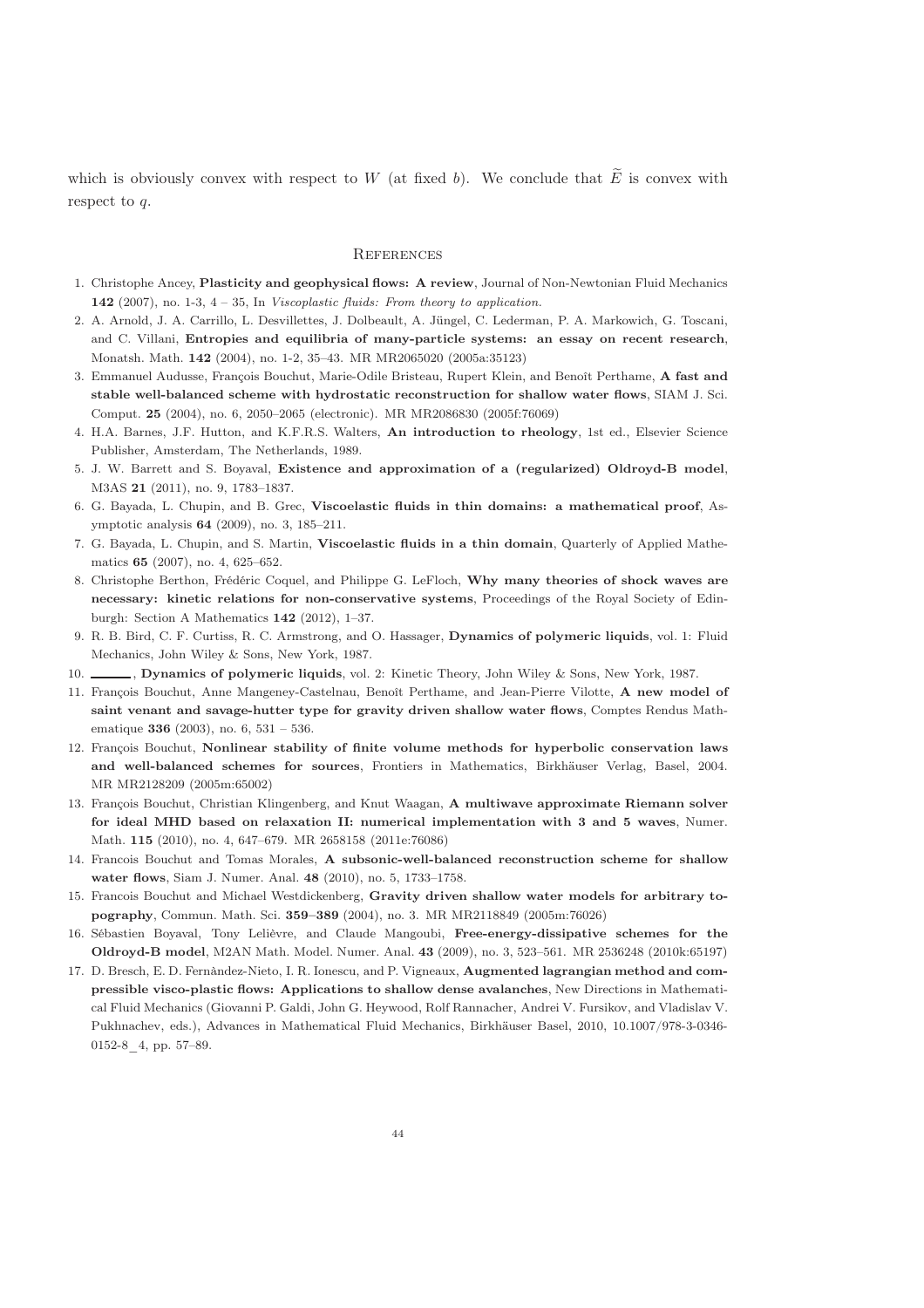- 18. Manuel J. Castro, Philippe G. LeFloch, María Luz Muñoz-Ruiz, and Carlos Parés, Why many theories of shock waves are necessary: convergence error in formally path-consistent schemes, J. Comput. Phys. 227 (2008), no. 17, 8107–8129. MR 2442446 (2009g:76071)
- 19. Laurent Chupin, The FENE viscoelastic model and thin film flows, Methods and Applications of Analysis 16 (2009), no. 1, 217–262.
- 20. R. V. Craster and O. K. Matar, Dynamics and stability of thin liquid films, Rev. Mod. Phys. 81 (2009), 1131–1198.
- 21. P. Degond, M. Lemou, and M. Picasso, Viscoelastic fluid models derived from kinetic equations for polymers, SIAM J. Appl. Math. 62 (2002), no. 5, 1501–1519 (electronic). MR 1918565 (2003j:82074)
- 22. V. M. Entov and A. L. Yarin, Dynamics of free jets and films of viscous and rheologically complex fluids, Advances in Science and Engineering. Fluid Mechanics 18 (1984), 112–197, in Russian.
- 23. VM Entov and AL Yarin, The dynamics of thin liquid jets in air, Journal of Fluid Mechanics 140 (2006), 91–111.
- 24. E. D. Fernández-Nieto, P. Noble, and J.-P. Vila, Shallow water equations for non newtonian fluids, Journal of Non-Newtonian Fluid Mechanics 165 (2010), no. 13–14, 712–732.
- 25. Thierry Gallouët, Jean-Marc Hérard, and Nicolas Seguin, Some approximate Godunov schemes to compute shallow-water equations with topography, Comput. & Fluids 32 (2003), no. 4, 479–513. MR 1966639 (2004a:76095)
- 26. Jean-Frédéric Gerbeau and Benoît Perthame, Derivation of viscous saint-venant system for laminar shallow water; numerical validation, Discrete and continuous dynamical system Series B 1 (2001), no. 1, 89–102, Preprint as INRIA technical report RR-4084.
- 27. Edwige Godlewski and Pierre-Arnaud Raviart, Numerical approximation of hyperbolic systems of conservation laws, Applied Mathematical Sciences, vol. 118, Springer-Verlag, New York, 1996. MR MR1410987 (98d:65109)
- 28. D.D. Joseph, M. Renardy, and J.C. Saut, Hyperbolicity and change of type in the flow of viscoelastic fluids, Archive for Rational Mechanics and Analysis 87 (1985), no. 3, 213–251.
- 29. DD Joseph and JC Saut, Change of type and loss of evolution in the flow of viscoelastic fluids, Journal of Non-Newtonian Fluid Mechanics 20 (1986), 117–141.
- 30. Serafim Kalliadasis, Catherine Bielarz, and G. M. Homsy, Steady free-surface thin film flows over topography, Physics of Fluids 12 (2000), no. 8, 1889–1898.
- 31. Feng Kang and Kang Ping Chen, Nonlinear elastic instability of gravity-driven flow of a thin viscoelastic film down an inclined plane, Journal of Non-Newtonian Fluid Mechanics 57 (1995), no. 2-3, 243 – 252.
- 32. H. Le Meur, Existence locale de solutions des équations d'un fluide viscoélastique avec frontière libre, C. R. Acad. Sci. Paris Sér. I Math. 320 (1995), no. 1, 125–130.
- 33. Young-Ju Lee and Jinchao Xu, New formulations, positivity preserving discretizations and stability analysis for non-Newtonian flow models, Comput. Methods Appl. Mech. Engrg. 195 (2006), no. 9-12, 1180–1206. MR MR2195299 (2006h:76006)
- 34. T. Lelièvre, Problèmes mathématiques et numériques posés par la simulation d'écoulement de fluides polymériques, Ph.D. thesis, Ecole Nationale des Ponts et Chaussées, 2004, Available at http://cermics.enpc.fr/ lelievre/rapports/these.pdf. In French.
- 35. Xin Kai Li, Yingshe Luo, Yuanwei Qi, and Rong Zhang, On non-newtonian lubrication with the upper convected maxwell model, Applied Mathematical Modelling 35 (2011), no. 5, 2309 – 2323.
- 36. A. Lozinski and R. G. Owens, An energy estimate for the Oldroyd-B model: theory and applications, J. Non-Newtonian Fluid Mech. 112 (2003), 161–176.